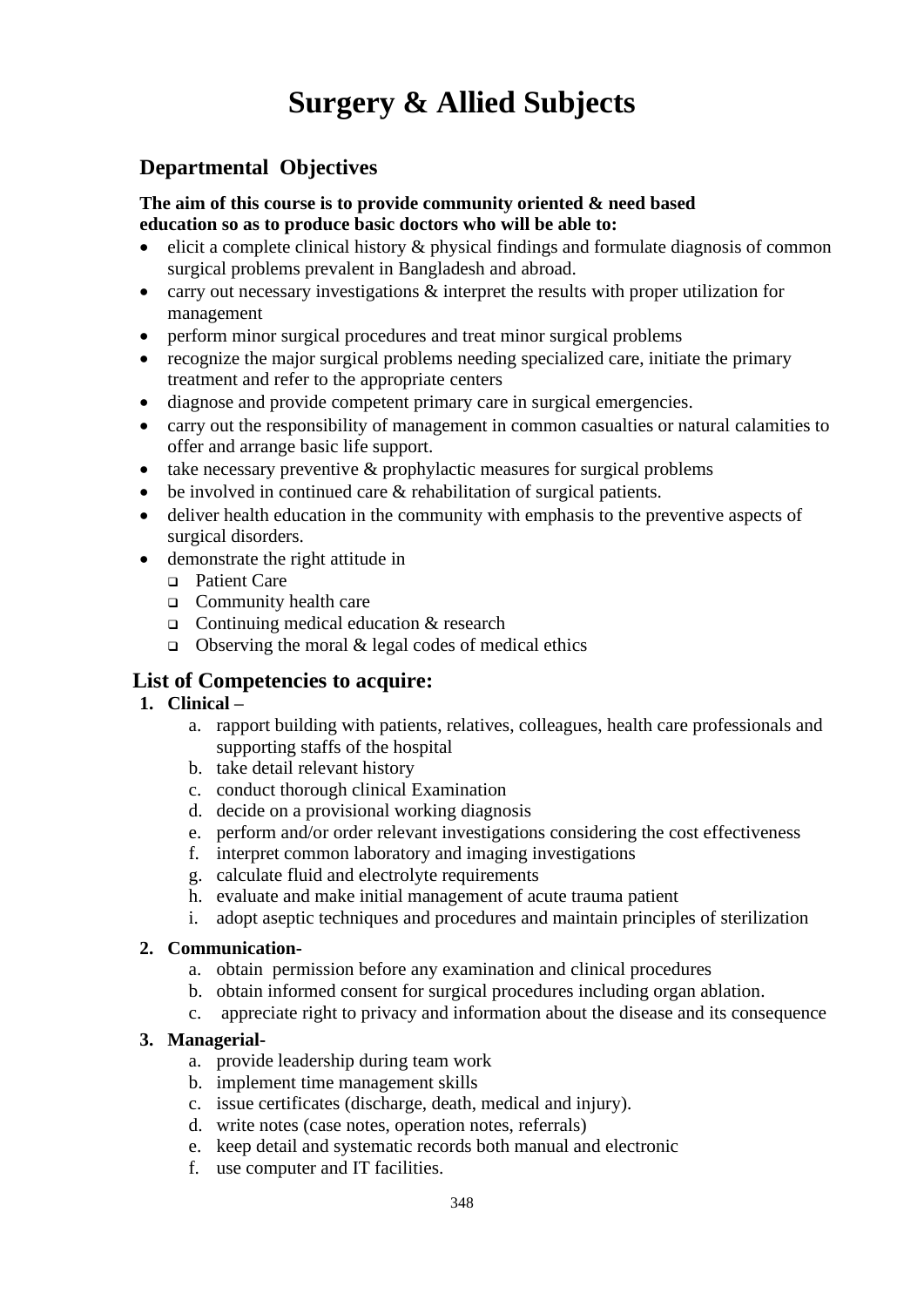#### **4. Manipulative and practical skills-**

- a. adopt universal aseptic techniques in handling surgical patient
- b. start IV lines
- c. insert NG tubes
- d. introduce urethral catheter and perform supra-pubic cystostomy
- e. drain superficial abscesses
- f. perform per-rectal examination
- g. achieve emergency control of revealed hemorrhage
- h. carry out initial management of wound
- i. repair minor wounds
- j. complete primary management of fractures and arrange transfer to appropriate centers.
- k. apply splints, slings, POP casts and slabs, tractions, bandages, sterile dressings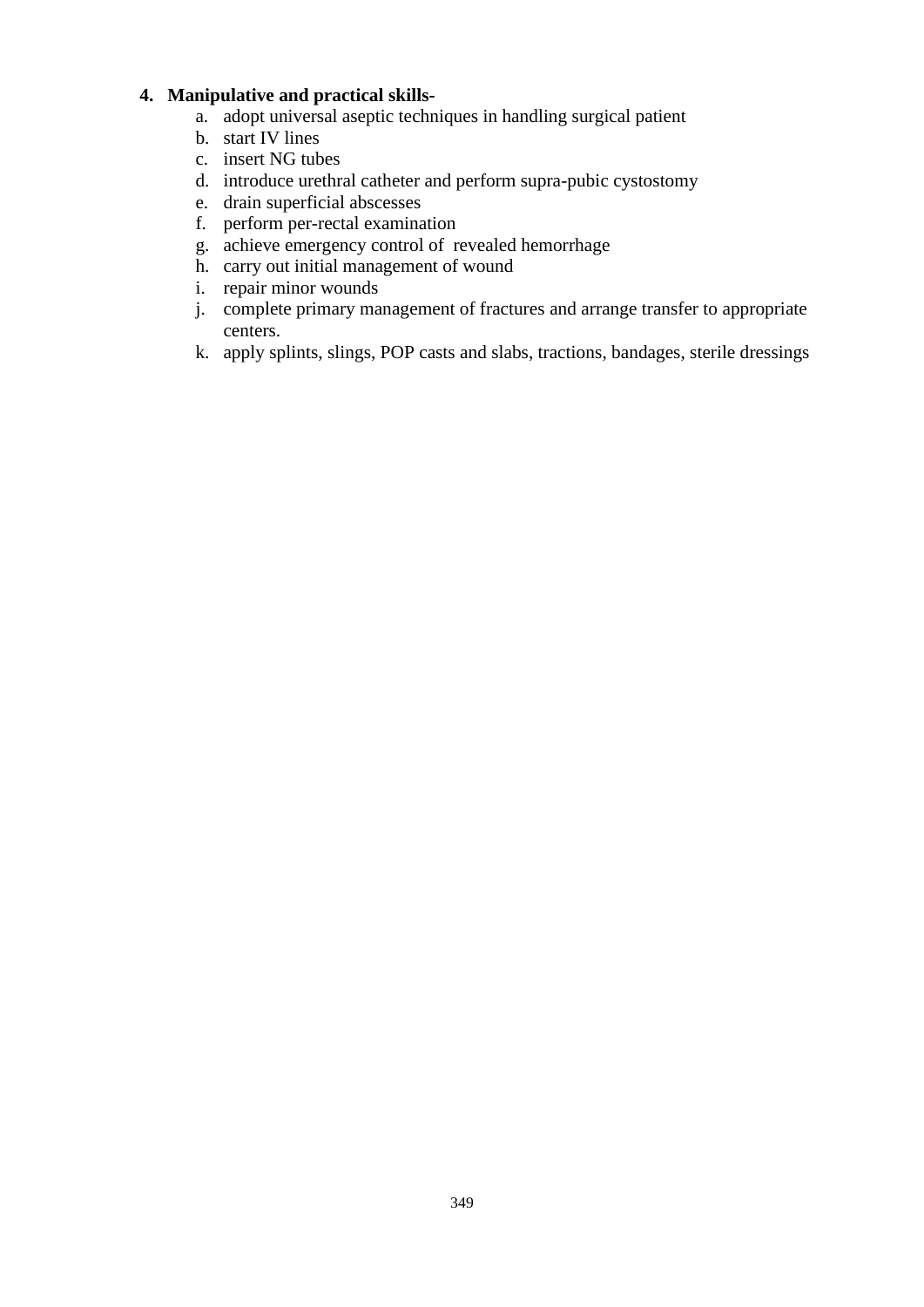## **Distribution of teaching - learning hours Surgery & Allied Subjects**

|                                                                                                                                                                      |                       |                          | Lecture (in hours)    |                 | <b>Small group</b><br>teaching (in<br>hours)                                                                                             |                                                |                                         |                          | <b>Clinical/Bedsid</b><br>e teaching<br>(in weeks) |                          |             |                                    |                           |            |                           |                  |
|----------------------------------------------------------------------------------------------------------------------------------------------------------------------|-----------------------|--------------------------|-----------------------|-----------------|------------------------------------------------------------------------------------------------------------------------------------------|------------------------------------------------|-----------------------------------------|--------------------------|----------------------------------------------------|--------------------------|-------------|------------------------------------|---------------------------|------------|---------------------------|------------------|
| Subject                                                                                                                                                              | 2 <sup>nd</sup> Phase | Phase<br>3 <sup>rd</sup> | 4 <sup>th</sup> Phase | Total           | PBL, Practical<br>demonstration.<br>Instrumental<br>demonstration,<br>Skill lab, Tutorial<br>& etc.                                      | Departmental integrated<br>teaching (in hours) | Phase integrated teaching<br>(in hours) | 2 <sup>nd</sup> Phase    | Phase<br>3 <sup>rd</sup>                           | Phase<br>4 <sup>th</sup> | Total weeks | <b>Block posting</b><br>(in weeks) | Formative examination     | days)<br>€ | Summative examination     | (in days)        |
| General surgery                                                                                                                                                      | 35                    | 30                       | 60                    | 125             |                                                                                                                                          |                                                |                                         | 15                       | 01                                                 | 07                       | 23          |                                    |                           |            |                           |                  |
| Orthopaedic surgery                                                                                                                                                  |                       | 15                       | 45                    | 60              |                                                                                                                                          |                                                |                                         | 02                       | 04                                                 | 04                       | 10          |                                    |                           |            |                           |                  |
| Radiology                                                                                                                                                            |                       |                          | 05                    | $\overline{05}$ |                                                                                                                                          |                                                |                                         | 01                       |                                                    |                          | 01          |                                    | Preparatory leave-10 days |            |                           |                  |
| Radiotherapy                                                                                                                                                         |                       |                          | 08                    | $\overline{08}$ |                                                                                                                                          |                                                |                                         |                          | 01                                                 |                          | 01          |                                    |                           |            |                           |                  |
| Transfusion medicine                                                                                                                                                 |                       | 0 <sub>3</sub>           |                       | 03              |                                                                                                                                          |                                                |                                         | 01                       |                                                    |                          | 01          |                                    |                           |            |                           |                  |
| Anesthesia                                                                                                                                                           |                       | 10                       |                       | 10              |                                                                                                                                          | $(11 \text{ topics} \times 2)$                 | (42 topics $\times$ 3                   | 01                       |                                                    |                          | 01          |                                    |                           | Sdays      |                           |                  |
| Neurosurgery                                                                                                                                                         |                       |                          | 05                    | $\overline{05}$ | 134 hours                                                                                                                                | hours) = $22$                                  | hours) = $126$                          | $\overline{\phantom{a}}$ | $\Omega$                                           |                          | 01          | $04$ wks                           |                           | time-      |                           |                  |
| Pediatric surgery                                                                                                                                                    |                       | 05                       | 10                    | $\overline{15}$ |                                                                                                                                          | hours                                          | hours                                   |                          |                                                    | 02                       | 02          |                                    |                           |            |                           | Exam time-30days |
| Urology                                                                                                                                                              |                       | 05                       | 10                    | 15              |                                                                                                                                          |                                                |                                         |                          |                                                    | 02                       | 02          |                                    |                           |            |                           |                  |
| Burn & Plastic surgery/<br>Emergency & Casualty                                                                                                                      |                       |                          | 0.5                   | $\overline{05}$ |                                                                                                                                          |                                                |                                         |                          | $\overline{\phantom{a}}$                           | $\Omega$                 | 01          |                                    |                           |            | Preparatory leave-10 days |                  |
| Dentistry                                                                                                                                                            | $\qquad \qquad -$     | $\overline{a}$           |                       |                 |                                                                                                                                          |                                                |                                         | 01                       |                                                    |                          | 01          |                                    |                           |            |                           |                  |
| Ophthalmology                                                                                                                                                        |                       |                          | 38                    | $\overline{38}$ |                                                                                                                                          |                                                |                                         |                          | 04                                                 | 04                       | 08          |                                    |                           |            |                           |                  |
| Otolaryngology                                                                                                                                                       |                       |                          | 38                    | 38              |                                                                                                                                          |                                                |                                         |                          | 04                                                 | 04                       | 08          |                                    |                           |            |                           |                  |
| Total                                                                                                                                                                |                       |                          | 327                   |                 | 134                                                                                                                                      | 22                                             | 126 hrs                                 | 21                       | 15                                                 | 24                       | 60 wks      | $04$ wks                           | 25 days                   |            | 40 days                   |                  |
| <b>Grand Total</b>                                                                                                                                                   |                       |                          |                       |                 | 483 hours                                                                                                                                |                                                | <b>126 hrs</b>                          |                          |                                                    |                          | 64 weeks    |                                    |                           |            | 65 days                   |                  |
|                                                                                                                                                                      |                       |                          |                       |                 | Time for integrated teaching, examination preparatory leave and formative & summative assessment is common for all subjects of the phase |                                                |                                         |                          |                                                    |                          |             |                                    |                           |            |                           |                  |
| Preventive aspects of all diseases will be given due importance in teaching learning considering public health context of the country and others parts of the world. |                       |                          |                       |                 |                                                                                                                                          |                                                |                                         |                          |                                                    |                          |             |                                    |                           |            |                           |                  |
|                                                                                                                                                                      |                       |                          |                       |                 | Related behavioral, professional $\&$ ethical issues will be discussed in all clinical and other teaching learning sessions              |                                                |                                         |                          |                                                    |                          |             |                                    |                           |            |                           |                  |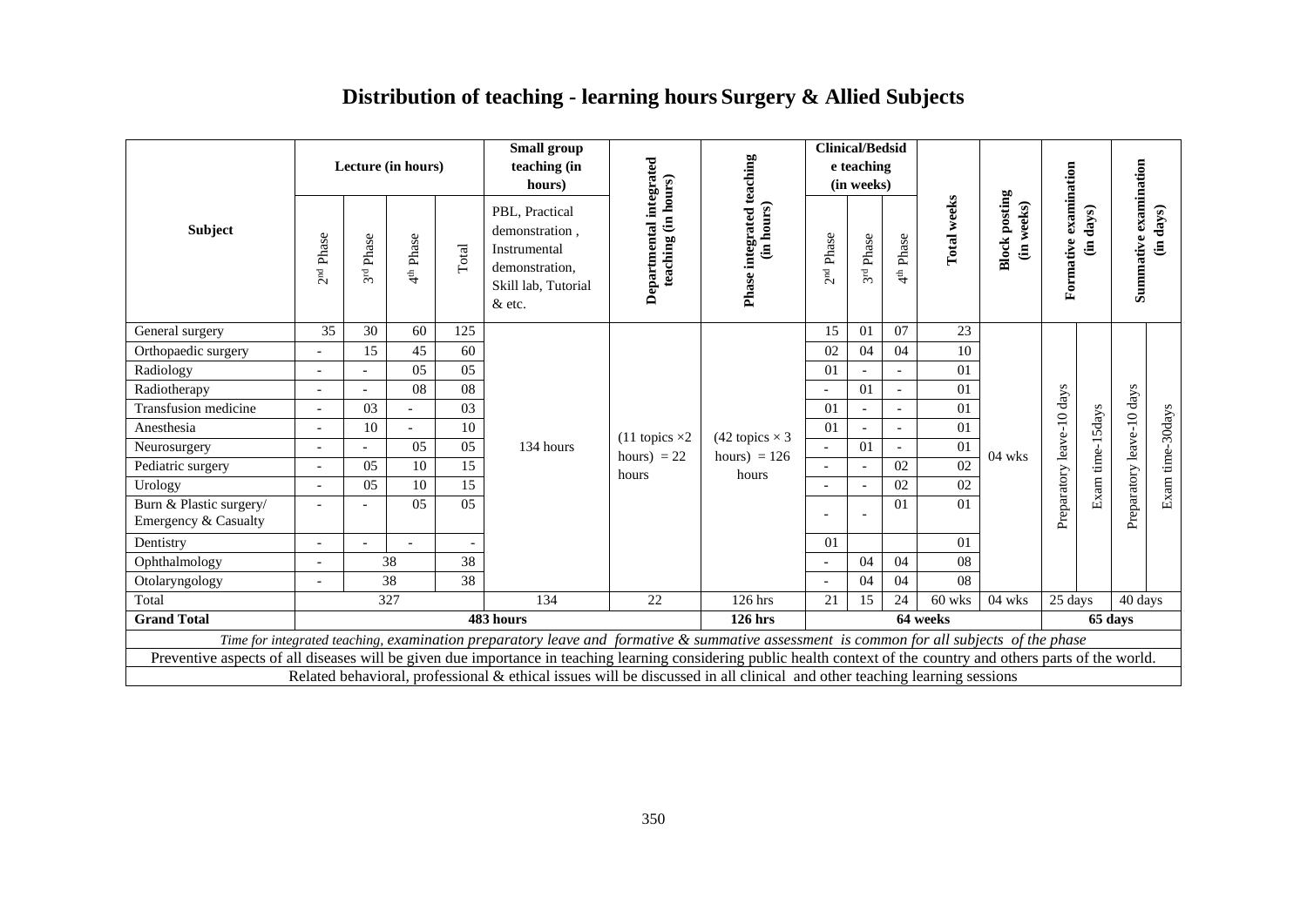|                                    |                                                          |                                                      | Clinical/Bedside $\&$ Ambulatory care teaching (in hours) |                                           |                                                          |                                           |                                         |                                                                         |  |  |
|------------------------------------|----------------------------------------------------------|------------------------------------------------------|-----------------------------------------------------------|-------------------------------------------|----------------------------------------------------------|-------------------------------------------|-----------------------------------------|-------------------------------------------------------------------------|--|--|
|                                    |                                                          | 2 <sup>nd</sup> Phase                                | 3rd Phase                                                 |                                           |                                                          | 4 <sup>th</sup> Phase                     |                                         | <b>Total weeks</b>                                                      |  |  |
|                                    |                                                          | Indoor clinical/ bedside teaching                    | Indoor clinical/ bedside teaching                         |                                           |                                                          | Indoor clinical/ bedside teaching         |                                         |                                                                         |  |  |
|                                    |                                                          | &                                                    | $\boldsymbol{\alpha}$                                     |                                           |                                                          | $\pmb{\&}$                                |                                         | (2 <sup>nd</sup> phase wks)                                             |  |  |
| <b>Subject</b>                     |                                                          | <b>Ambulatory care teaching</b>                      | <b>Ambulatory care teaching</b>                           |                                           | <b>Ambulatory care teaching</b>                          |                                           |                                         | $+3rd$ phase wks                                                        |  |  |
|                                    | Morning<br><b>Evening</b>                                |                                                      | <b>Morning</b>                                            | Evening                                   | Morning                                                  | Evening                                   | (in three phases)<br><b>Total hours</b> | $+4$ <sup>th</sup> phase wks                                            |  |  |
|                                    | Indoor/OPD/<br><b>Emergency &amp;</b><br><b>Casualty</b> | Indoor/<br><b>Emergency &amp;</b><br><b>Casualty</b> | Indoor/OPD/<br><b>Emergency &amp;</b><br><b>Casualty</b>  | Indoor/<br>Emergency &<br><b>Casualty</b> | Indoor/OPD/<br><b>Emergency &amp;</b><br><b>Casualty</b> | Indoor/<br>Emergency &<br><b>Casualty</b> |                                         | $=$ Total three phases wks)<br>$\times$ (6 days $\times$ 4 or 2 hours)} |  |  |
|                                    | 21 weeks                                                 |                                                      | 15 weeks                                                  |                                           | 24 weeks                                                 |                                           |                                         |                                                                         |  |  |
| <b>General surgery</b>             | 180 h (15w)                                              | 180 h (15w)                                          | 12h(1w)                                                   | 12 h(1w)                                  | 84 h (7w)                                                | 84 h (7w)                                 | 552h                                    | $\overline{(15+01+07)} = 23$ w× (6 days × 4 hrs)                        |  |  |
| <b>Orthopaedic surgery</b>         | 24 h (2w)                                                | 24 h (2w)                                            | 48h(4w)                                                   | 48h(4w)                                   | 48h(4w)                                                  | 48h(4w)                                   | 240h                                    | $(2+4+4) = 10$ w× (6 days × 4 hrs)                                      |  |  |
| <b>Radiology</b>                   | 12h(1w)                                                  |                                                      |                                                           |                                           |                                                          |                                           | 12 <sub>h</sub>                         | $(1+0+0) = 01$ w× (6 days × 2 hrs)                                      |  |  |
| Radiotherapy                       | $\sim$                                                   | $\overline{a}$                                       | 12h(1w)                                                   | $\overline{\phantom{a}}$                  | $\overline{a}$                                           | $\bar{a}$                                 | 12 <sub>h</sub>                         | $(0+1+0) = 01$ w× (6 days × 2 hrs)                                      |  |  |
| <b>Transfusion medicine</b>        | 12 h(1w)                                                 | $\overline{a}$                                       | $\overline{\phantom{a}}$                                  | $\overline{\phantom{a}}$                  | $\equiv$                                                 | $\overline{\phantom{a}}$                  | 12 <sub>h</sub>                         | $(1+0+0) = 01$ w× (6 days × 2 hrs)                                      |  |  |
| <b>Anesthesia</b>                  | 12 h(1w)                                                 | 12h(1w)                                              | $\overline{a}$                                            | $\overline{a}$                            | $\overline{a}$                                           | $\overline{\phantom{0}}$                  | 24 h                                    | $(1+0+0) = 01$ w× (6 days × 4 hrs)                                      |  |  |
| <b>Neurosurgery</b>                | $\overline{\phantom{a}}$                                 | $\overline{a}$                                       | 12h(1w)                                                   | 12 h(1w)                                  |                                                          | $\overline{\phantom{a}}$                  | 24 h                                    | $(0+1+0) = 01$ w× (6 days × 4 hrs)                                      |  |  |
| <b>Pediatric surgery</b>           | $\overline{\phantom{a}}$                                 | $\overline{\phantom{a}}$                             | $\sim$                                                    | $\overline{\phantom{a}}$                  | 24 h (2w)                                                | 24h(2w)                                   | 48h                                     | $(0+0+2) = 02$ w× (6 days × 4 hrs)                                      |  |  |
| <b>Urology</b>                     | $\overline{\phantom{a}}$                                 | $\overline{a}$                                       | $\overline{\phantom{a}}$                                  | $\overline{\phantom{a}}$                  | 24 h (2w)                                                | 24 h (2w)                                 | 48h                                     | $(0+0+2) = 02$ w× (6 days × 4 hrs)                                      |  |  |
| <b>Burn &amp; Plastic surgery/</b> |                                                          |                                                      |                                                           | $\overline{a}$                            | 12 h(1w)                                                 | 12 h(1w)                                  | 24 h                                    |                                                                         |  |  |
| <b>Emergency &amp; Casualty</b>    |                                                          |                                                      |                                                           |                                           |                                                          |                                           |                                         | $(0+0+1) = 01$ w× (6 days × 4 hrs)                                      |  |  |
| <b>Dentistry</b>                   | 12 h(1w)                                                 | $\sim$                                               | $\overline{a}$                                            | $\overline{a}$                            | $\overline{a}$                                           | $\sim$                                    | 12 <sub>h</sub>                         | $(1+0+0) = 01$ w× (6 days × 2 hrs)                                      |  |  |
| Ophthalmology                      | $\overline{\phantom{a}}$                                 | $\sim$                                               | 48h(4w)                                                   | 48h(4w)                                   | 48h(4w)                                                  | 48h(4w)                                   | 192h                                    | $(0+4+4) = 08$ w× (6 days × 4 hrs)                                      |  |  |
| Otolaryngology                     | $\overline{\phantom{a}}$                                 | $\overline{a}$                                       | 48h(4w)                                                   | 48h(4w)                                   | 48h(4w)                                                  | 48 h $(4w)$                               | 192h                                    | $(0+4+4) = 08$ w× (6 days × 4 hrs)                                      |  |  |
| <b>Total</b>                       | 252 hrs                                                  | 216 hrs                                              | <b>180 hrs</b>                                            | <b>168 hrs</b>                            | <b>288 hrs</b>                                           | <b>288 hrs</b>                            | $\overline{1392}$ hrs                   | 60 weeks                                                                |  |  |

## **Surgery & Allied Subjects: Hours distribution for Clinical/Bedside teaching in 2nd, 3rd & 4th phases in details**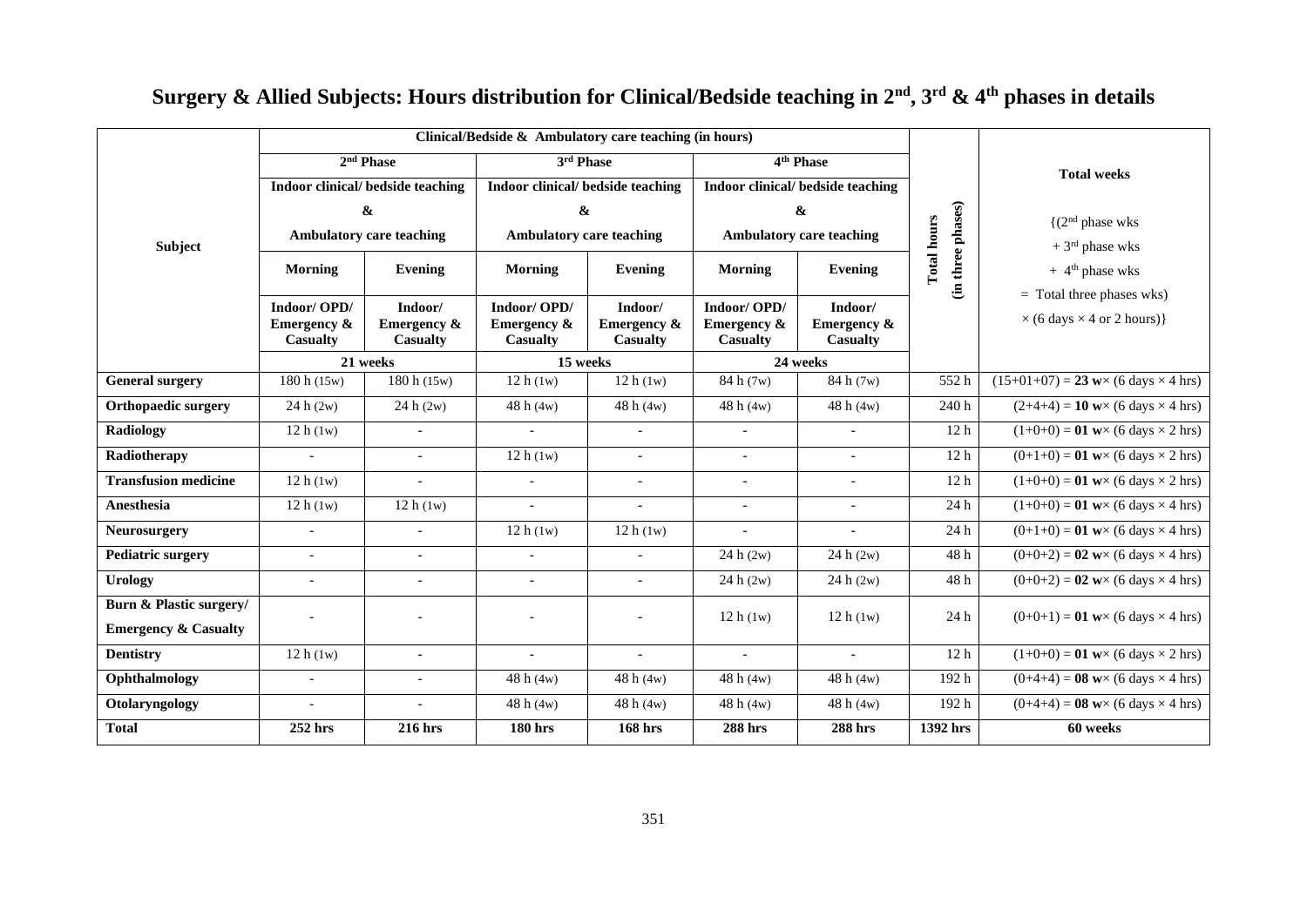|                | <b>Teaching Methods</b>                                                                                                                                                                                                                                                                | <b>Teaching aids</b>      | In course                                                                                                                                                             |                                                                                                                                                                                                                                                                                                                                                                                                                        |                                                                                                                                                                                                                                                                                         |
|----------------|----------------------------------------------------------------------------------------------------------------------------------------------------------------------------------------------------------------------------------------------------------------------------------------|---------------------------|-----------------------------------------------------------------------------------------------------------------------------------------------------------------------|------------------------------------------------------------------------------------------------------------------------------------------------------------------------------------------------------------------------------------------------------------------------------------------------------------------------------------------------------------------------------------------------------------------------|-----------------------------------------------------------------------------------------------------------------------------------------------------------------------------------------------------------------------------------------------------------------------------------------|
| Large<br>group | Small group<br>teaching                                                                                                                                                                                                                                                                | <b>Self</b><br>learning   | <b>Others</b>                                                                                                                                                         |                                                                                                                                                                                                                                                                                                                                                                                                                        | evaluation/<br><b>Formative</b>                                                                                                                                                                                                                                                         |
| Lectures       | Tutorials,<br>Problem Based<br>Learning,<br>Clinical demonstrations<br>OPD / indoor<br>attending & observing<br>minor operations<br>Demonstrations of<br>X-rays specimen,<br>Observations in<br>ICU, Postoperative<br>ward, Case Presentation<br>and discussion.<br>Skill lab practice | Assignment,<br>Self study | Integrated<br>teaching,<br>Visit to<br>radiotherapy<br>Attend centers<br>where<br>investigations for<br>hearing<br>impairment,<br>vertigo, Tinnitus<br>are available. | Computer,<br>Chalk & board, OHP,<br>Multimedia,<br>Photographs & Videos,<br>Specimens, & Models,<br>Plain & Contrast X-rays<br>of Upper & lower GIT,<br>I.V.U, Fractures<br>Skull X-rays<br>Sinogram $&$<br>Fistulogram<br>Ultrasonogrphy,<br>Abdomen<br>HBS & Pancreas<br>Urinary tract<br>Scans, thyroid scans,<br>C.T. Scan, MRI, PET<br>Scan, Bone scan,<br>Doppler and duplex<br>imaging.<br>Immunohistochemistry | Item<br>Examination<br>Card final,<br>Term<br>Examination<br>Term final<br>(written, oral+<br>$practical +$<br>clinical)<br><b>Marks</b><br>distribution:<br>a) Surgery—<br>I. Card final-3<br>II. Term Final-2<br>III. MCQ of<br>Integrated<br>teaching-5<br>b) Ophthal-5<br>c) ENTD-5 |

### **Teaching-learning methods, teaching aids and evaluation**

#### **Final professional Examinations:**

#### **Marks distribution for assessment of surgery**

Total marks Surgery and allied Subjects – 500

- Written = 200 (Formative Assessment-20 +(MCQ- SBA & MTF)  $40+$  (SAQ +SEQ) 140 =200)
- Structured Oral  $= 100 (60+20+20)$
- Clinical =  $100 (60+20+20)$
- Practical (OSPE/OSCE) =  $100 (60+20+20)$

Total in Surgery and allied---500.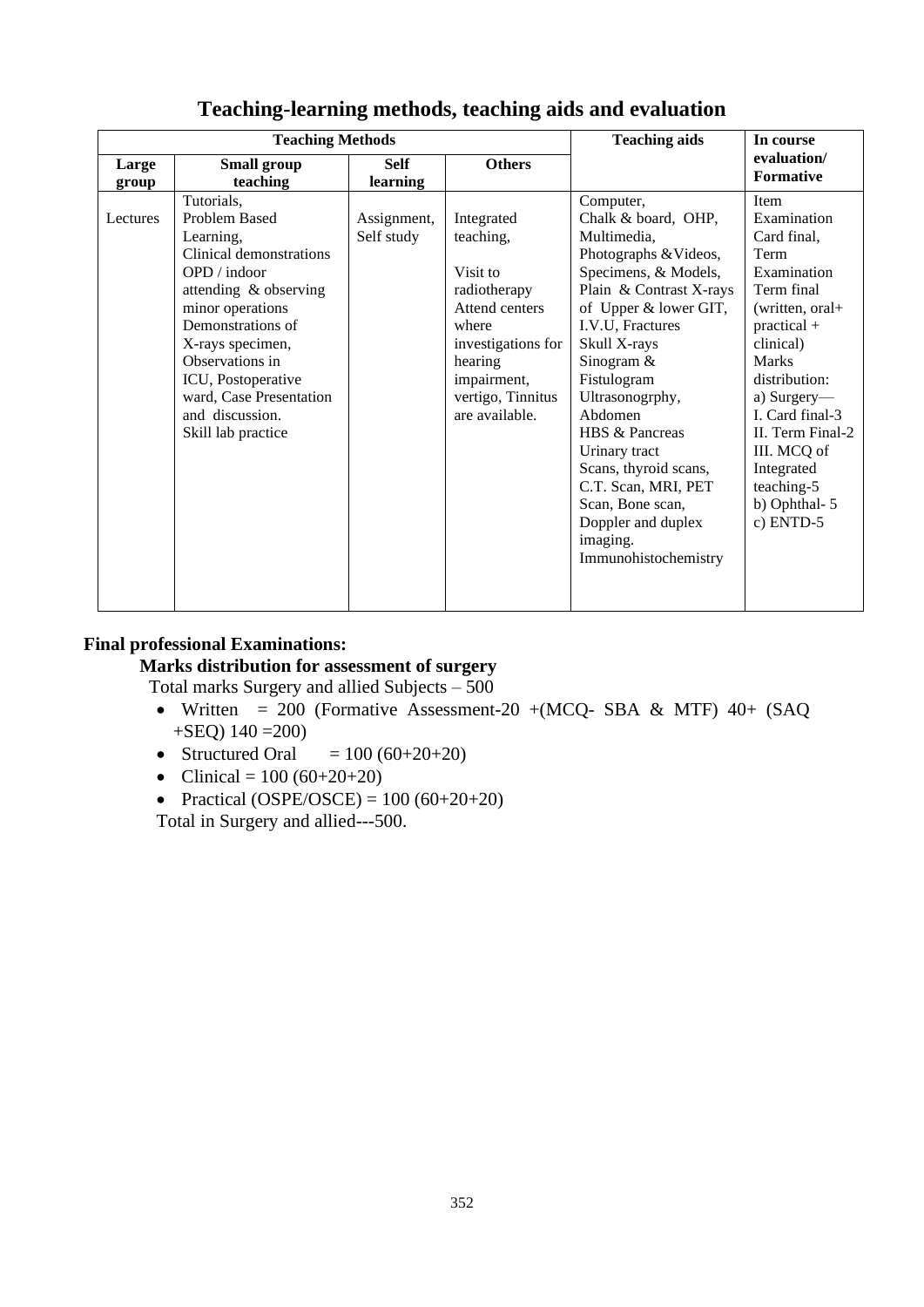### **Related Equipments:**

| <b>General surgery</b>                                                                                                                                                                                                                                                                                                                                                                                                                                                                                                                                                                                                                                                                                                                           | <b>Materials</b>                                                                                                                                                                                                                                                                                                                                                                                                                                                                                                                                                                                   |
|--------------------------------------------------------------------------------------------------------------------------------------------------------------------------------------------------------------------------------------------------------------------------------------------------------------------------------------------------------------------------------------------------------------------------------------------------------------------------------------------------------------------------------------------------------------------------------------------------------------------------------------------------------------------------------------------------------------------------------------------------|----------------------------------------------------------------------------------------------------------------------------------------------------------------------------------------------------------------------------------------------------------------------------------------------------------------------------------------------------------------------------------------------------------------------------------------------------------------------------------------------------------------------------------------------------------------------------------------------------|
| a. Sets -butterfly needle & cannula, Infusion and<br><b>Transfusion sets</b><br>b. Tubes--Feeding tubes, NG tube, Flatus tube, 'T'<br>tube, Chest drain set, Endo-tracheal tube<br>c. Bags- Blood bags, Stoma bags, Fluid bags,<br>Nutrition bags, Urine bags, Drain bags, Bi-<br>channel<br>d. Sharps- BP blade and handle, surgical scissors,<br>Needle holder, Surgical suture materials, Gloves,<br>gown, mask, caps, surgical goggles<br>e. Forceps-Sponge holding forceps, towel clip,<br>Alli's tissue forceps, artery forceps, Sinus<br>forceps, dissecting forceps, Kocher's artery<br>forceps, kidney tray, gully pot, intestinal clamps,<br>f. Retractors-Deavers, abdominal, Morris<br>abdominal retractor, Langhanbach's retractor, | Special-Lane's twin gastro jejunostomy clamp,<br>g.<br>proctoscope,<br>metalic<br>urethral<br>dilators,<br>nephrolithotomy forceps,<br>nibbler,<br>Bone<br>Osteotome, chisel, hammer, amputation saw,<br>SPC set, CV line set, Spinal needle,<br>h. Orthopedic--Plaster of Paris bandage, crepe<br>supporting aids- Cervical<br>bandage, Splints<br>collar, Circle brace, artificial limb,<br>i. Anesthesia- machine, Laryngoscope, airway<br>tube, Umbo bag, pulse oximetry, Digital<br>Thermometer, Oxygen cylinder with devices<br>(These equipment may be used in OSPE)<br>procedure stations) |
| <b>ENTD</b>                                                                                                                                                                                                                                                                                                                                                                                                                                                                                                                                                                                                                                                                                                                                      |                                                                                                                                                                                                                                                                                                                                                                                                                                                                                                                                                                                                    |
| Thudicum nasal speculum,<br>Killians self retaining nasal speculum,<br>Lichwitz antrum puncture trocar and cannula,<br>Higginson's rubber syringe, Walsham's forceps,<br>Luc's forceps, Tilleys forceps,<br>St Clair Thomson post nasal mirror,<br>Jobson horne probe and ring curette,<br>Tuning fork,<br>Head mirror,                                                                                                                                                                                                                                                                                                                                                                                                                          | Boyle Davis mouth gag,<br>Luc's tongue depressor,<br>Draffins bipod metallic stand,<br>Eve's tonsillar snare,<br>St Clare Thomson Adenoid curette and cage,<br>Trousseau's tracheal dilator,<br>Jackson's metallic tracheostomy tube,<br>Direct laryngoscope<br>Chevalier Jackson's oesophagoscope,<br>Negus bronchoscope etc.                                                                                                                                                                                                                                                                     |
| Ophthalmology                                                                                                                                                                                                                                                                                                                                                                                                                                                                                                                                                                                                                                                                                                                                    |                                                                                                                                                                                                                                                                                                                                                                                                                                                                                                                                                                                                    |
| Trial lens, trial frame,<br>Eye speculums (Wire, Universal),<br>DCR punch, Tonometer, Ophthalmoscope, Cat's<br>paw retractor, BP Blade & handle, Keratome, Squint<br>hook                                                                                                                                                                                                                                                                                                                                                                                                                                                                                                                                                                        | Iris repositor, lens dialer, two way cannula,<br>chalazion clamp and scoop, corneal forceps,<br>irrigating vectis, sac guard, sac dissector, lacrimal<br>probe, punctum dialtor etc.                                                                                                                                                                                                                                                                                                                                                                                                               |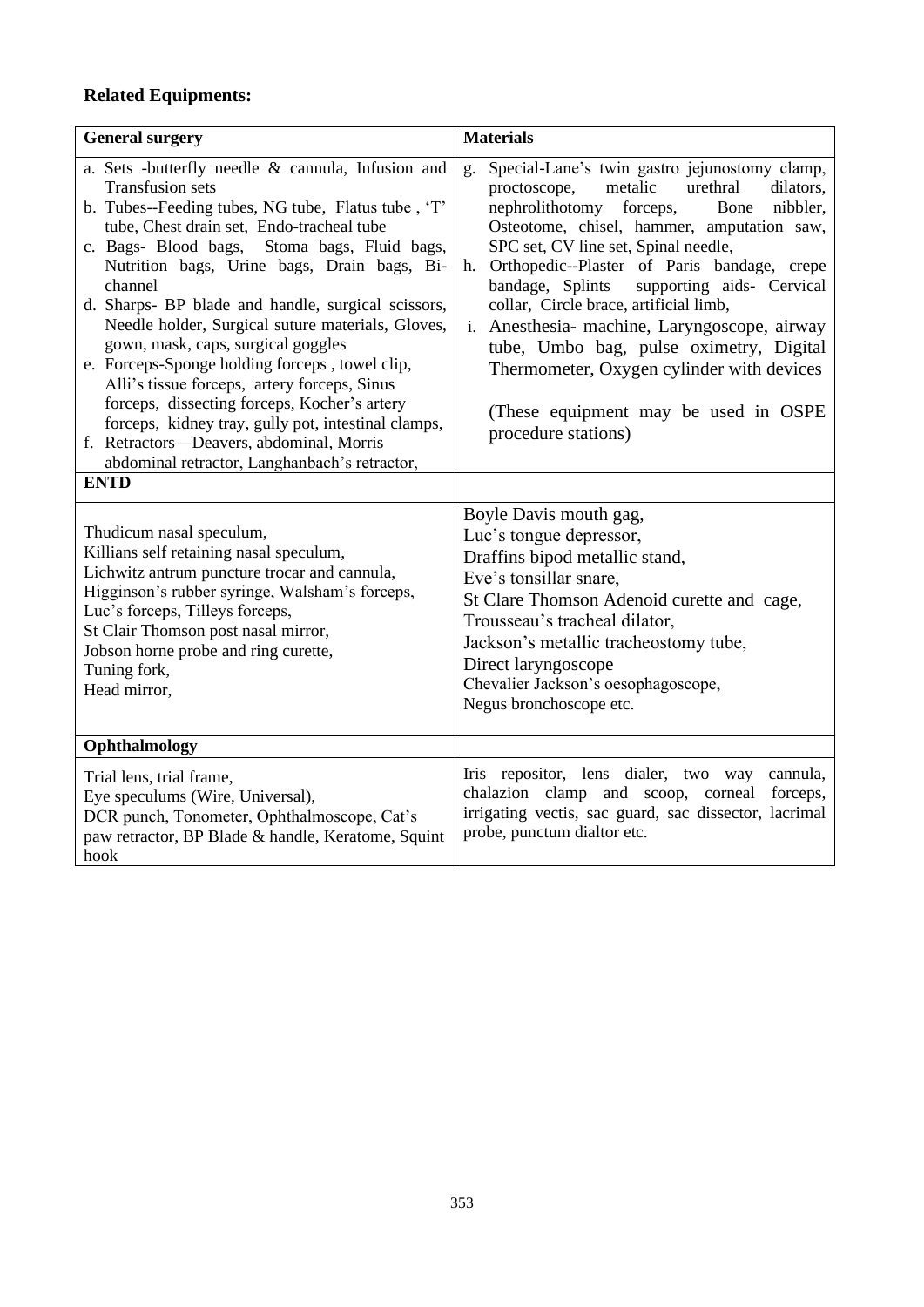| <b>Contents</b>                            | <b>Teaching</b>                                                                                                                                                                                                                                                                                                                                                                                                                                                                                                                                                                                                                                                                                                                                                                                                                                                                                                                                                                             |
|--------------------------------------------|---------------------------------------------------------------------------------------------------------------------------------------------------------------------------------------------------------------------------------------------------------------------------------------------------------------------------------------------------------------------------------------------------------------------------------------------------------------------------------------------------------------------------------------------------------------------------------------------------------------------------------------------------------------------------------------------------------------------------------------------------------------------------------------------------------------------------------------------------------------------------------------------------------------------------------------------------------------------------------------------|
|                                            | <b>Hours</b>                                                                                                                                                                                                                                                                                                                                                                                                                                                                                                                                                                                                                                                                                                                                                                                                                                                                                                                                                                                |
| <b>CORE</b>                                |                                                                                                                                                                                                                                                                                                                                                                                                                                                                                                                                                                                                                                                                                                                                                                                                                                                                                                                                                                                             |
| <b>Phase II</b>                            |                                                                                                                                                                                                                                                                                                                                                                                                                                                                                                                                                                                                                                                                                                                                                                                                                                                                                                                                                                                             |
| 1. History, evolution and scope of surgery | 20 hours                                                                                                                                                                                                                                                                                                                                                                                                                                                                                                                                                                                                                                                                                                                                                                                                                                                                                                                                                                                    |
| Approach to a surgical patients<br>2.      |                                                                                                                                                                                                                                                                                                                                                                                                                                                                                                                                                                                                                                                                                                                                                                                                                                                                                                                                                                                             |
| 3.                                         |                                                                                                                                                                                                                                                                                                                                                                                                                                                                                                                                                                                                                                                                                                                                                                                                                                                                                                                                                                                             |
| 4.                                         |                                                                                                                                                                                                                                                                                                                                                                                                                                                                                                                                                                                                                                                                                                                                                                                                                                                                                                                                                                                             |
|                                            |                                                                                                                                                                                                                                                                                                                                                                                                                                                                                                                                                                                                                                                                                                                                                                                                                                                                                                                                                                                             |
| 5.                                         |                                                                                                                                                                                                                                                                                                                                                                                                                                                                                                                                                                                                                                                                                                                                                                                                                                                                                                                                                                                             |
| 6.                                         |                                                                                                                                                                                                                                                                                                                                                                                                                                                                                                                                                                                                                                                                                                                                                                                                                                                                                                                                                                                             |
|                                            |                                                                                                                                                                                                                                                                                                                                                                                                                                                                                                                                                                                                                                                                                                                                                                                                                                                                                                                                                                                             |
|                                            |                                                                                                                                                                                                                                                                                                                                                                                                                                                                                                                                                                                                                                                                                                                                                                                                                                                                                                                                                                                             |
|                                            |                                                                                                                                                                                                                                                                                                                                                                                                                                                                                                                                                                                                                                                                                                                                                                                                                                                                                                                                                                                             |
|                                            |                                                                                                                                                                                                                                                                                                                                                                                                                                                                                                                                                                                                                                                                                                                                                                                                                                                                                                                                                                                             |
|                                            |                                                                                                                                                                                                                                                                                                                                                                                                                                                                                                                                                                                                                                                                                                                                                                                                                                                                                                                                                                                             |
|                                            |                                                                                                                                                                                                                                                                                                                                                                                                                                                                                                                                                                                                                                                                                                                                                                                                                                                                                                                                                                                             |
|                                            |                                                                                                                                                                                                                                                                                                                                                                                                                                                                                                                                                                                                                                                                                                                                                                                                                                                                                                                                                                                             |
|                                            |                                                                                                                                                                                                                                                                                                                                                                                                                                                                                                                                                                                                                                                                                                                                                                                                                                                                                                                                                                                             |
|                                            | 10 hours                                                                                                                                                                                                                                                                                                                                                                                                                                                                                                                                                                                                                                                                                                                                                                                                                                                                                                                                                                                    |
|                                            |                                                                                                                                                                                                                                                                                                                                                                                                                                                                                                                                                                                                                                                                                                                                                                                                                                                                                                                                                                                             |
|                                            |                                                                                                                                                                                                                                                                                                                                                                                                                                                                                                                                                                                                                                                                                                                                                                                                                                                                                                                                                                                             |
|                                            |                                                                                                                                                                                                                                                                                                                                                                                                                                                                                                                                                                                                                                                                                                                                                                                                                                                                                                                                                                                             |
|                                            |                                                                                                                                                                                                                                                                                                                                                                                                                                                                                                                                                                                                                                                                                                                                                                                                                                                                                                                                                                                             |
|                                            | 10 hours                                                                                                                                                                                                                                                                                                                                                                                                                                                                                                                                                                                                                                                                                                                                                                                                                                                                                                                                                                                    |
|                                            |                                                                                                                                                                                                                                                                                                                                                                                                                                                                                                                                                                                                                                                                                                                                                                                                                                                                                                                                                                                             |
|                                            |                                                                                                                                                                                                                                                                                                                                                                                                                                                                                                                                                                                                                                                                                                                                                                                                                                                                                                                                                                                             |
|                                            |                                                                                                                                                                                                                                                                                                                                                                                                                                                                                                                                                                                                                                                                                                                                                                                                                                                                                                                                                                                             |
|                                            |                                                                                                                                                                                                                                                                                                                                                                                                                                                                                                                                                                                                                                                                                                                                                                                                                                                                                                                                                                                             |
|                                            |                                                                                                                                                                                                                                                                                                                                                                                                                                                                                                                                                                                                                                                                                                                                                                                                                                                                                                                                                                                             |
|                                            |                                                                                                                                                                                                                                                                                                                                                                                                                                                                                                                                                                                                                                                                                                                                                                                                                                                                                                                                                                                             |
|                                            |                                                                                                                                                                                                                                                                                                                                                                                                                                                                                                                                                                                                                                                                                                                                                                                                                                                                                                                                                                                             |
|                                            |                                                                                                                                                                                                                                                                                                                                                                                                                                                                                                                                                                                                                                                                                                                                                                                                                                                                                                                                                                                             |
|                                            | Surgical diagnostic process and techniques<br>Surgical Infection (Boil, Furuncle, Abscess,<br>Carbuncle, cellulites)<br>Septicemia (causes, complications and treatment)<br>Sinus, Fistula and cysts<br>Wounds (classification and management)<br>Ulcers, pressure sores<br>8.<br>9. Groin hernias<br>10. Haemorrhage<br>8. recognize & differentiate different types of burns and initiate primary<br>11. Shock<br>recognize fluid $\&$ electrolytes imbalance states, investigate $\&$ initiate<br><b>Phase III</b><br>12. Metabolic response to injury<br>13. Principles of Management of Trauma<br>14. Management of a severely injured patient<br>15. Fluid and electrolytes balance<br>16. Enteral and Parenteral nutrition<br><b>Phase IV</b><br>17. Pre operative assessment and preparation<br>18. Tumours of skin<br>19. Lymphadenopathy<br>(causes, investigations, diagnosis, biopsy)<br>20. Surgical ethics<br><b>ADDITIONAL</b><br>Organ transplantation, Robotics in surgery |

## **Learning Objectives and Course Contents in Surgery**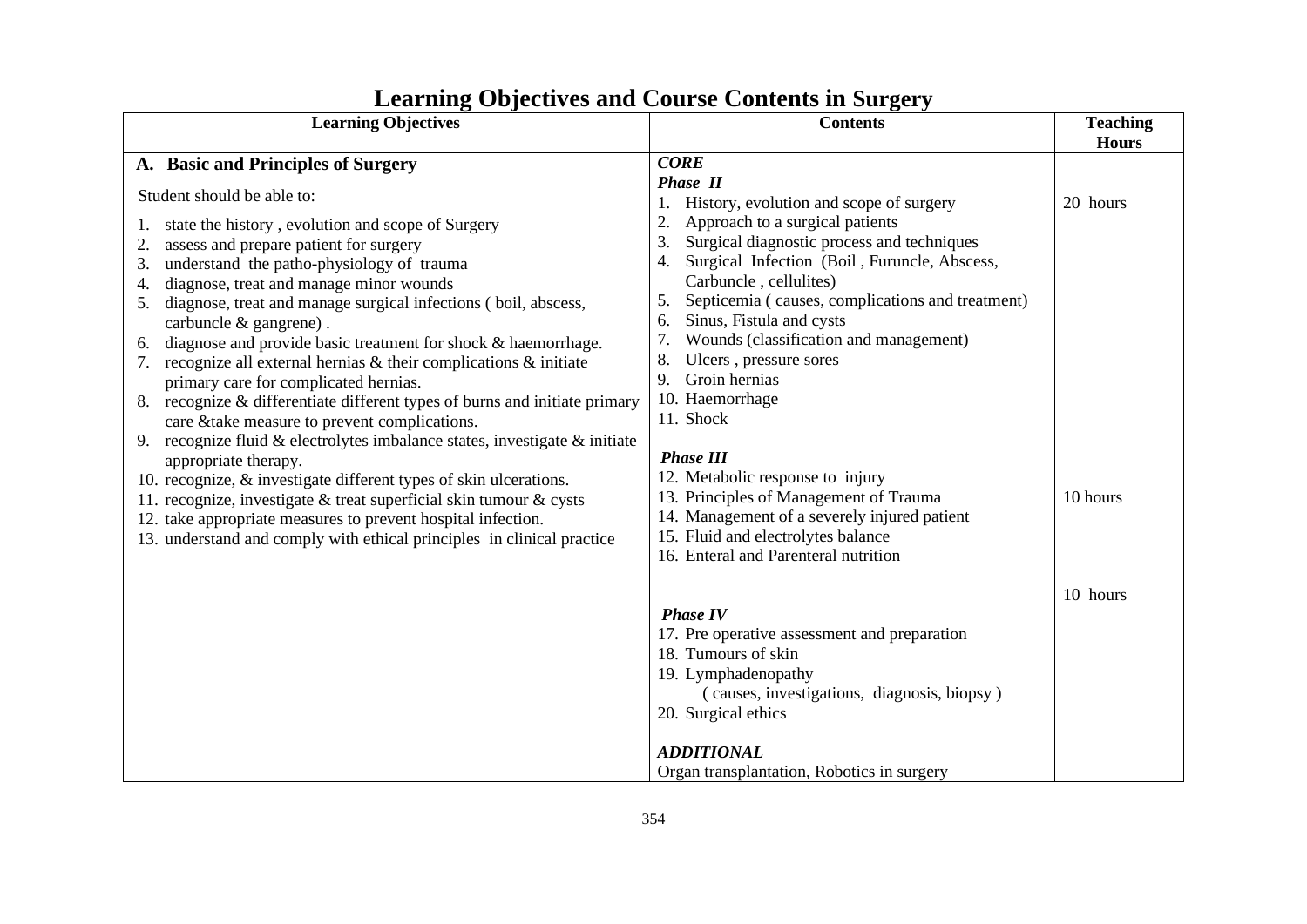| <b>Learning Objectives</b>                                                                         | <b>Contents</b>                                                             | <b>Teaching</b> |
|----------------------------------------------------------------------------------------------------|-----------------------------------------------------------------------------|-----------------|
|                                                                                                    |                                                                             | <b>Hours</b>    |
| <b>B.</b> Systemic Surgery                                                                         | <b>CORE</b>                                                                 |                 |
| 1. Alimentary System                                                                               | Phase II                                                                    | 5 hours         |
| Student should be able to:                                                                         | Complications of Peptic ulcer                                               |                 |
|                                                                                                    | (Perforation, Pyloric stenosis)                                             |                 |
| 1. investigate and diagnose the common surgical diseases of                                        | Upper G.I. Tract bleeding                                                   |                 |
| alimentary system and suggest management                                                           | Appendicitis                                                                |                 |
|                                                                                                    | Intestinal obstruction;                                                     |                 |
| diagnose the acute conditions of alimentary system and<br>2.                                       |                                                                             |                 |
| initiate primary care                                                                              | <b>Phase III</b><br>Abdominal trauma (Diagnostic and Management principles) |                 |
|                                                                                                    | <b>Ruptured Spleen</b>                                                      |                 |
|                                                                                                    | Ruptured liver                                                              | 5 hours         |
| 3. identify the patient requiring specialty surgical intervention<br>& refer to appropriate centre | Ruptured intestine                                                          |                 |
|                                                                                                    |                                                                             |                 |
| 4. take continued care of the operated patients                                                    | <b>Phase IV</b>                                                             |                 |
|                                                                                                    | Tongue, Lip & other oral lesions (ulcer, cancer)                            |                 |
|                                                                                                    | Oesophagus                                                                  |                 |
| 5. recognise post operative complications $\&$ take appropriate                                    | Carcinoma oesophagus and stricture                                          |                 |
| measures.                                                                                          | Carcinoma stomach                                                           |                 |
|                                                                                                    | Neoplasm of colon and rectum                                                |                 |
|                                                                                                    | Intestinal tuberculosis                                                     | 5 hours         |
|                                                                                                    | Anal canal Haemorrhoids, Fistula, Sinus & Fissure,                          |                 |
|                                                                                                    | Carcinoma anus                                                              |                 |
|                                                                                                    | Colostomy & ileostomy (indications and management)                          |                 |
|                                                                                                    | Abdominal incisions (Tutorial)                                              |                 |
|                                                                                                    |                                                                             |                 |
|                                                                                                    | <b>ADDITIONAL</b>                                                           |                 |
|                                                                                                    | Intra abdominal abscess                                                     |                 |
|                                                                                                    | Diseases of salivary glands                                                 |                 |
|                                                                                                    | Hiatus hernia.                                                              |                 |
|                                                                                                    |                                                                             |                 |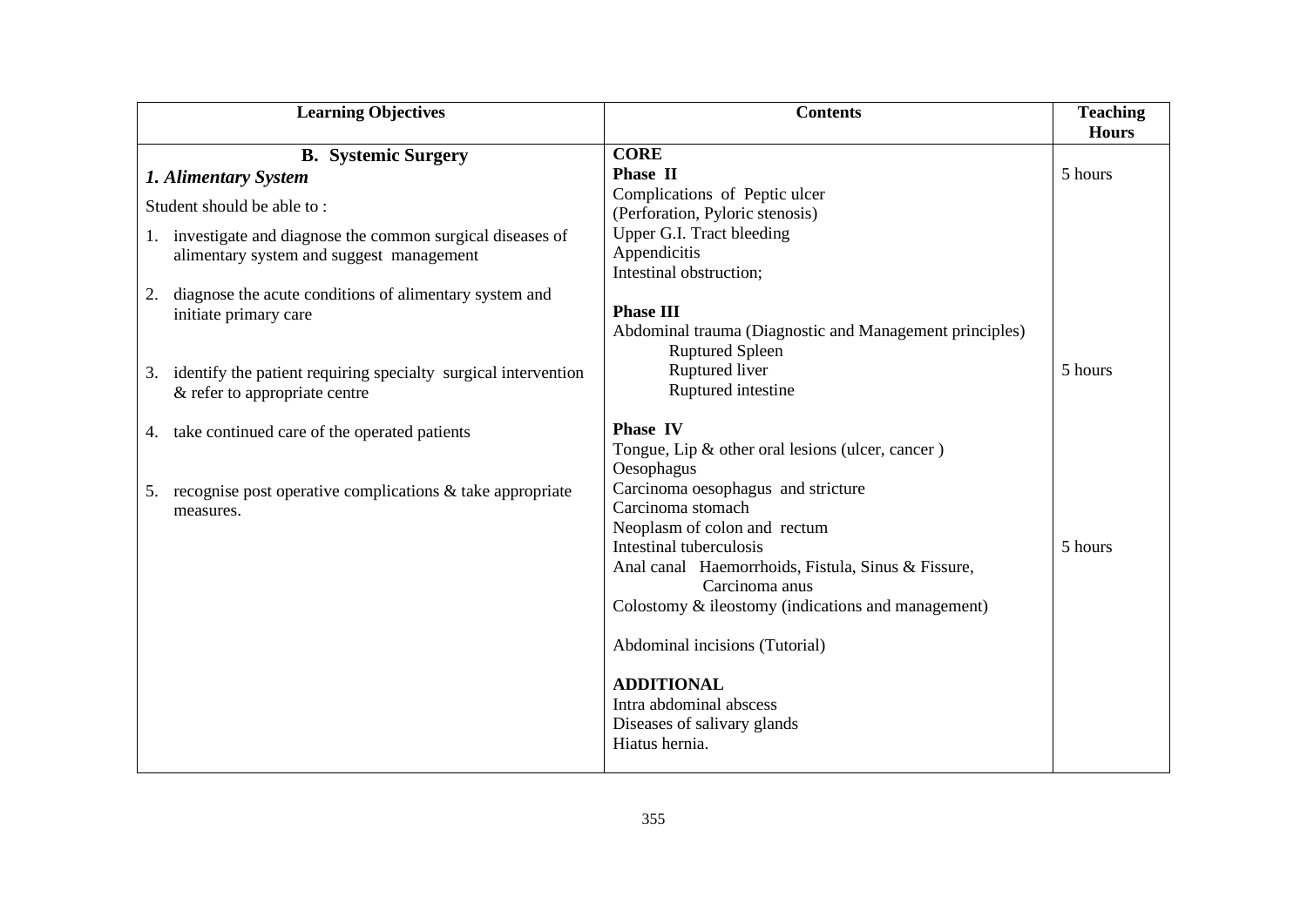| <b>Learning Objectives</b>                                     | <b>Contents</b>                                                 | <b>Teaching</b><br><b>Hours</b> |
|----------------------------------------------------------------|-----------------------------------------------------------------|---------------------------------|
| 2. Genito-Urinary System                                       | <b>CORE</b>                                                     |                                 |
|                                                                |                                                                 |                                 |
| Student should be able to-                                     | <b>Phase III</b>                                                |                                 |
|                                                                | Urinary symptoms $&$ definitions                                |                                 |
| 1. diagnose common congenital G.U. anomalies & advise /        | Urological investigations and their interpretations,<br>2.      |                                 |
| refer to appropriate centers                                   | Developmental genito-urinary anomalies<br>2.                    |                                 |
| 2. diagnose and manage acute GU conditions like                | Scrotal swelling<br>3.                                          | 20 hours                        |
| Acute retention of urine                                       | Hydrocele                                                       |                                 |
| Acute epidedymo- orchitis                                      | Scrotal cellulitis                                              |                                 |
| Torsion testis<br>$\bullet$                                    | Acute scrotal conditions<br>4.                                  |                                 |
| Paraphimosis<br>٠                                              | • Epididymo- orchitis                                           |                                 |
| Phimosis                                                       | • Torsion testis                                                |                                 |
| Acute ureteric colic                                           | <b>Phase IV</b>                                                 |                                 |
| Urosepsis<br>$\bullet$                                         | Urolithiasis (Causes ,Diagnosis, Principles and modalities<br>5 |                                 |
|                                                                | of treatment)                                                   |                                 |
| 3. evaluation of scrotal swelling                              | Retention of urine (acute and chronic<br>6                      |                                 |
| 4. evaluate a case of haematuria                               | Hydronephrosis<br>7                                             |                                 |
| 5. order necessary investigations, and interpret the result of | 8<br><b>UTI</b>                                                 |                                 |
| investigation & suggest principles of management               | 9<br>Urinary tract injury.                                      | 10 hours                        |
|                                                                | Renal injury                                                    |                                 |
| 6. recognize a case of retention of urine, find out causes     | Urethral injury                                                 |                                 |
| perform aseptic catheterization                                | 10. Renal Neoplasm<br><b>RCC</b>                                |                                 |
| 7. introduce suprapubic catheter                               | Wilm's Tumour                                                   |                                 |
| 8. describe the steps of circumcision                          | <b>Testicular Tumour</b>                                        |                                 |
|                                                                | 12 BPH                                                          |                                 |
|                                                                | 13 Stricture urethra                                            |                                 |
|                                                                |                                                                 |                                 |
|                                                                | <b>ADDITIONAL</b>                                               |                                 |
|                                                                | Male infertility                                                |                                 |
|                                                                | Minimal Invasive Surgery in Urology<br>$\bullet$                |                                 |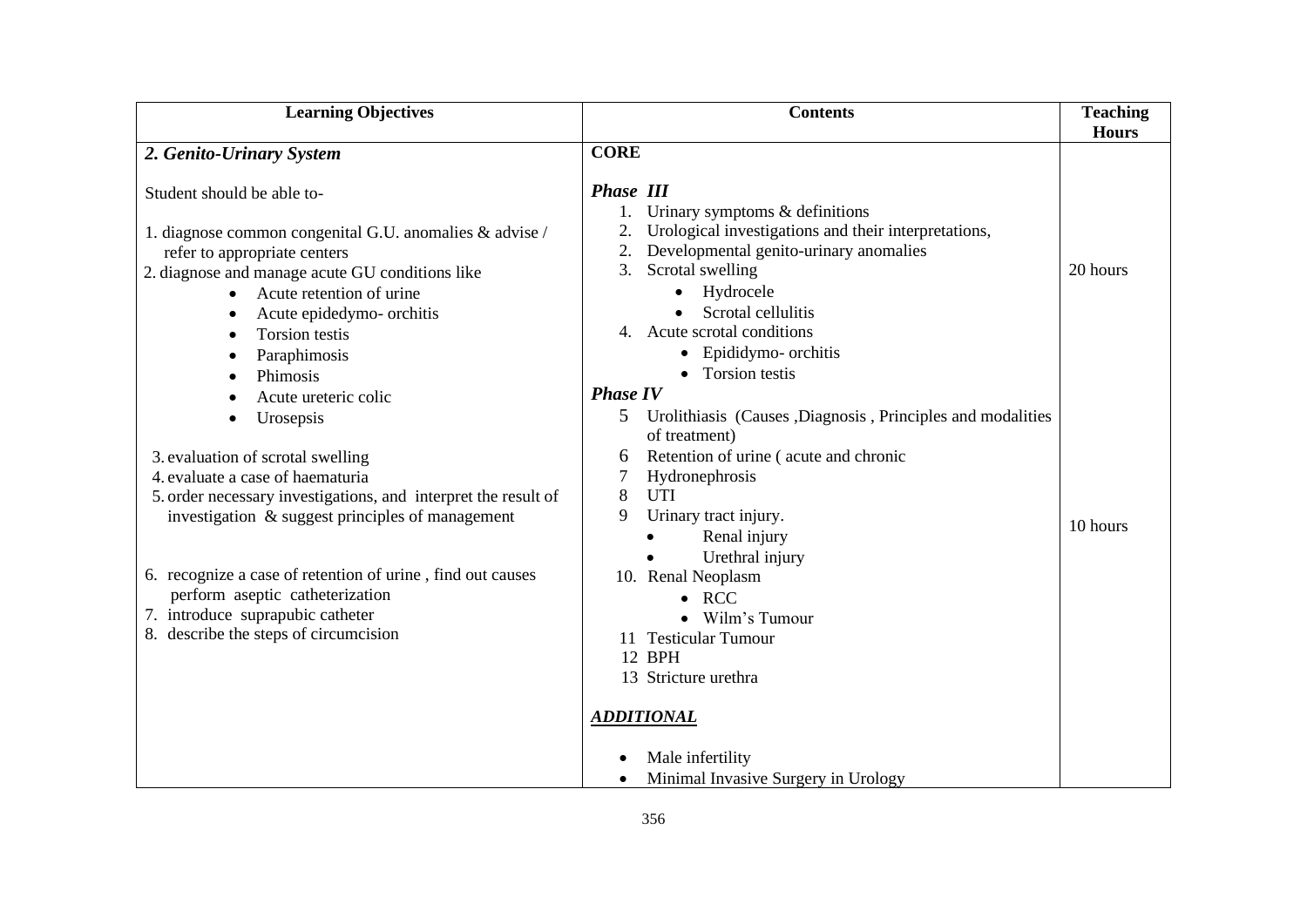|                  | <b>Learning Objectives</b>                                                                                  | <b>Contents</b>                                                             | <b>Teaching Hours</b> |
|------------------|-------------------------------------------------------------------------------------------------------------|-----------------------------------------------------------------------------|-----------------------|
| 3                | <b>Hepatobiliary &amp; Pancreas</b>                                                                         | <b>CORE</b><br>Phase II                                                     |                       |
|                  | Student will be able to:                                                                                    | Cholelithiasis (causes and complications)                                   | 5 hours               |
|                  | 1. diagnose, investigate cholecystitis, cholelithiasis $\&$                                                 | Cholecystitis (acute & chronic)                                             |                       |
|                  | Choledocholithiasis                                                                                         | Pancreatitis (acute pancreatitis)                                           |                       |
|                  | suspect pancreatitis; initiate primary case                                                                 |                                                                             |                       |
|                  | management & suggest management                                                                             | <b>Phase IV</b>                                                             |                       |
|                  | 3. investigate $&$ interpret the results in case of                                                         | Obstructive jaundice                                                        |                       |
|                  | obstructive jaundice & suggest appropriate treatment                                                        | Pancreatic tumours                                                          |                       |
| 4.               | diagnose $\&$ investigate suspected case of liver $\&$                                                      | Liver abscess                                                               |                       |
|                  | sub-phrenic abscess & suggest appropriate                                                                   |                                                                             | 5 hours               |
|                  | treatment.                                                                                                  | <b>ADDITIONAL</b>                                                           |                       |
|                  |                                                                                                             | Hepatic neoplasm                                                            |                       |
|                  |                                                                                                             | Cysts of liver                                                              |                       |
|                  |                                                                                                             | Neoplasm of Gall Bladder                                                    | 4 hours               |
| $\boldsymbol{4}$ | <b>Endocrine &amp; Breast</b>                                                                               |                                                                             |                       |
|                  |                                                                                                             | <b>CORE</b>                                                                 |                       |
|                  |                                                                                                             | <b>Phase IV</b>                                                             |                       |
|                  | Students will be able to:                                                                                   |                                                                             |                       |
|                  | 1. assess, investigate $\&$ diagnose thyroid swelling $\&$                                                  | <b>Thyroid</b>                                                              | 4 hours               |
|                  | thyrotoxicosis and suggest principles of                                                                    | Goitre and Neoplasms of thyroid                                             |                       |
|                  | management                                                                                                  | <b>Breast</b>                                                               |                       |
|                  | 2. diagnose & manage a case of breast abscess                                                               | Breast pain, Mastitis and Breast Abscess<br>Fibro-adenosis and Fibroadenoma |                       |
| 3.               | assess, investigate $\&$ interpret the status and<br>diagnose a case of breast lump $\&$ suggest principles | Carcinoma of breast                                                         | 4 hours               |
|                  | of treatment.                                                                                               | <b>ADDITIONAL</b>                                                           |                       |
|                  |                                                                                                             | Diseases of adrenal gland                                                   |                       |
|                  |                                                                                                             | Diseases of Parathyroid gland                                               | 2 hours               |
|                  |                                                                                                             |                                                                             |                       |
|                  |                                                                                                             |                                                                             |                       |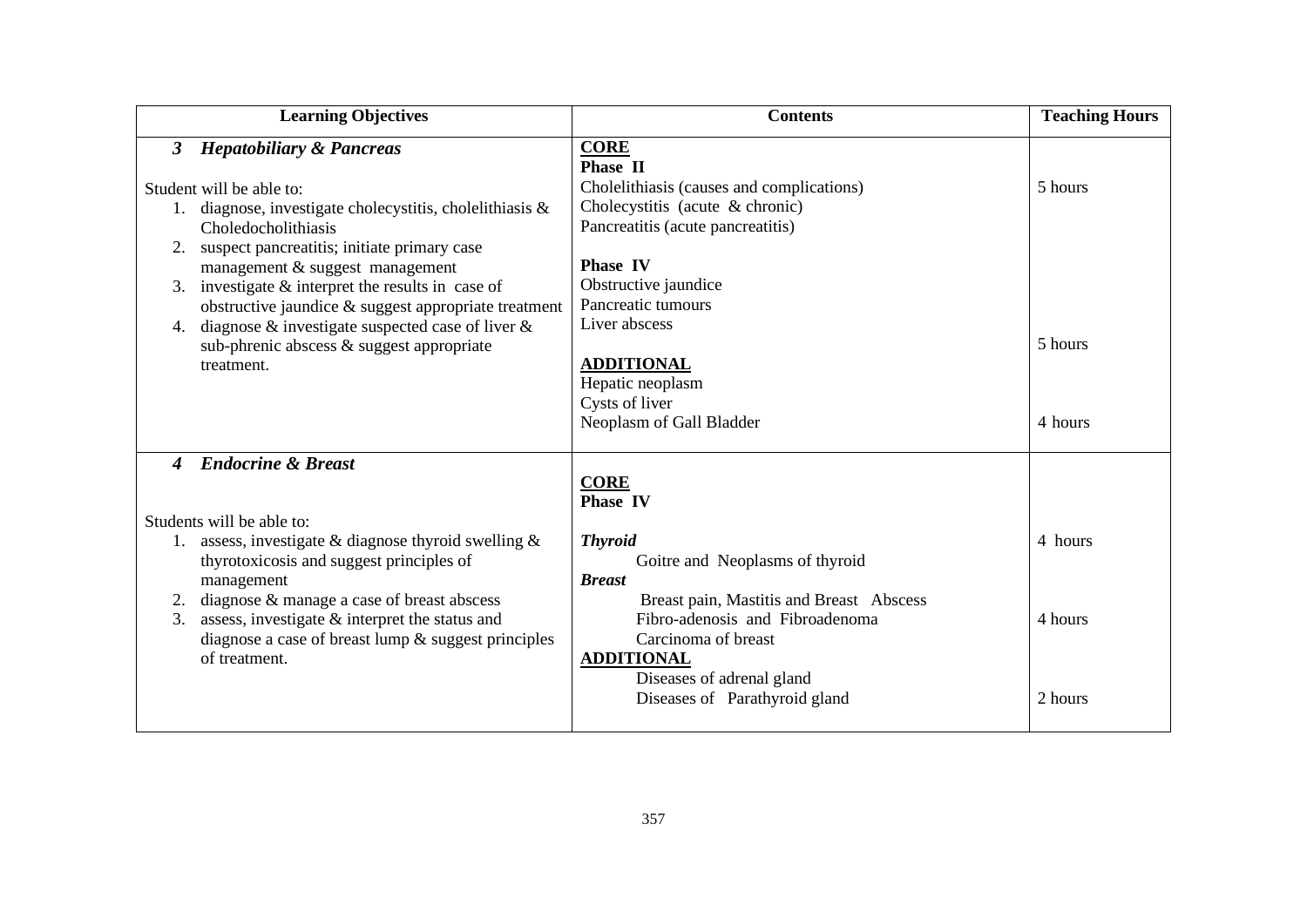| <b>Learning Objectives</b>                                                                                                                                                                                                                                                           | <b>Contents</b>                                                                                                                                                                                                                                 | <b>Teaching</b><br><b>Hours</b> |
|--------------------------------------------------------------------------------------------------------------------------------------------------------------------------------------------------------------------------------------------------------------------------------------|-------------------------------------------------------------------------------------------------------------------------------------------------------------------------------------------------------------------------------------------------|---------------------------------|
| 5<br><b>Chest</b><br>Students will be able to:<br>assess & diagnose traumatic haemopneumo-thorax, associated<br>injuries & introduce water seal drain in appropriate case.                                                                                                           | <b>CORE</b><br><b>Phase IV</b><br>Chest injury (Haemothorax, Pneumothorax)<br>Chest tumours, Chest drain,<br><b>ADDITIONAL</b><br>Dysphagia<br>Empyaema thoracis                                                                                | 3 hours                         |
| <b>6. Cardio-vascular System</b><br>Students will be able to:<br>recognize chronic ischaemic conditions of limbs<br>take appropriate preventive measures & refer to<br>2.<br>specialized centre.<br>take appropriate measure to prevent DVT<br>3.<br>4. recognize early cases of DVT | <b>CORE</b><br><b>Phase III</b><br>Vaso occlusive disorders<br>Atherosclerosis,<br>Buerger's disease<br>Varicose vein<br>Thrombophlebitis<br>Deep vein thrombosis                                                                               | 5 hours                         |
| 7. Plastic & Reconstructive<br>Students will be able to<br>manage Burn patient and minimize their complications<br>1.<br>take any major wound care<br>2.<br>3. suggest measures for con. External deformity $\&$<br>disfiguration                                                    | <b>ADDITIONAL</b><br>Pulmonary embolism<br>Angioplasty, CABG and cardiac surgery<br>Core<br><b>Phase IV</b><br>Burn (Causes, complications and management)<br>Skin grafting<br>Skin tumours,<br>Special area burn, Inhalation and electric burn | 5 hours                         |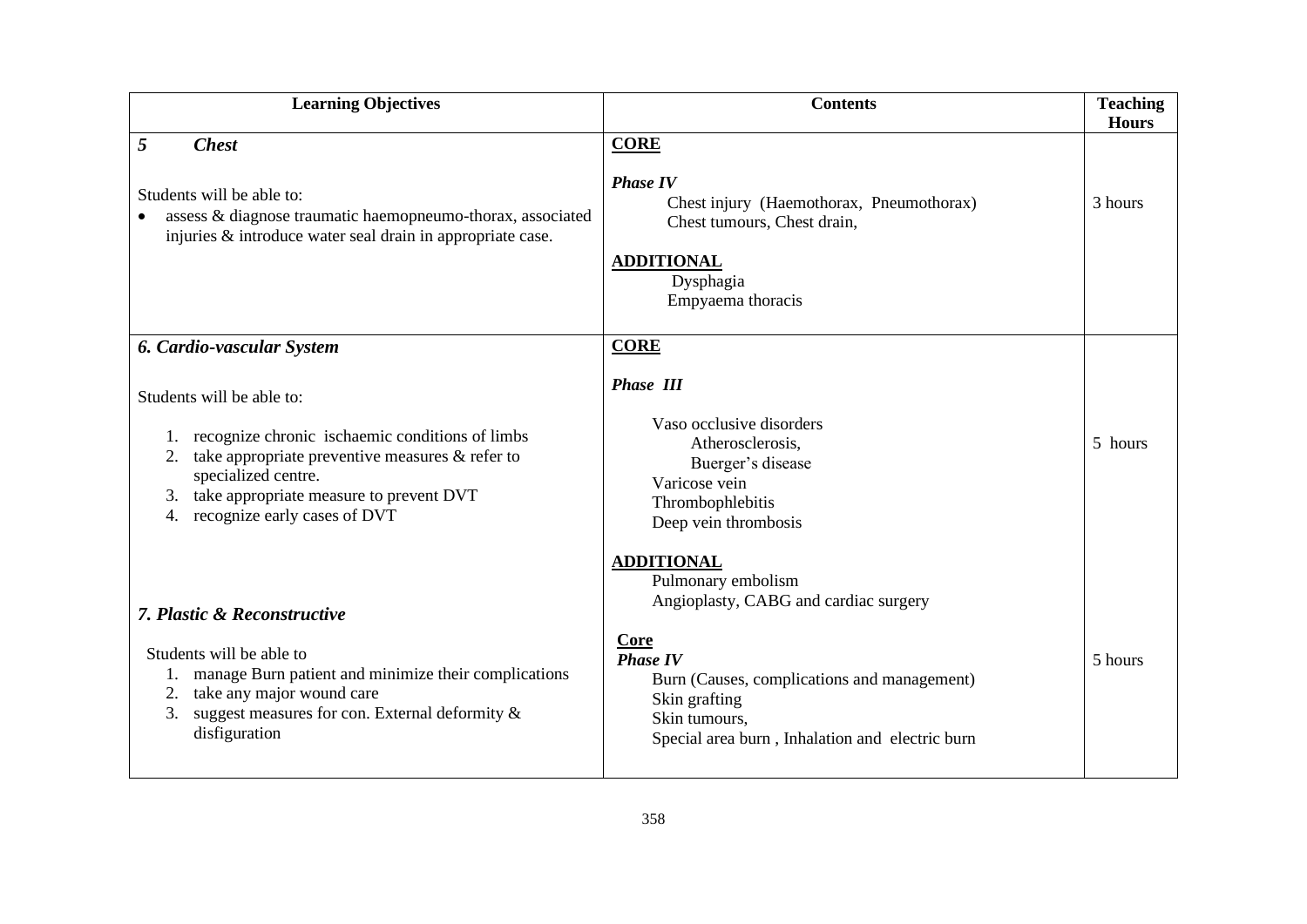| <b>Learning Objectives</b>                                                                                                                                                                                                                                                                                                                                | <b>Contents</b>                                                                                                                                                                                                                                                                                                                                                                                                   | <b>Teaching</b><br><b>Hours</b> |
|-----------------------------------------------------------------------------------------------------------------------------------------------------------------------------------------------------------------------------------------------------------------------------------------------------------------------------------------------------------|-------------------------------------------------------------------------------------------------------------------------------------------------------------------------------------------------------------------------------------------------------------------------------------------------------------------------------------------------------------------------------------------------------------------|---------------------------------|
| 8. Neuro surgery<br>Students will be able to:<br>provide primary care of head injury & Spinal injury cases.<br>take measures to prevent complications in neuro surgical<br>patients.<br>involve effectively in continued care & rehabilitation of<br>3.<br>neuro surgical cases.                                                                          | <b>CORE</b><br>Phase IV<br>Head injury<br><b>ICSOL</b><br><b>PLID</b><br>Paraplegia/hemiplagia<br><b>ADDITIONAL</b><br>Hydro cephalus<br>Tumours of brain<br>Tumours of spinal cord                                                                                                                                                                                                                               | 5 hours                         |
| 9. Operative Surgery<br>Student should be able to perform:<br>primary & delayed primary & Secondary suture closure of<br>wounds<br>Circumcision<br>Vasectomy<br>3.<br>drainage of superficial Abscess<br>4.<br>Venesection<br>5 <sub>1</sub><br>Hydrocele operation<br>6.<br>excision of superficial cysts & tumours<br>dressing of surgical wounds<br>8. | <b>CORE</b><br><b>Phase III</b><br>Principles of Asepsis & Antisepsis<br>Pre-operative assessment & preparation<br>Venus access<br>Cricumcision<br>Operation for hydrocele<br>Repair of D.U perforation<br>Wound care<br><b>Tutorials</b><br>Universal precautions (Scrubbing, gloving $\&$ gowning)<br>O.T. environment & behavior<br>Preoperative skin preparation and draping<br>Suturing materials , Stitches | 5 hours<br>5 hours              |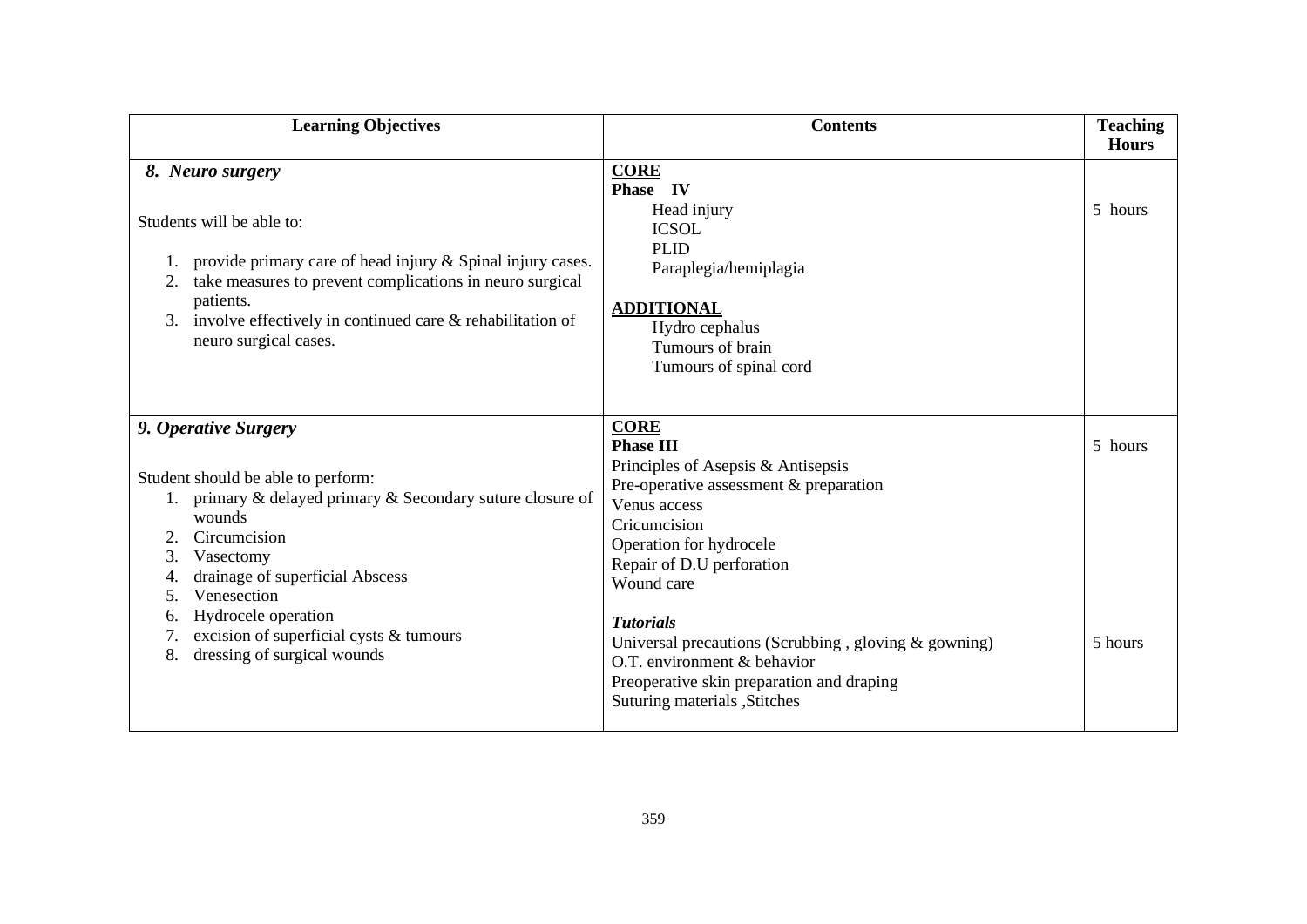| <b>Learning Objectives</b>                                                                                                                                                                                                                                                                                                                                                                                                                                                       | <b>Contents</b>                                                                                                                                                                                                                                                                                                                                                                              | <b>Teaching</b><br>hours |
|----------------------------------------------------------------------------------------------------------------------------------------------------------------------------------------------------------------------------------------------------------------------------------------------------------------------------------------------------------------------------------------------------------------------------------------------------------------------------------|----------------------------------------------------------------------------------------------------------------------------------------------------------------------------------------------------------------------------------------------------------------------------------------------------------------------------------------------------------------------------------------------|--------------------------|
|                                                                                                                                                                                                                                                                                                                                                                                                                                                                                  | <b>Phase IV</b>                                                                                                                                                                                                                                                                                                                                                                              |                          |
| Student should be able to:<br>assist in common major operations & take post<br>operative care                                                                                                                                                                                                                                                                                                                                                                                    | Common Abdominal incision<br>Operation for inguinal hernia<br>Drainage of abscesses<br>Catheterisation, Supra-pubic cystostomy<br>Anastomosis<br>Appendicectomy<br>Cholecystectomy<br>Gastrojejunostomy<br>Basic principles of Laparoscopy.<br><b>Additional</b><br>Thyroidectomy, Nephrectomy, Mastectomy / Prostatectomy                                                                   | 10 hours                 |
| 10. Orthopedic Surgery<br>Student should be able to:<br>apply ATLS protocol to provide resuscitation of<br>$\bullet$<br>polytrauma patient.<br>manage simple and undisplaced factures<br>demonstrate skill in wound excision of open<br>fractures.<br>demonstrate skill in:<br>application of splints, slings, traction.<br>application of plaster slab and cast<br>manipulative reduction of common fracture<br>and dislocation.<br>aseptic technique of joint fluid aspration. | <b>CORE</b><br><b>Phase III</b><br>a) General Orthopedics<br>• Introduction to orthopaedics<br>• Hard tissue trauma :-<br>Fracture classification<br>Principal of management of open and closed facture<br>Fracture healing -nonuninon, malunion, delayed union.<br>÷,<br>• Infection of bone (Acute and chronic osteomyelitis)<br><b>Phase III</b><br>b) Regional orthopedics<br>Upper limb | 5 hours<br>10 hours      |
| diagnose and outline treatment for acute<br>osteomylities and septic arthritis<br>identify patient for referral to appropriate centre<br>demonstrate knowledge and understanding of the<br>$\bullet$<br>basic principle of physiotherapy and<br>rehabilitation.                                                                                                                                                                                                                  | Colles' fracture Supracondylar fracture<br>Clavicle fracture<br>Radius Ulna fracture (Shaft)<br>Humerus fracture (Shaft)<br>Lower limb<br>Fracture of Shaft of femur<br>Fracture of Tibia fibula                                                                                                                                                                                             |                          |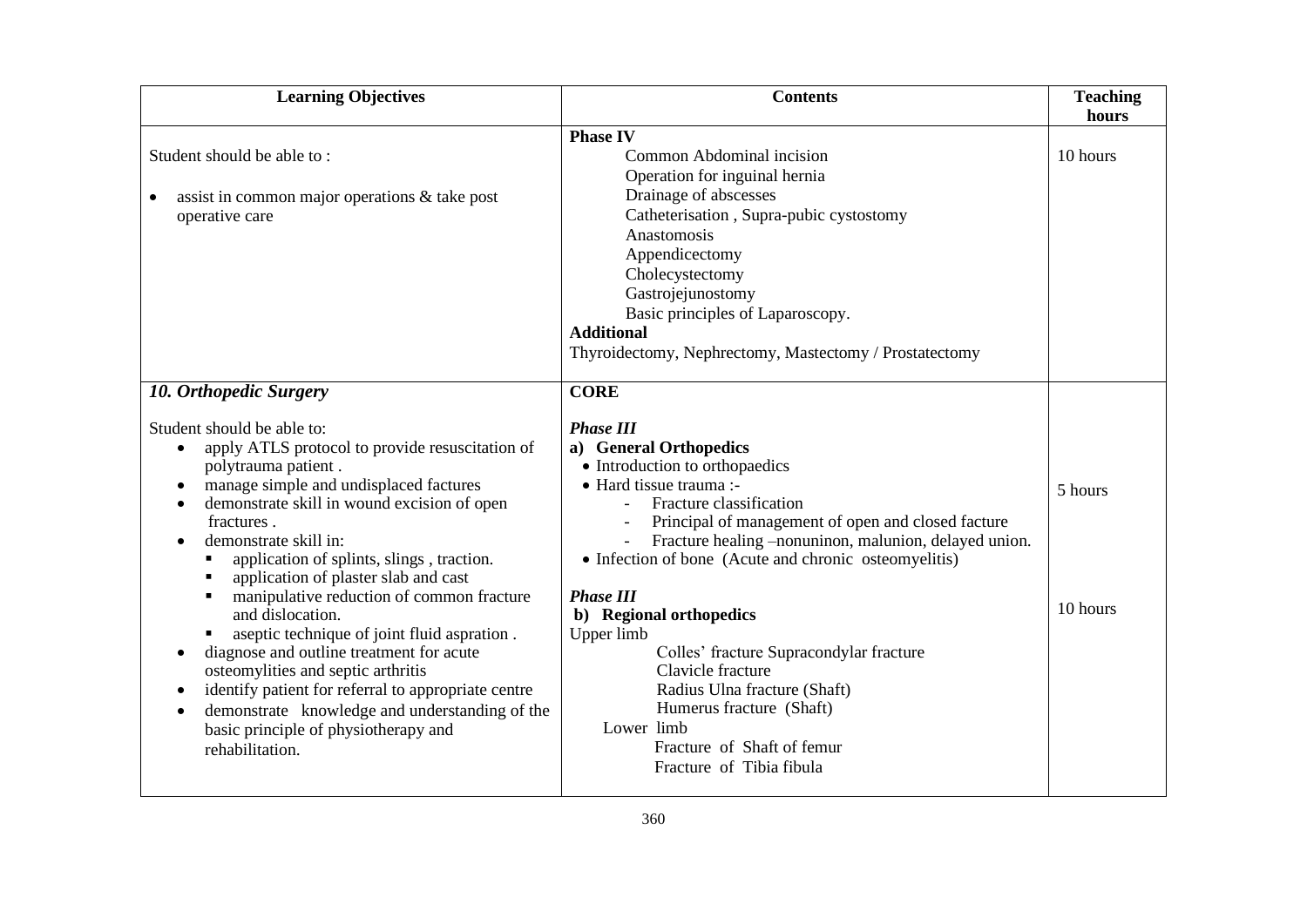| <b>Learning Objectives</b> | <b>Contents</b>                                                   | <b>Teaching</b><br><b>Hours</b> |
|----------------------------|-------------------------------------------------------------------|---------------------------------|
|                            |                                                                   |                                 |
|                            | Phase IV                                                          |                                 |
|                            | <b>Regional Orthopaedics</b>                                      | 45 hrs                          |
|                            | Upper Limb                                                        |                                 |
|                            | Hand injuries and Hand Infection                                  |                                 |
|                            | Lower Limb                                                        |                                 |
|                            | Frac ture of Neck of femur                                        |                                 |
|                            | Fracture of Pelvis                                                |                                 |
|                            | Ankle and foot injuries                                           |                                 |
|                            | Amputations                                                       |                                 |
|                            | Additional                                                        |                                 |
|                            | $Dislocation - Hip$ , Haemarthosis                                |                                 |
|                            | Soft tissue trauma (muscle and tendon injuries,                   |                                 |
|                            | compartmental syndrome)                                           |                                 |
|                            |                                                                   |                                 |
|                            | Infection of joint including osteoarticular tuberculosis          |                                 |
|                            |                                                                   |                                 |
|                            | • Mass Casualty-ATLS, Disaster management.<br>• Bone tuberculosis |                                 |
|                            |                                                                   |                                 |
|                            | <b>Additional</b>                                                 |                                 |
|                            | Dislocation of shoulder and elbow                                 |                                 |
|                            | b) Paediatric orthopedics :                                       |                                 |
|                            | Congenital anomalies-talipes, DDH, Bow legs, Polydactyly, Claw    |                                 |
|                            | c) Bone tumors :                                                  |                                 |
|                            | Classification of bone tumor                                      |                                 |
|                            | Common benign and malignant bone tumor – osteochondroma, Giant    |                                 |
|                            | cell tumor, Osteosarcoma, Metastatic bone tumor.                  |                                 |
|                            | Vertebral fracture - (primary management, transportation.         |                                 |
|                            | Principles of definitive management)                              |                                 |
|                            | <b>Additional</b>                                                 |                                 |
|                            | d) Tendinitis, Tenosynovitis, bursitis.                           |                                 |
|                            |                                                                   |                                 |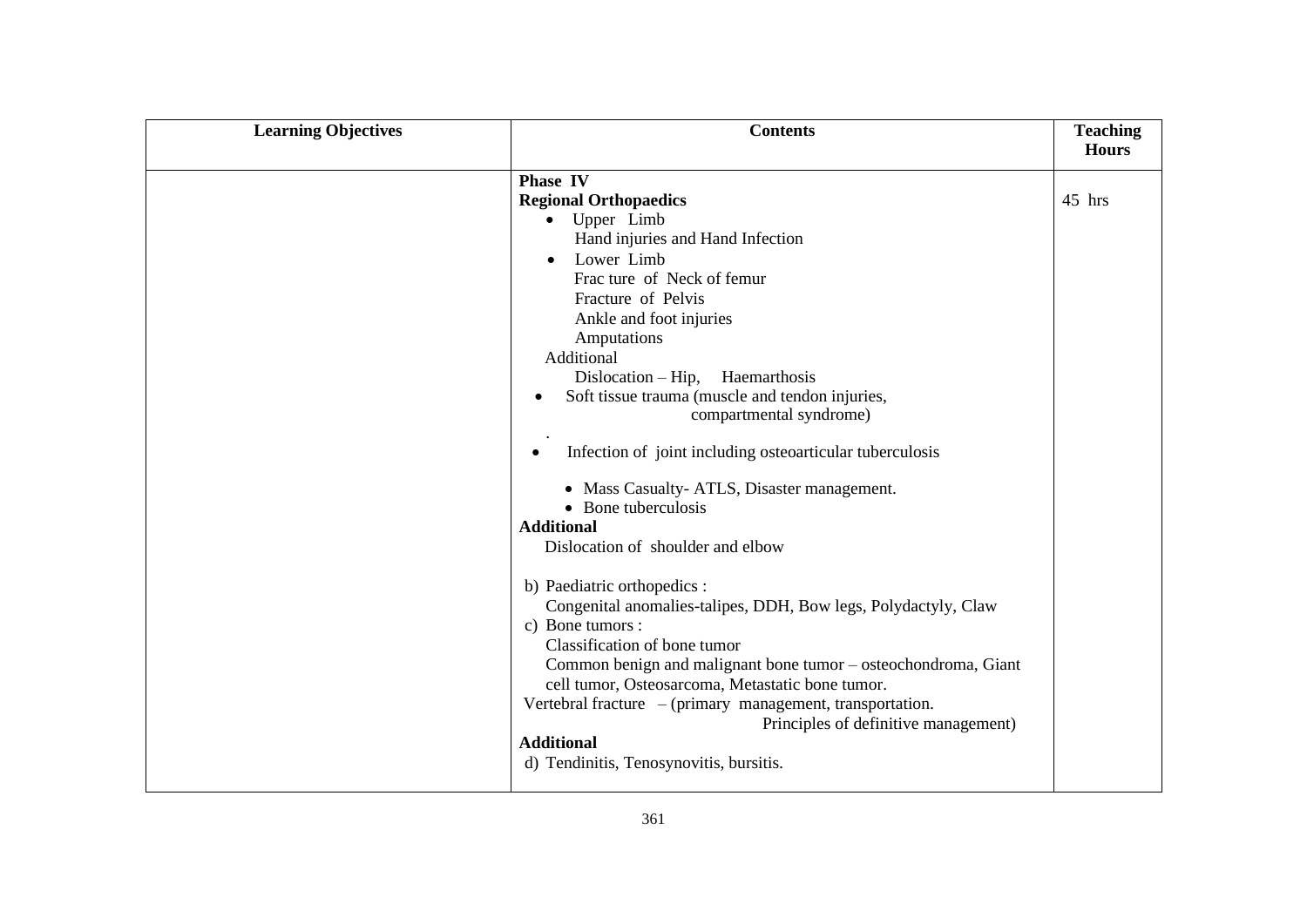| <b>Learning Objectives</b>                                                                                                                                                                                                                                                                  | <b>Contents</b>                                                                                                                                                                                                                                                                                                | <b>Teaching</b><br><b>Hours</b> |
|---------------------------------------------------------------------------------------------------------------------------------------------------------------------------------------------------------------------------------------------------------------------------------------------|----------------------------------------------------------------------------------------------------------------------------------------------------------------------------------------------------------------------------------------------------------------------------------------------------------------|---------------------------------|
| 11. Anaesthesiology<br>Student should be able to:                                                                                                                                                                                                                                           | <b>Phase III</b><br><b>CORE</b><br>Anesthesia as a subject: its scope, outline- present & future<br>a)<br>Anesthesia Pharmacology:<br>b)                                                                                                                                                                       | 10 hours                        |
| be aware of the safety in Anaesthesia.<br>be aware of the possible complications $\&$<br>$\bullet$<br>management<br>demonstrate basic knowledge and perform Cardio-<br>$\bullet$<br><b>Pulmonary Resuscitation (CPR)</b><br>describe the scope of Anaesthesia in rural<br>٠<br>environment. | Drugs: induction, maintenance, muscle relaxants<br>Intra-operative management<br>c)<br>Post-operative management and complication<br>ď<br>General GAnes (G.A)<br>e.<br>Local/Regional anesthesia<br>Management of Pain (chronic)<br>g.<br>Intensive Care Unit (ICU)<br>h)<br>Basic life support.<br>1)         |                                 |
| <b>Practical Skills</b>                                                                                                                                                                                                                                                                     | Cardio-Pulmonary Resuscitation (CPR)<br>$\mathbf{i}$                                                                                                                                                                                                                                                           |                                 |
| Student should be able to perform :<br>pre-operative assessment<br>induction<br>intubation<br>I/V line<br>artificial ventilation<br>post-operative room care                                                                                                                                | <b>Exposure to practical procedures (Tutorial):</b><br>Pre-operative assessment<br>$\bullet$<br>Induction<br>$\bullet$<br>Endo tracheal Intubation<br>$\bullet$<br>CV line<br>$\bullet$<br>Artificial ventilation<br>$\bullet$<br>Face mask ventilation.<br>$\bullet$<br>Recovery room experience<br>$\bullet$ |                                 |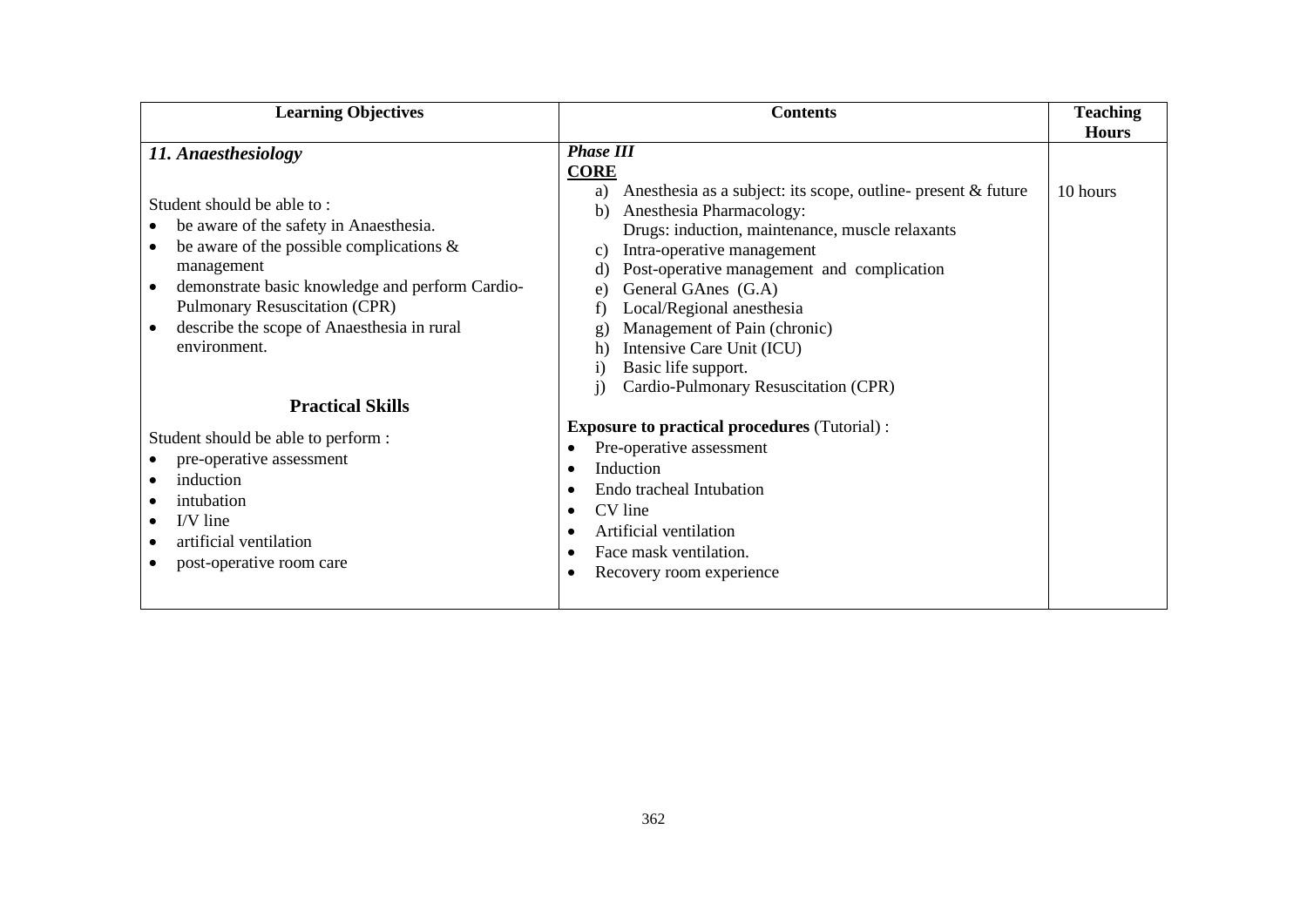| <b>Learning Objectives</b><br><b>Contents</b>                                                                                                                                                                                                                                                                                                                                                                                                                        |                                                                                                                                                                                                                                                                                                                                                 | <b>Teaching Hours</b> |
|----------------------------------------------------------------------------------------------------------------------------------------------------------------------------------------------------------------------------------------------------------------------------------------------------------------------------------------------------------------------------------------------------------------------------------------------------------------------|-------------------------------------------------------------------------------------------------------------------------------------------------------------------------------------------------------------------------------------------------------------------------------------------------------------------------------------------------|-----------------------|
| 12. Radio Diagnosis & Imaging<br>Student should be able to:<br>demonstrate knowledge and understanding of the principles<br>of radiology and imaging<br>appreciate the importance of imaging as investigation $\&$<br>diagnosis of clinical conditions<br>describe the hazards of radiation<br>٠<br>describe the protection measures for personal patient and the<br>٠<br>community.<br>write proper requisition for various x-rays & imaging.<br><b>X-RAY</b> Chest | <b>CORE</b><br><b>Phase IV</b><br>Introduction of radiology & imaging including<br>$\bullet$<br>CT & MRI<br>Hazards of radiation and protection for personals,<br>$\bullet$<br>and patients.<br>Principles of ultra-sonography $\&$ its clinical<br>application<br>Plain & contrast X-Rays<br>Interventional imaging<br><b>USG</b><br>$\bullet$ | 6 hours               |
| Student should be able to:<br>differentiate normal anatomical images from those due to<br>pathological states,<br>diagnose the common conditions like tuberculous<br>consolidation, pleural effusion, pneumothorax, lung abscess,<br>collapse, bronchogenic carcinoma.<br>make radiological diagnosis of mediastinal masses                                                                                                                                          | <b>CORE:</b><br>Normal and pathological image<br>Pneumonic and Tuberculous consolidation<br>Pleural effusion<br>$\bullet$<br>Pneumo Thorax<br><b>Additional</b><br>Lung abscess<br><b>Mediastinal</b> mass                                                                                                                                      | 2 hours               |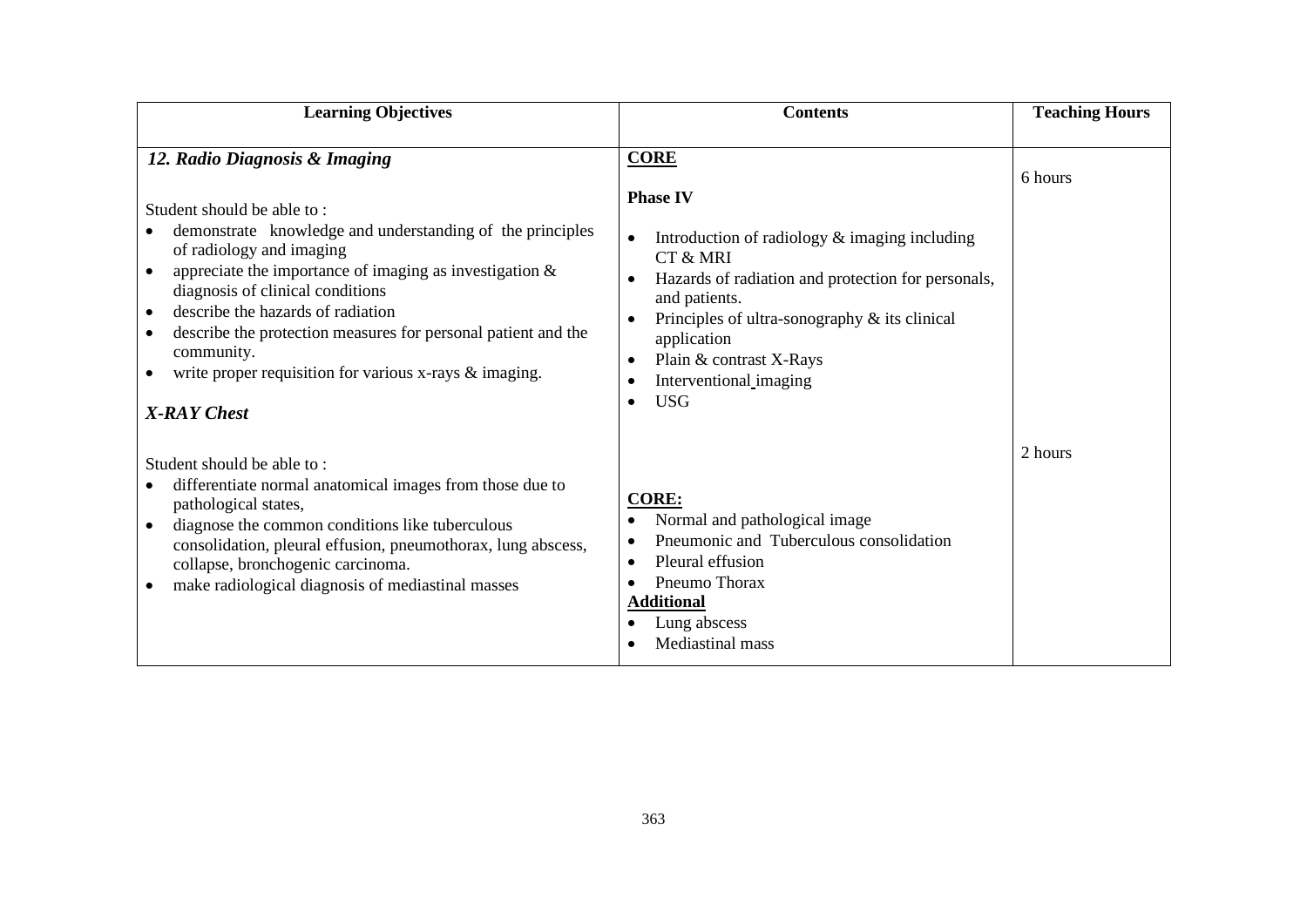| <b>Learning Objectives</b>                                                                                                                                                                                                                                                                                                                                                                                                                                                              | <b>Contents</b>                                                                                                                                                                                              | <b>Teaching</b><br><b>Hours</b> |
|-----------------------------------------------------------------------------------------------------------------------------------------------------------------------------------------------------------------------------------------------------------------------------------------------------------------------------------------------------------------------------------------------------------------------------------------------------------------------------------------|--------------------------------------------------------------------------------------------------------------------------------------------------------------------------------------------------------------|---------------------------------|
| <b>Gastro intestinal system</b><br>Student should be able to:<br>diagnose intestinal obstruction, perforation etc.<br>recognise indications and contra-indication for barium<br>studies e.g. meal, swallow, follow-through & enema.<br>make differential diagnosis of stones & calcification on plain<br>٠<br>X-Ray.<br>diagnose gastric ulcer, duodenal ulcer, growth in the<br>stomach, oesophageal cancer on barium studies.<br>interpret the finding of cholangiogram.<br>$\bullet$ | Core:<br>Plain X-ray findings of Acute abdomen.<br>Indications & contraindicatious for barium studies.<br>Hepatobiliary system<br>Cholangiogram & ERCP<br>USG of HBS and Pancreas<br><b>Additional: MRCP</b> |                                 |
| <b>Skeletal system</b><br>Student should be able to:<br>diagnose common fractures, dislocations $\&$ bone tumours<br>bone infections with the help of X-rays                                                                                                                                                                                                                                                                                                                            | <b>CORE</b><br>Diagnosis of common fractures of upper and lower<br>limb<br>skull fractures<br>Spinal fractures and caries spine<br>Acute osteomyelitis<br>common bone tumours                                |                                 |
| <b>Excretory System</b><br>Should be able to:<br>identify renal calculi in plain X-ray<br>understand USG & IVU findings in renal stone and other<br>renal diseases.                                                                                                                                                                                                                                                                                                                     | diseases of joints<br>dislocations<br><b>CORE</b><br>X-ray KUB & IVU<br>USG of Kidney, Ureter, Bladder and prostate                                                                                          |                                 |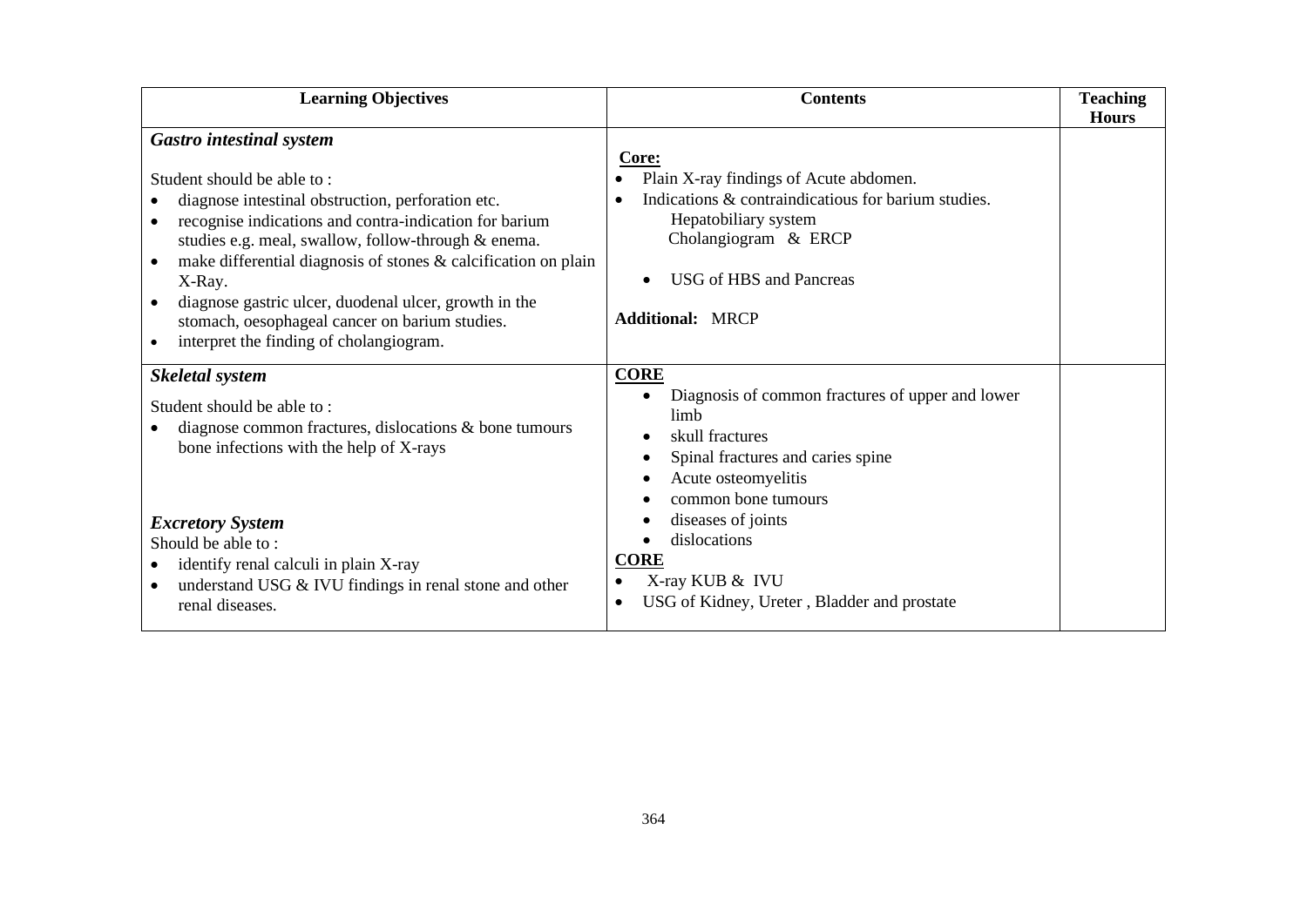| <b>Learning Objectives</b>                                                                                                                                                                                                                  | <b>Contents</b>                                                                                                                                                                                                                                                                                                                                                   | <b>Teaching Hours</b> |
|---------------------------------------------------------------------------------------------------------------------------------------------------------------------------------------------------------------------------------------------|-------------------------------------------------------------------------------------------------------------------------------------------------------------------------------------------------------------------------------------------------------------------------------------------------------------------------------------------------------------------|-----------------------|
| 13. Radiotherapy<br>Students will be able to:<br>appreciate the role of radiotherapy in the management                                                                                                                                      | <b>Phase IV</b><br><b>CORE</b><br><b>Introduction to Radiotherapy</b><br>Radiation oncology, basic principles and practices :<br>Aims of radiation oncology<br>$\bullet$                                                                                                                                                                                          |                       |
| of cancer<br>demonstrate knowledge of radiation<br>$\bullet$<br>identify different sources of radiation<br>٠<br>refer the patients to radiotherapy department<br>٠<br>recognize common radiation hazards after primary<br>$\bullet$<br>care | Sources of radiation, Isotopes and their mechanism of action<br>$\bullet$<br>Curative/Palliative radiotherapy<br>$\bullet$<br>Radiosensitivity, radioresistance, radiocurability and normal<br>$\bullet$<br>tissue tolerance.<br>Common radiation reactions and management.<br>$\bullet$                                                                          | 5 hours               |
| Students will be able to:<br>recognise common cytotoxic drugs.<br>refer appropriate cases for chemotherapy.<br>$\bullet$<br>recognise common complication & offer primary<br>$\bullet$<br>care.                                             | Medical oncology, basic principles and practice :<br>Cell cycle and Mechanism of action of cytotoxic drugs<br>$\bullet$<br>Clinical aspect of cancer chemotherapy<br>$\bullet$<br>Complications of chemotherapy (Infection and bleeding<br>$\bullet$<br>tendency)<br>Chemotherapy of common cancers,<br>$\bullet$<br>Common Chemotherapeutic regimes<br>$\bullet$ |                       |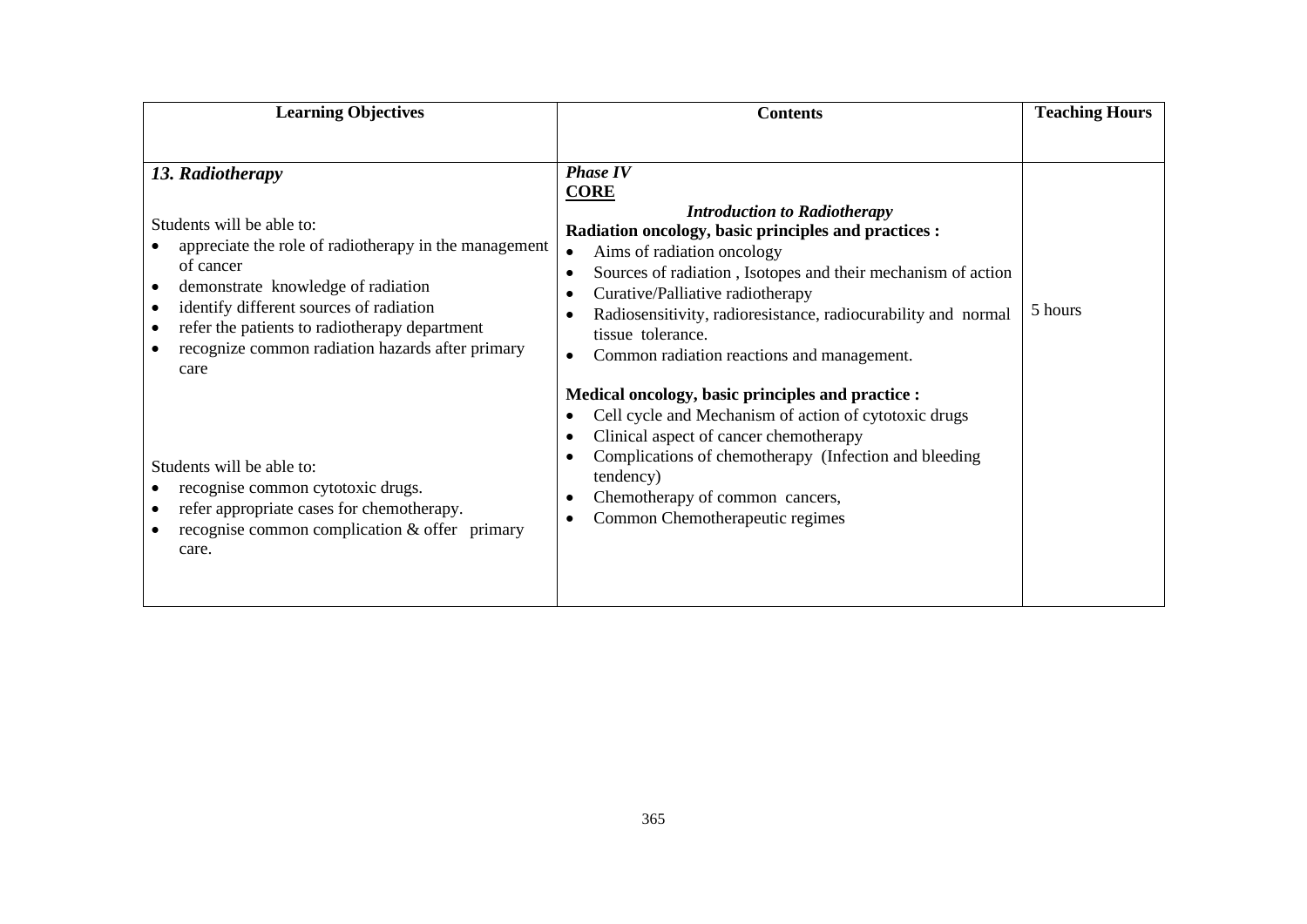| <b>Learning Objectives</b>                                                                                                                                                                                    | <b>Contents</b>                                                                                                                                                      |                  |
|---------------------------------------------------------------------------------------------------------------------------------------------------------------------------------------------------------------|----------------------------------------------------------------------------------------------------------------------------------------------------------------------|------------------|
|                                                                                                                                                                                                               |                                                                                                                                                                      |                  |
| Students will be able to:<br>appreciate the role of doctors in prevention and early diagnosis<br>of cancer & referral of cancer patients.<br>take leadership in the community to offer rehabilitative support | <b>Prevention of common cancer:</b><br>Primary prevention, Secondary prevention<br>Early diagnosis<br>Referral to appropriate centre                                 | 1 hour           |
| offer follow up $\&$ terminal care of cancer patients.                                                                                                                                                        | Palliative support and terminal care:                                                                                                                                |                  |
| recognise clinical condition as which could be diagnosed by<br>radio-isotope $\&$ interpret the results.<br>recognise diseases requiring isotope therapy.                                                     | Follow-up of cancer patients and terminal care<br><b>Nuclear Medicine, basic Principles and practice :</b><br>Radio-isotope in diagnosis<br>Radio-isotope in therapy | 1 hour<br>1 hour |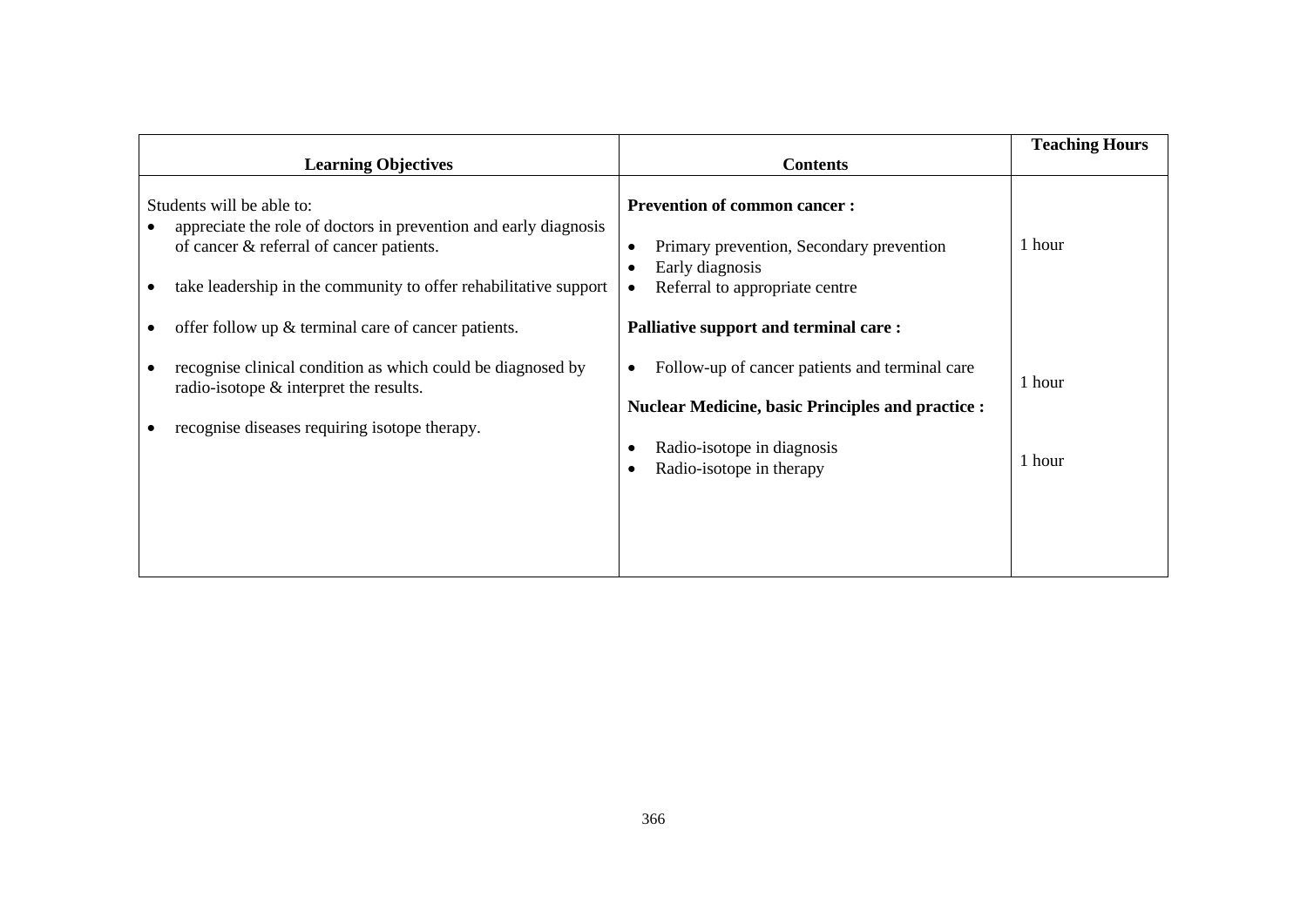| <b>Learning Objectives</b><br><b>Contents</b>                                                                                                                                                                  |                                                                                                                                                                                                                                                                                                                    | <b>Teaching</b><br><b>Hours</b> |
|----------------------------------------------------------------------------------------------------------------------------------------------------------------------------------------------------------------|--------------------------------------------------------------------------------------------------------------------------------------------------------------------------------------------------------------------------------------------------------------------------------------------------------------------|---------------------------------|
| 14. Paediatric Surgery<br>Students will be able to:<br>identity common paediatric surgical problems including<br>emergencies.<br>initiate primary care<br>$\bullet$<br>refer the cases to appropriate hospital | <b>CORE</b><br><b>Phase III</b><br>• Examination of a child and neonate (Special<br>considerations)<br>Infantile Inguino scrotal swellings<br>٠<br>Acute abdomen in infants & children<br>$\bullet$<br>• Congenital hypertrophic pyloric stenosis                                                                  | 5 hours                         |
|                                                                                                                                                                                                                | <b>Phase IV</b><br>Neonatal/Infantile intestinal obstruction<br>Intussusception<br>$\bullet$<br>Anorectal malformations.<br><b>Maldescended Testis</b><br>$\bullet$<br><b>Torsion Testis</b><br>٠<br>Haemangioma and other Cutaneous lesions<br>٠<br>Child-hood tumours.<br>• Rectal bleeding and prolapsed rectum |                                 |
|                                                                                                                                                                                                                | <b>Tutorials</b><br>• Cystic hygroma, Branchial fistula<br>Phimosis/balanitis<br>Paraphimosis<br>Phimosis/balanitis<br>$\bullet$<br>Paraphimosis<br>$\bullet$                                                                                                                                                      | 10 hours                        |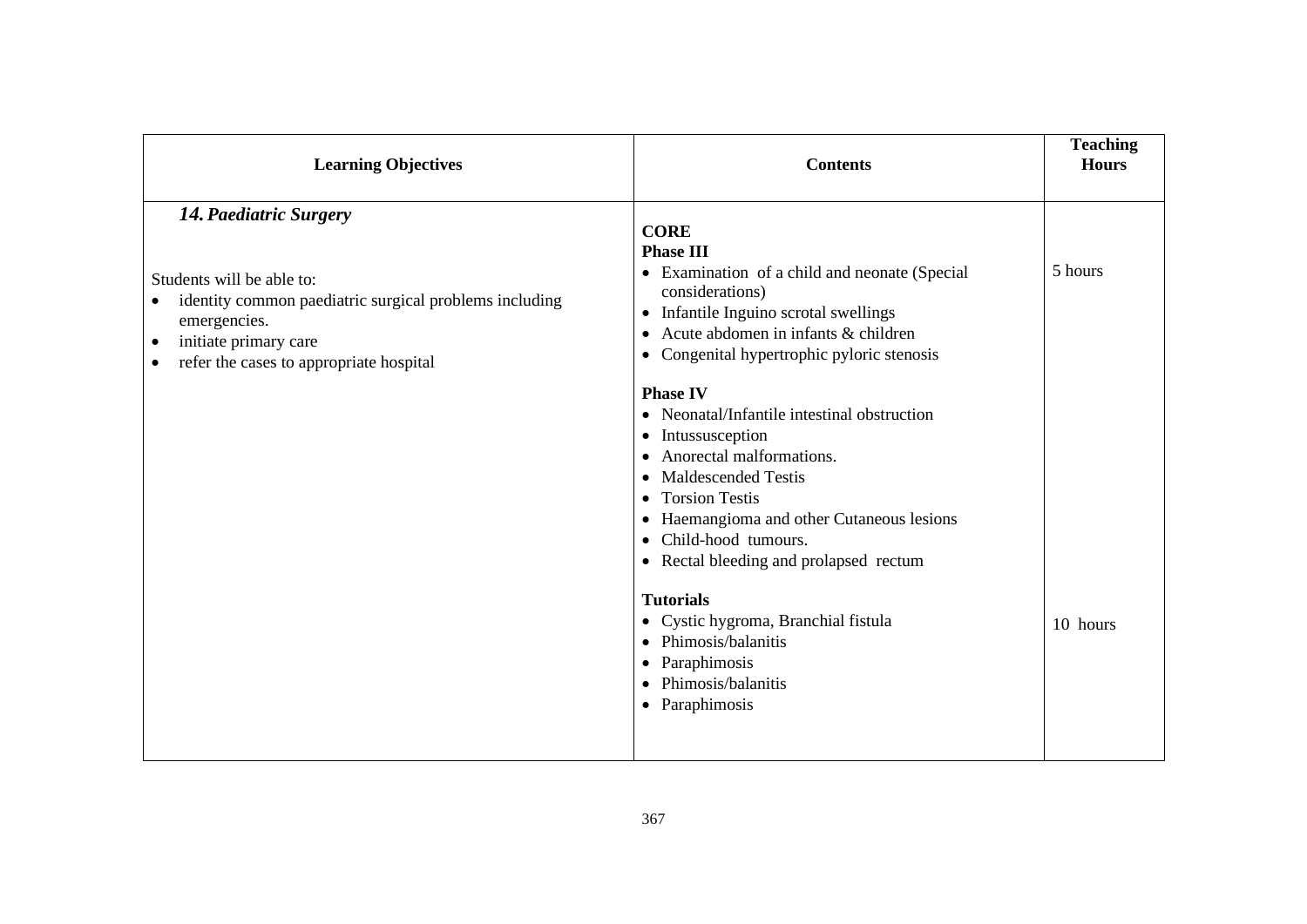Appendix-1

**COLLEGE MONOGRAM**

Photograph of the student

# **CLASS PERFORMANCE RECORD CARD**

### **DEPARTMENT OF SURGREY ----------------------------- Medical College Bangladesh.**

#### **For foreign students**

Citizenship: .......................................Passport no………………………………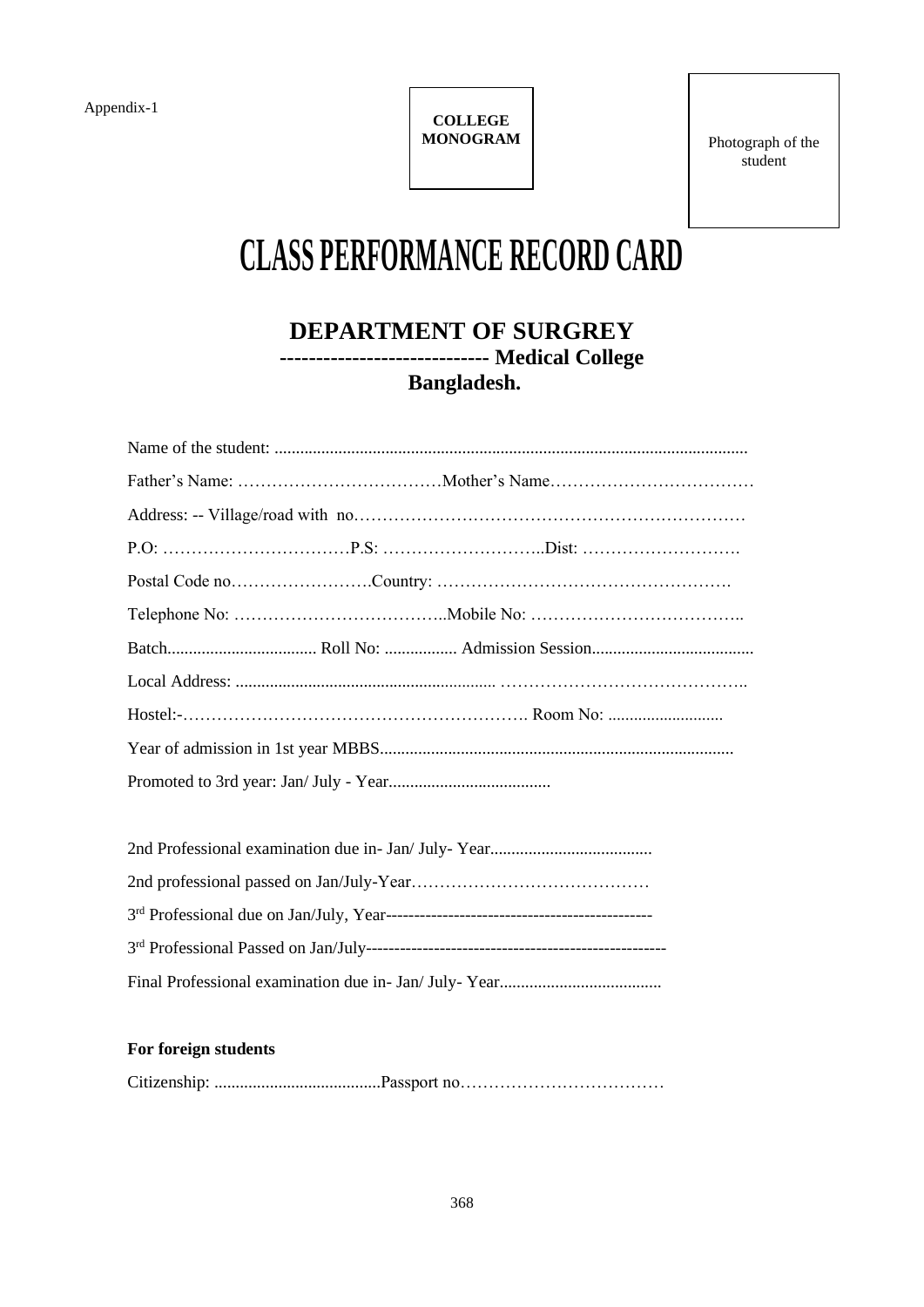## **SURGERY- Card-One**

| Cl. Reg. No. |  | Card No.    | $1$ (One) :12 wk |
|--------------|--|-------------|------------------|
| Roll No.     |  | Year        | 3rd year         |
| Group        |  | Total marks | 100              |
| Batch        |  | Pass marks  | 60%              |

| Card No.    | $1$ (One) :12 wk |
|-------------|------------------|
| Year        | 3rd year         |
| Total marks | 100              |
| Pass marks  | 60%              |

| Name of the student                   |       |     |       |  |
|---------------------------------------|-------|-----|-------|--|
| Period of placement                   | From: | To: | Unit: |  |
| Professor / Asso. Professor in charge |       |     |       |  |
| Academic Co-ordinator                 |       |     |       |  |

| No. | <b>CLINICAL</b>                                                                                                                                                                                                                                 | Satisfactory /<br>Unsatisfactory | <b>Marks</b> | <b>Signature</b> |
|-----|-------------------------------------------------------------------------------------------------------------------------------------------------------------------------------------------------------------------------------------------------|----------------------------------|--------------|------------------|
| 1.  | Rapport development with patient and hospital<br>supporting stuffs                                                                                                                                                                              |                                  |              |                  |
| 2.  | History taking and writing (at least 10 different<br>cases)                                                                                                                                                                                     |                                  |              |                  |
| 3.  | General examination and general principle of<br>examination                                                                                                                                                                                     |                                  |              |                  |
| 4.  | Examination of swelling, ulcer, sinus, fistula, etc.<br>(at least 10 different cases)                                                                                                                                                           |                                  |              |                  |
| 5.  | Examination of<br>Inguino-scrotal swelling<br>a)<br>Vascular system<br>b)                                                                                                                                                                       |                                  |              |                  |
| 6.  | Examination of chronic abdominal conditions. (5<br>cases)<br>G.I. tract condition<br>a)<br>Lumps in different quadrants.<br>Gastric outlet obstruction<br>$\bullet$<br>Hepato biliary conditions<br>b)<br>Pancreatic conditions<br>$\mathbf{c}$ |                                  |              |                  |
| 7.  | Examination of acute abdominal conditions<br>Acute Appendicitis<br>$\bullet$<br>Perforation of the hollow viscus<br>$\bullet$<br><b>Acute Pancreatitis</b><br>Intestinal obstruction                                                            |                                  |              |                  |
| 8.  | Short cases in out patient clinics<br>Lipoma, Neurofibroma<br>Cyst, Ganglion, Keloid<br>Haemangioma, Umbilical<br>Inguinal Hernias , Hydrocele                                                                                                  |                                  |              |                  |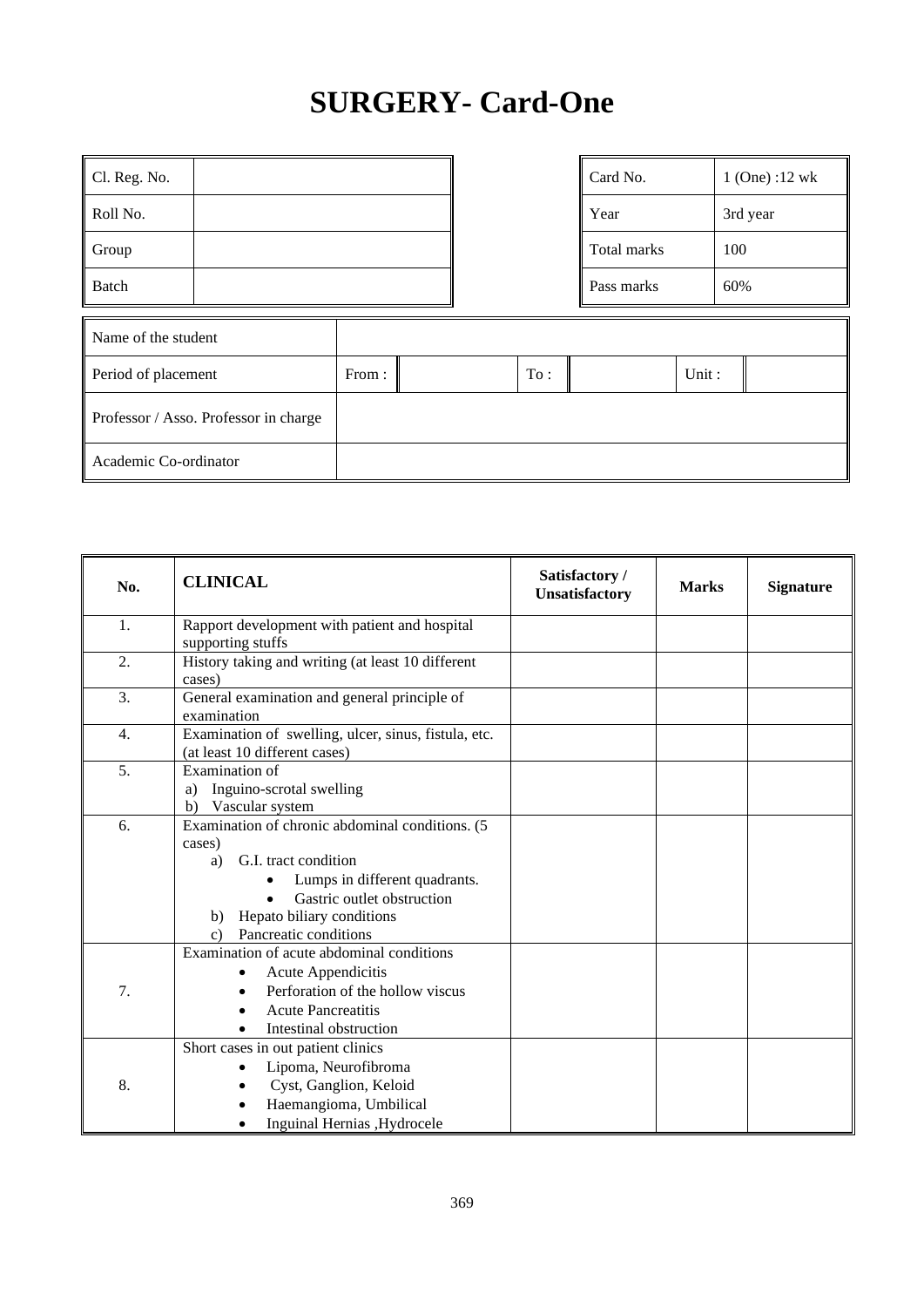| No. | <b>PRACTICAL</b>                                                         | Satisfactory /<br>Unsatisfactory | <b>Marks</b> | <b>Signature</b> |
|-----|--------------------------------------------------------------------------|----------------------------------|--------------|------------------|
| 1.  | 5-infusions are to be observed & recorded                                |                                  |              |                  |
| 2.  | 10 I.M. injections are to be given & recorded                            |                                  |              |                  |
| 3.  | Observe Ryles tube introduction in 5 cases                               |                                  |              |                  |
| 4.  | 10 X-rays are to be seen & findings recorded                             |                                  |              |                  |
| 5.  | 6 operations are to attain & observe in OT &<br>record                   |                                  |              |                  |
| 6.  | Specimen-Gallstone, G. Bladder, Appendix,<br>Urinary stones, Breast lump |                                  |              |                  |
| 7.  | Instruments                                                              |                                  |              |                  |
|     | <b>TUTORIAL</b>                                                          |                                  |              |                  |
| 1.  | Shock                                                                    |                                  |              |                  |
| 2.  | Fluid electrolyte balance                                                |                                  |              |                  |
| 3.  | Sterilization, Tetanus, gas gangrene                                     |                                  |              |                  |
| 4.  | Gangrene, Boil, abscess, carbuncle, ulcers                               |                                  |              |                  |
| 5.  | Sepsis and asepsis in surgery                                            |                                  |              |                  |
| 6.  | Preoperative & postoperative care                                        |                                  |              |                  |

## OFFICIAL RECORD **(To be completed by department of Surgery)**

| Date of issue of Card                                      |                                    |  |
|------------------------------------------------------------|------------------------------------|--|
| Date of return of the Card                                 |                                    |  |
| Date of entry of the Result                                |                                    |  |
| Date of issue of next Card                                 |                                    |  |
| Card No.                                                   |                                    |  |
| Excellent/Good/ Satisfactory /Unsatisfactory/ to be repeat |                                    |  |
|                                                            |                                    |  |
|                                                            |                                    |  |
| Remarks and Counter signature of<br>Unit Chief             | Registrar<br>Department of Surgery |  |

∥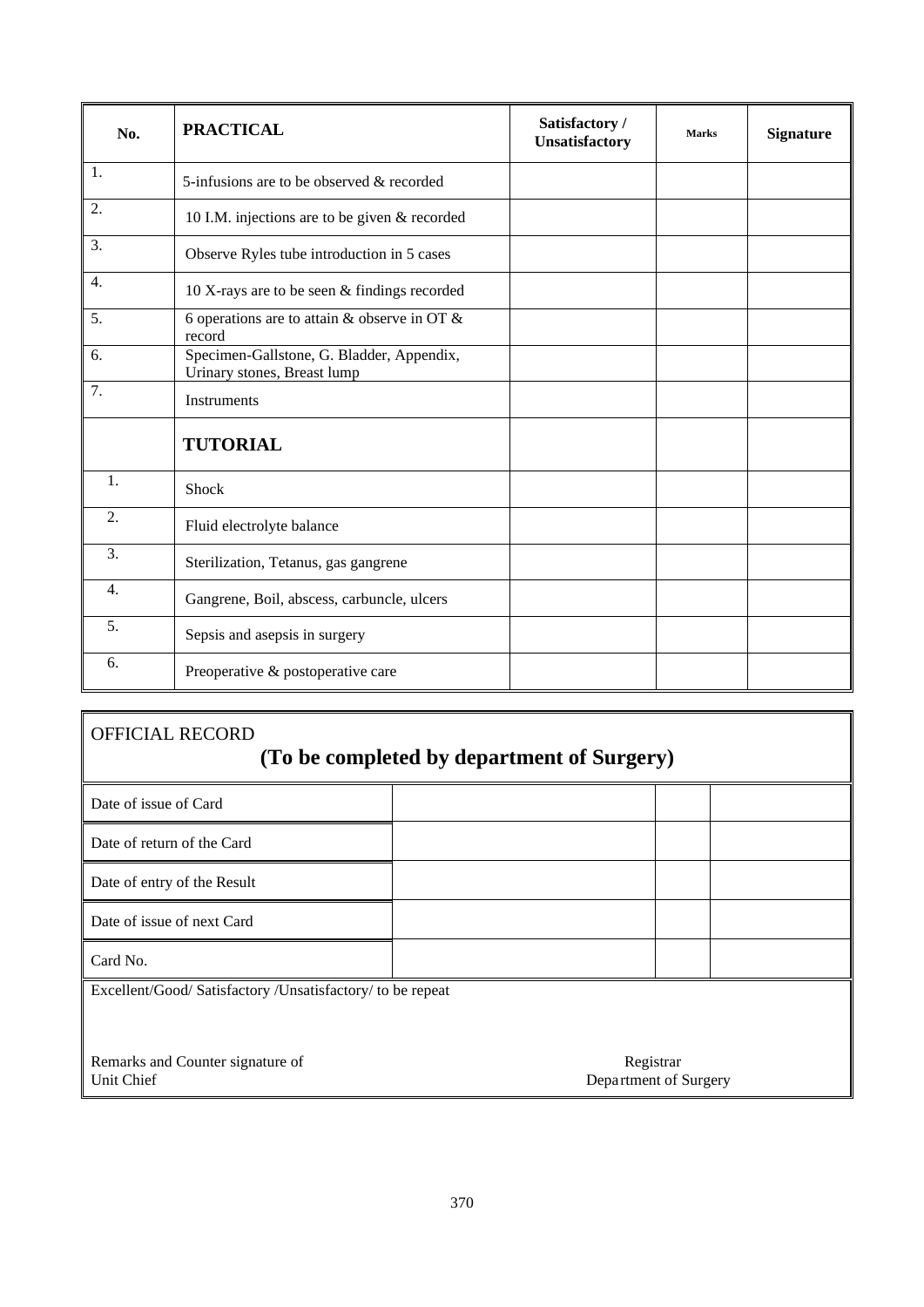## **Neurosurgery (**1wk**)**

| No. | <b>CLINICAL</b>                                                                                                   | Satisfactory/<br><b>Unsatisfactory</b> | <b>Marks</b> | <b>Signature</b> |
|-----|-------------------------------------------------------------------------------------------------------------------|----------------------------------------|--------------|------------------|
| 1.  | Examination of Neurosurgical patients                                                                             |                                        |              |                  |
| 2.  | Examination of Hydrocephalus, Meningocele, Brain<br>tumours, Extradural & Sub dural haemorrhage, Brain<br>Abscess |                                        |              |                  |
| 5.  | Examination and assessment of Head injury patients.                                                               |                                        |              |                  |
| 6.  | PLID-Back pain                                                                                                    |                                        |              |                  |

#### **CARD COMPLETION EXAMINATION**

| Attendance                           | out of                           |
|--------------------------------------|----------------------------------|
| Total marks obtained in items        | Percentage                       |
| Marks obtained in card<br>Completion | Percentage                       |
| Remarks                              |                                  |
|                                      |                                  |
| I Unit chief of Neuro-Surgery        | Registrar<br>Neuro Surgical Unit |

| Registrar           |  |  |
|---------------------|--|--|
| Neuro Surgical Unit |  |  |

Unit chief of Neuro-Surgery

| <b>OFFICIAL RECORD</b><br>(To be completed by department of Surgery) |                                            |  |  |
|----------------------------------------------------------------------|--------------------------------------------|--|--|
| Date of issue of Card                                                |                                            |  |  |
| Date of return of the Card                                           |                                            |  |  |
| Date of entry of the Result                                          |                                            |  |  |
| Date of issue of next Card                                           |                                            |  |  |
| Card No.                                                             |                                            |  |  |
|                                                                      |                                            |  |  |
| Remarks and Counter signature of<br>Academic Co-ordinator            | Dealing Assistant<br>Department of Surgery |  |  |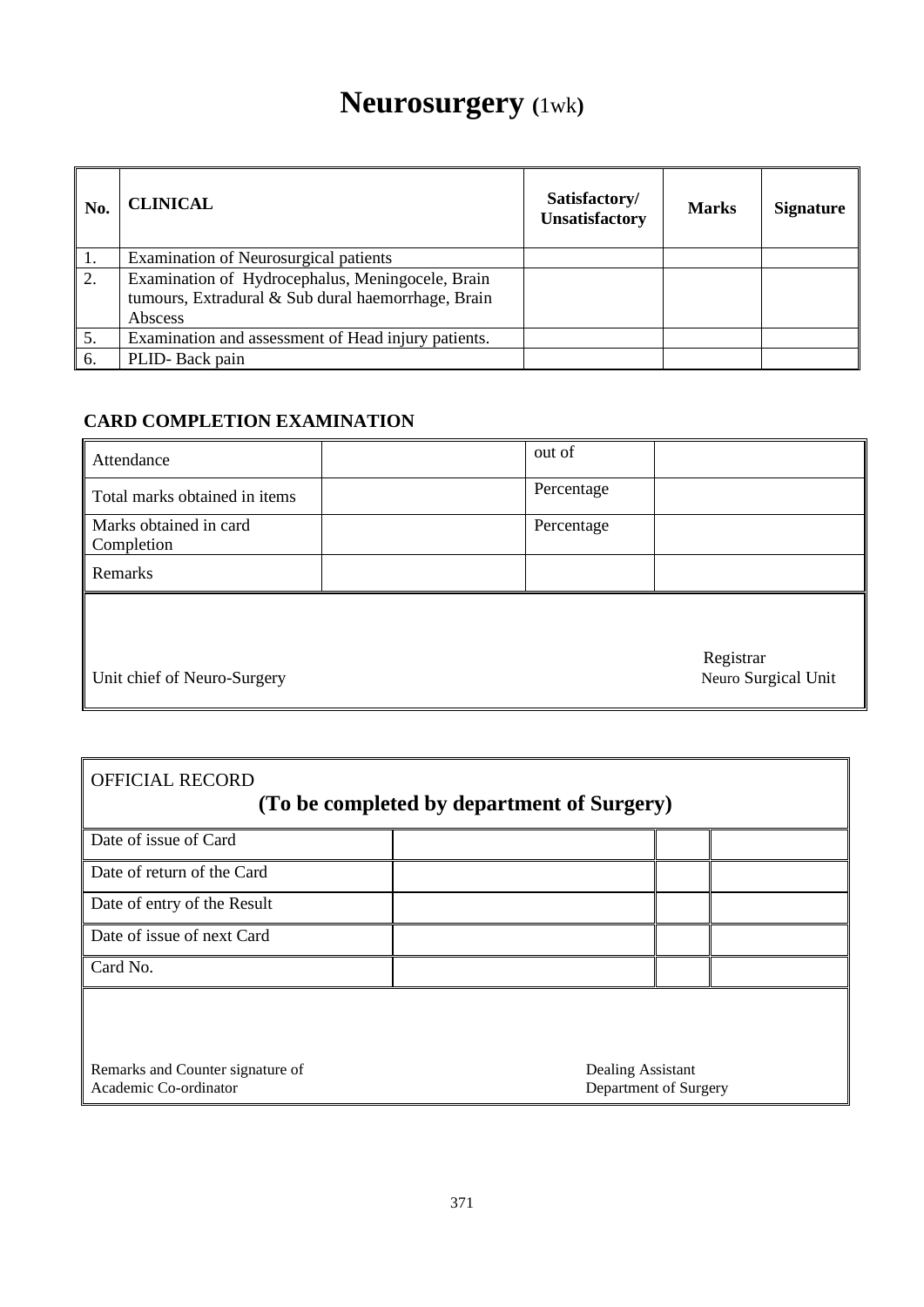| Cl. Reg. No. |  |
|--------------|--|
| Roll NO.     |  |
| Group        |  |
| <b>Batch</b> |  |

| Card no.    | 2 $(Two)-A$          |
|-------------|----------------------|
| Year        | 4 <sup>th</sup> year |
| Total marks | 100                  |
| Pass marks  | 60%                  |

## **ORTHOPAEDIC & TRAUMATOLOGY**

| Name of the      |       |     |       |  |
|------------------|-------|-----|-------|--|
| student          |       |     |       |  |
| Period of        | From: | To: | Unit: |  |
| placement        |       |     |       |  |
| Professor/Associ |       |     |       |  |
| ate Professor    |       |     |       |  |
| Academic         |       |     |       |  |
| coordinator      |       |     |       |  |

|                  | <b>CLINICAL</b>                             | Satisfactory/<br>Unsatisfactory | <b>Marks</b> | Signature |
|------------------|---------------------------------------------|---------------------------------|--------------|-----------|
| 1.               | General principle of Musculoskeletal        |                                 |              |           |
|                  | history taking                              |                                 |              |           |
| 2.               | General principle of Musculoskeletal        |                                 |              |           |
|                  | examination                                 |                                 |              |           |
| 3.               | Clinical examination of Hand & Wrist,       |                                 |              |           |
|                  | Elbow& Shoulder.                            |                                 |              |           |
| $\overline{4}$ . | Clinical examination Hip, Knee, Foot &      |                                 |              |           |
|                  | Ankle.                                      |                                 |              |           |
| 5.               | Examination of Bone disorders – Chronic     |                                 |              |           |
|                  | pyogenic osteomyelitis, Bone tumours.       |                                 |              |           |
| 6.               | Examination of fractures & dislocations     |                                 |              |           |
| 7.               | Examination and assessment of polytrauma    |                                 |              |           |
|                  | patient.                                    |                                 |              |           |
| 8.               | Examination of bones $\&$ joints deformity, |                                 |              |           |
|                  | club foot.                                  |                                 |              |           |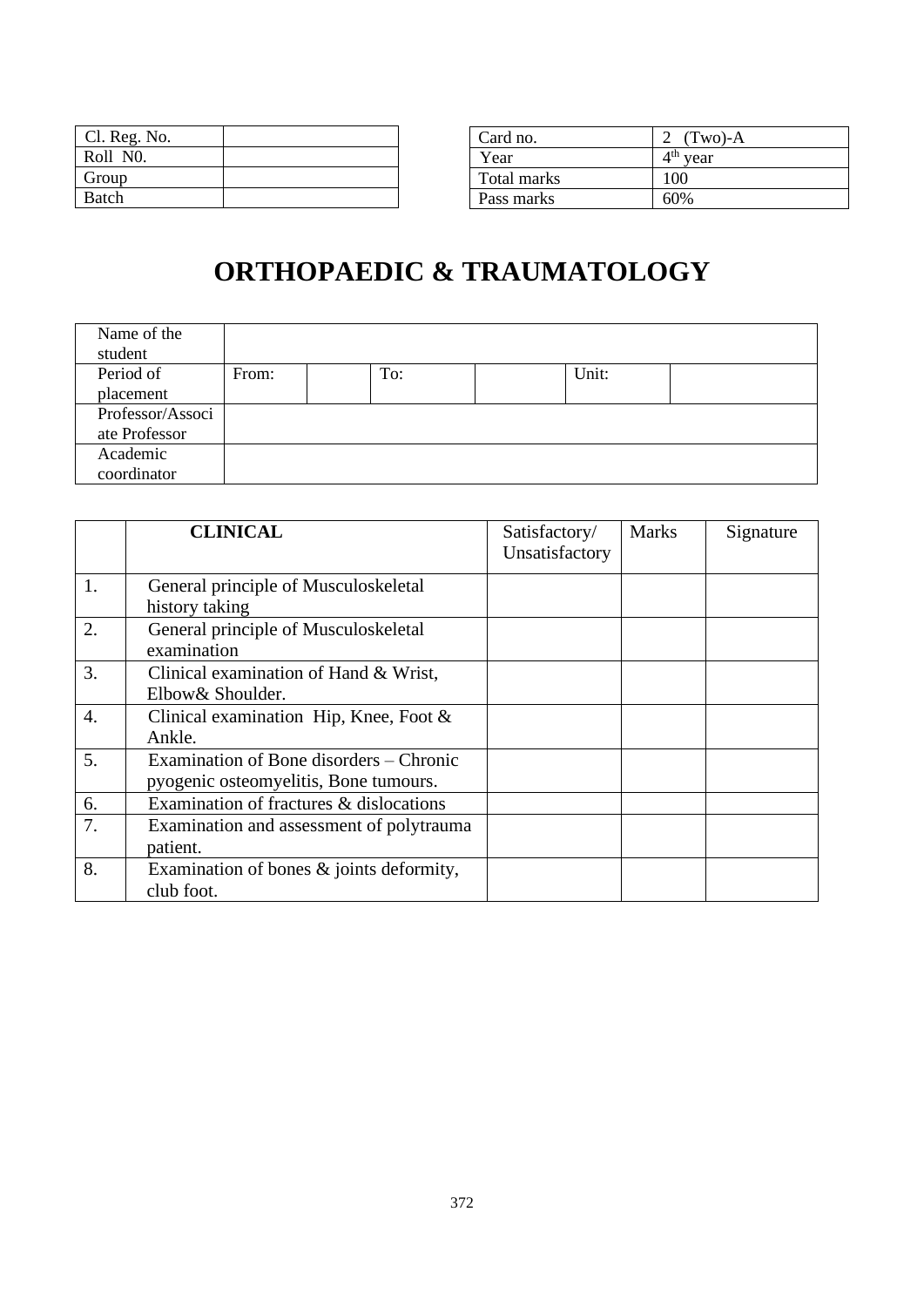| No.            | <b>PRACTICAL</b>                       | Satisfactory    | <b>Marks</b> | Signature |
|----------------|----------------------------------------|-----------------|--------------|-----------|
|                |                                        | /Unsatisfactory |              |           |
| $\mathbf{1}$   | <b>ORTHOPAEDICS</b>                    |                 |              |           |
|                | a. Splint, Bandage, technique of       |                 |              |           |
|                | immobilization-Plaster slab & cast.    |                 |              |           |
|                | b. Observation of orthopaedics OT      |                 |              |           |
| $\overline{2}$ | <b>CASUALTY</b>                        |                 |              |           |
|                | a. At least five emergency cases to be |                 |              |           |
|                | received at Emergency Department &     |                 |              |           |
|                | recorded.                              |                 |              |           |
|                | b. At least five minor wounds to be    |                 |              |           |
|                | repaired.                              |                 |              |           |
|                | c. At least three operations are to be |                 |              |           |
|                | assisted.                              |                 |              |           |
| $\overline{3}$ | X-ray of fractures, dislocations,      |                 |              |           |
|                | tumours and osteomyelitis              |                 |              |           |
|                | <b>Specimens</b> of BoneTumours and    |                 |              |           |
|                | Ostemyelitis                           |                 |              |           |
|                | Common Orthopaedic Instruments         |                 |              |           |
|                | <b>TUTORIAL</b>                        |                 |              |           |
| 1              | Fracture, Complication                 |                 |              |           |
| $\overline{2}$ | Dislocation, Subluxation               |                 |              |           |
| 3              | Open fracture Management               |                 |              |           |

## **CARD COMPLETION EXAMINATION**

| Attendance                                                  | Out of     |                        |
|-------------------------------------------------------------|------------|------------------------|
| Total marks obtained in                                     |            |                        |
| items                                                       | Percentage |                        |
| Marks obtained in card                                      |            |                        |
| completion                                                  | Percentage |                        |
| <b>Remarks</b>                                              |            |                        |
| Excellent/Good/ Satisfactory / Unsatisfactory/ to be repeat |            |                        |
|                                                             |            |                        |
|                                                             |            |                        |
|                                                             |            |                        |
|                                                             |            |                        |
| Professor of Orthopeadics/Unit Chief                        |            | Registrar (Ortho Unit- |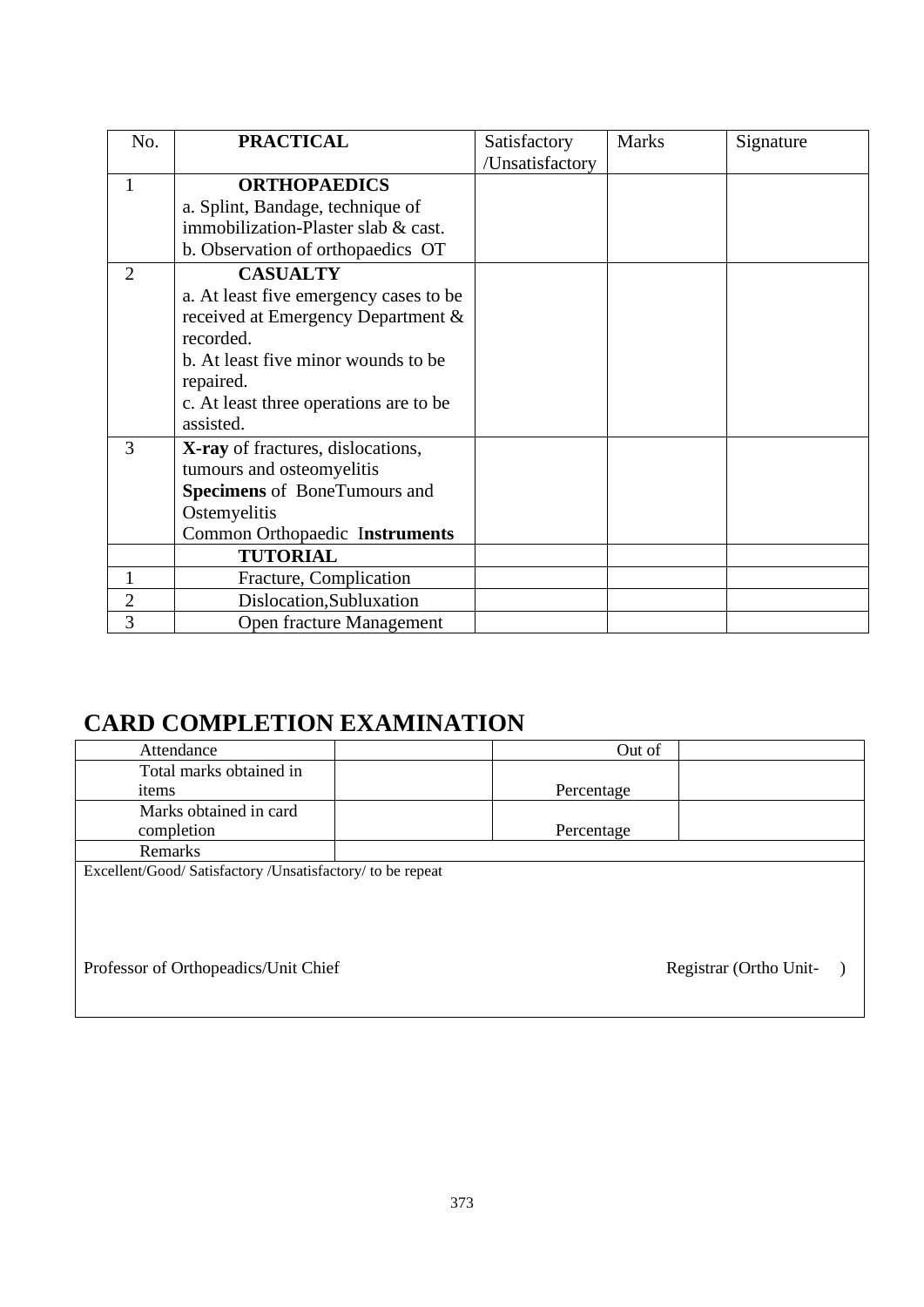## **ORTHOPAEDIC & TRAUMATOLOGY**

| Cl. Reg. No. |  |
|--------------|--|
| Roll No.     |  |
| Group        |  |
| Batch        |  |

| Card No.           | $2$ (Two)-B             |
|--------------------|-------------------------|
| Year               | $5^{\text{th}}$<br>year |
| <b>Total Marks</b> | 100                     |
| Pass marks         | 60%                     |

| Name of the Student |       |     |       |  |
|---------------------|-------|-----|-------|--|
| Period of placement | From: | To: | Unit: |  |
| Professor/Associate |       |     |       |  |
| Professor           |       |     |       |  |
| Academic            |       |     |       |  |
| coordinator         |       |     |       |  |

| N | <b>CLINICAL</b>                                              | Satisfactory/<br>Unsatisfactory | <b>Marks</b> | Signature |
|---|--------------------------------------------------------------|---------------------------------|--------------|-----------|
|   | Review on General principle of Musculoskeletal history       |                                 |              |           |
|   | taking&examination                                           |                                 |              |           |
| 2 | Clinical examination of upper $&$ lower extremities.         |                                 |              |           |
| 3 | Principle of examination of muscles, tendons $\&$ joints     |                                 |              |           |
|   | instabilities.                                               |                                 |              |           |
| 4 | Examination of muscles, tendons $\&$ joints instabilities of |                                 |              |           |
|   | Knee& Shoulder.                                              |                                 |              |           |
|   | Examination of Spine& spinal cord injury.                    |                                 |              |           |
| 6 | Examination of peripheral nerves.                            |                                 |              |           |
| 7 | Long cases presentation $\&$ discussion.                     |                                 |              |           |
| 8 | Short cases presentation & discussion.                       |                                 |              |           |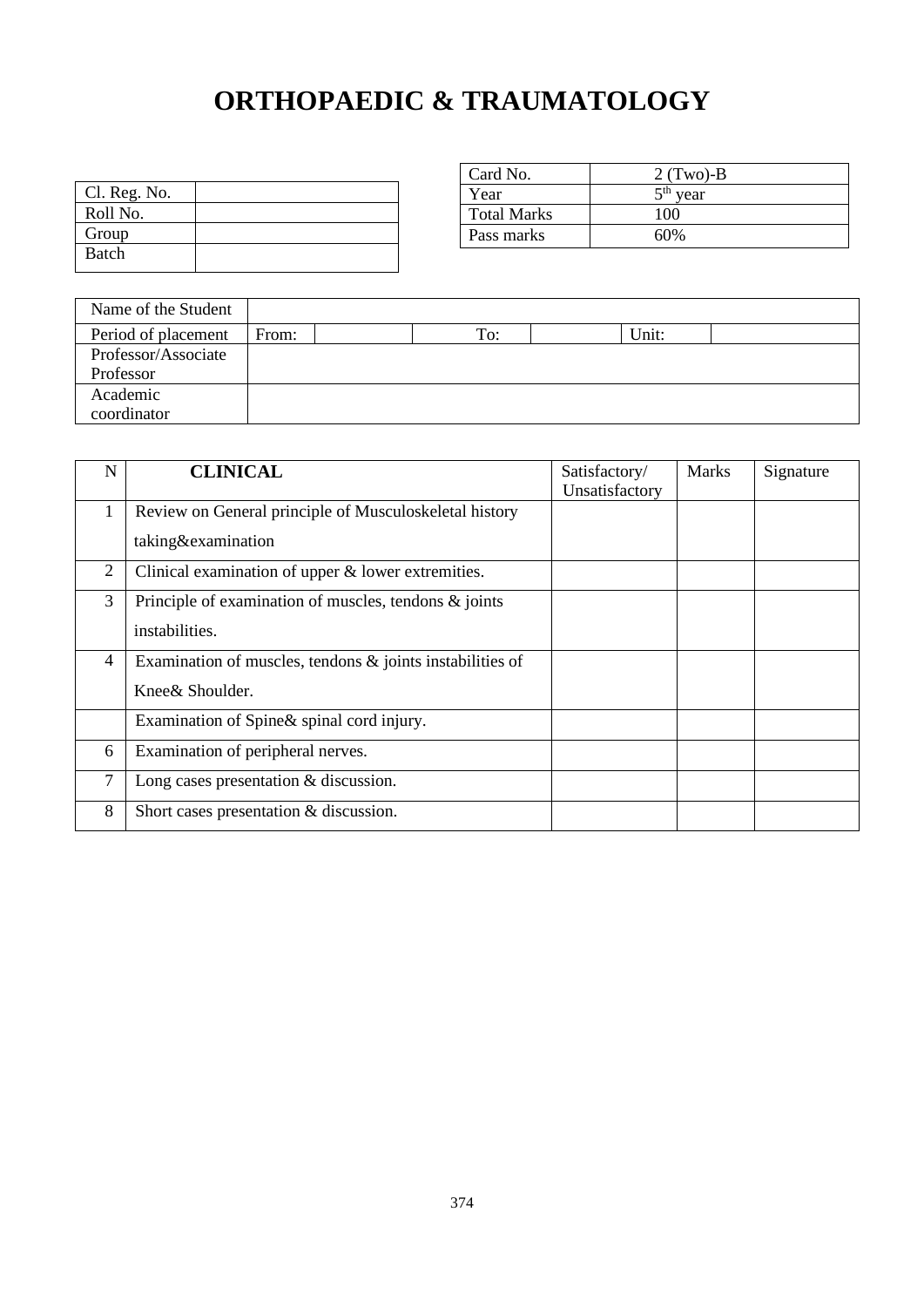| No. | <b>PRACTICAL</b>                                            | Satisfactory/  | <b>Marks</b> | Signature |
|-----|-------------------------------------------------------------|----------------|--------------|-----------|
|     |                                                             | Unsatisfactory |              |           |
|     | <b>ORTHOPAEDICS</b>                                         |                |              |           |
|     | Use of functional braces, Walking aids, Caliper.<br>a.      |                |              |           |
|     | Observation of orthopaedics OT & Operations (At<br>b.       |                |              |           |
|     | least five)                                                 |                |              |           |
| 2   | <b>CASUALTY</b>                                             |                |              |           |
|     | a. At least five emergency cases to be received at          |                |              |           |
|     | Emergency Department & recorded.                            |                |              |           |
|     | b. At least five minor wounds to be repaired.               |                |              |           |
|     | c. At least three operations are to be assisted.            |                |              |           |
| 3   | X-ray of fractures, dislocations, tumours and osteomyelitis |                |              |           |
|     | <b>Specimens</b> of Bone Tumours and Ostemyelitis & others  |                |              |           |
|     | Common Orthopaedic Instruments                              |                |              |           |
|     |                                                             |                |              |           |
|     | <b>TUTORIAL</b>                                             |                |              |           |
|     |                                                             |                |              |           |
|     | Bone tumours & Osteomyelitis                                |                |              |           |
|     |                                                             |                |              |           |
| 2   | Children fractures & Compart ment Syndrom                   |                |              |           |
| 3   | Mass casualty & ATLS                                        |                |              |           |
|     |                                                             |                |              |           |

## **CARD COMPLETION EXAMINATION**

| Attendance                           |  | Out of     |                         |
|--------------------------------------|--|------------|-------------------------|
| Total marks obtained in              |  | Percentage |                         |
| items                                |  |            |                         |
| Marks obtained in card               |  | Percentage |                         |
| completion                           |  |            |                         |
| Remarks                              |  |            |                         |
|                                      |  |            |                         |
|                                      |  |            |                         |
|                                      |  |            |                         |
|                                      |  |            |                         |
| Professor of Orthopaedics/Unit Chief |  |            | Registrar Ortho unit--- |
|                                      |  |            |                         |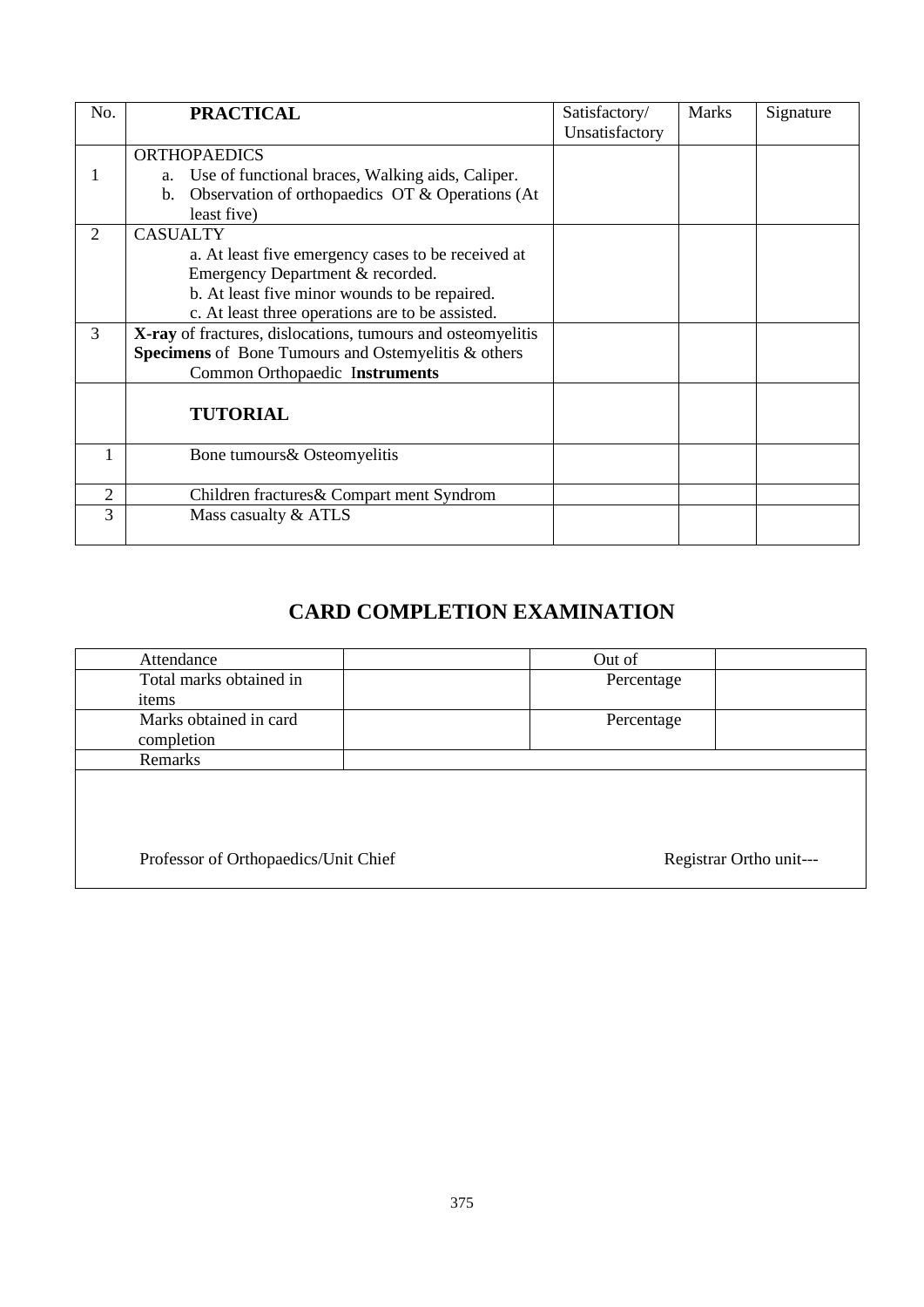## **SURGERY-CARD-Three**

| $\parallel$ Cl. Reg. No. | Card No.    | $3$ (Three) 10 wk |
|--------------------------|-------------|-------------------|
| Roll No.                 | Year        | 5th year          |
| Group                    | Total marks | 100               |
| Batch                    | Pass marks  | 60%               |

| Card No.           | $3$ (Three) $10$ wk |
|--------------------|---------------------|
| Year               | 5th year            |
| <b>Total marks</b> | 100                 |
| Pass marks         | 60%                 |

| Name of the student             |       |     |       |  |
|---------------------------------|-------|-----|-------|--|
| Period of placement             | From: | To: | Unit: |  |
| Professor / Associate Professor |       |     |       |  |
| Academic Co-ordinator           |       |     |       |  |

| No.      | <b>CLINICAL</b>                                                                                                                                                                                                                                                                                                                                                                                                                               | Satisfactory /<br>Unsatisfactory | <b>Marks</b> | <b>Signature</b> |
|----------|-----------------------------------------------------------------------------------------------------------------------------------------------------------------------------------------------------------------------------------------------------------------------------------------------------------------------------------------------------------------------------------------------------------------------------------------------|----------------------------------|--------------|------------------|
| 1.       | Examination of neck swelling<br>Lymph Nodes<br>$\bullet$<br>Thyroid<br>$\bullet$<br>Thyro glossal Cyst<br>$\bullet$                                                                                                                                                                                                                                                                                                                           |                                  |              |                  |
| 2.       | Examination of extremities for peripheral vascular<br>conditions                                                                                                                                                                                                                                                                                                                                                                              |                                  |              |                  |
| 3.<br>4. | Examination of chronic abdominal conditions. (5<br>cases)<br>G.I. tract condition<br>a)<br>Lumps in different quadrants.<br>$\bullet$<br>Gastric outlet obstruction<br>Ascitis<br>Hepato biliary conditions<br>b)<br>Pancreatic conditions<br>$\mathbf{c}$ )<br>Examination of acute abdominal conditions<br>Acute Appendicitis, lump<br>$\bullet$<br>Perforation of the hollow viscus<br><b>Acute Pancreatitis</b><br>Intestinal obstruction |                                  |              |                  |
| 5.       | Examination of face & oral cavity, paritid                                                                                                                                                                                                                                                                                                                                                                                                    |                                  |              |                  |
| 6.       | Examination of breast & axillary's lymph node<br>(Benign & Malignant tumours)                                                                                                                                                                                                                                                                                                                                                                 |                                  |              |                  |
| 7.       | Examination of anorectal condition                                                                                                                                                                                                                                                                                                                                                                                                            |                                  |              |                  |
| 8.       | <b>UROLOGY</b> (2 Wk)<br>Examination of Genitor-Urinary system<br>Hydronephrosis, Kidney tumours<br>a.<br><b>Bladder</b> tumours<br>$\mathbf{b}$ .<br>BEP & Carcinoma Prostate with Retention of<br>C <sub>1</sub><br>Urine<br>Scrotal Swellings, Epididymo orchitis<br>d.<br>Hypospedias, Phimosis, Para phimosis<br>e.                                                                                                                      |                                  |              |                  |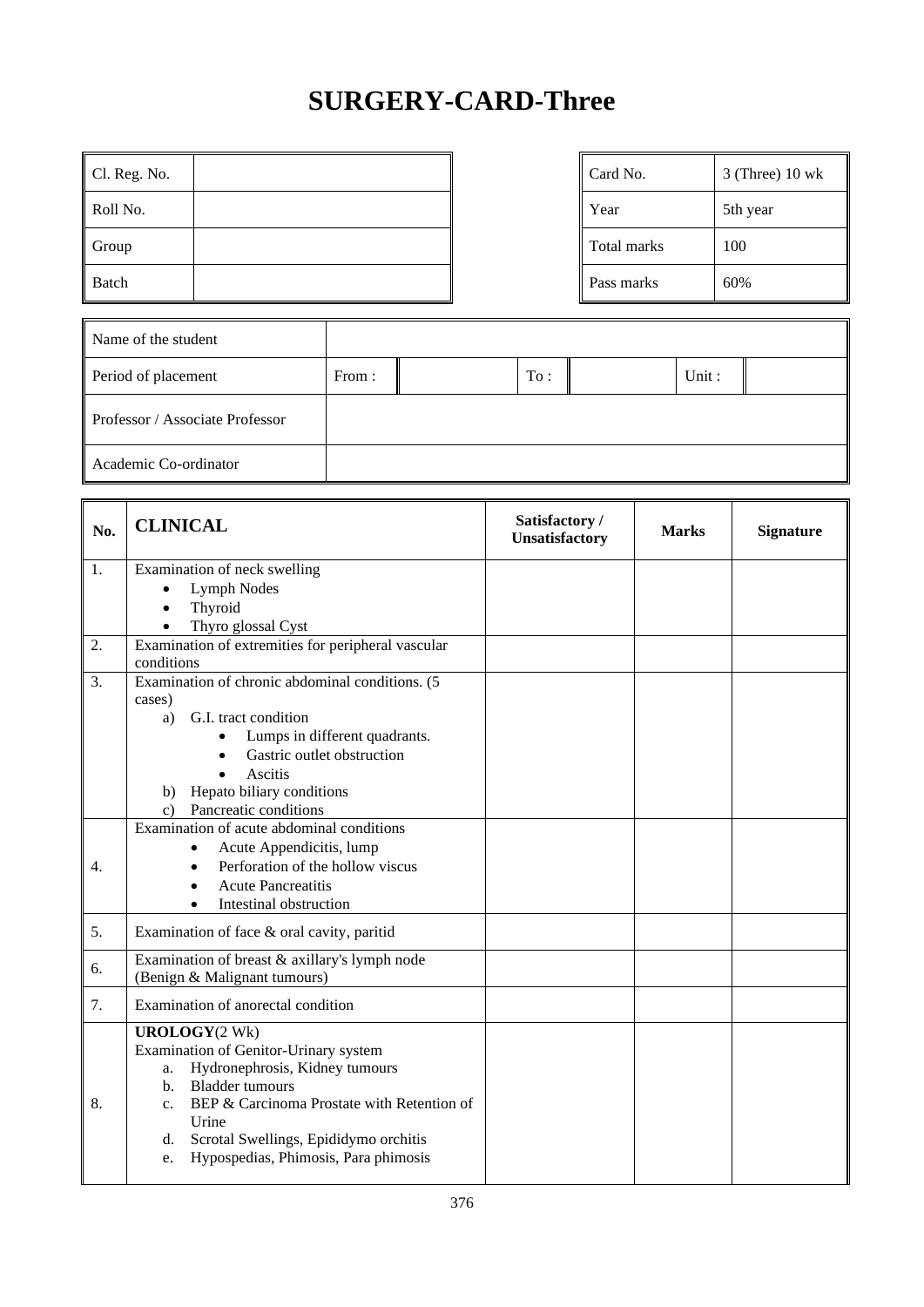|                  | PAEDIATRIC SURGERY (2 WK)                                                                                                                                                                                                                                                                                                       |  |  |
|------------------|---------------------------------------------------------------------------------------------------------------------------------------------------------------------------------------------------------------------------------------------------------------------------------------------------------------------------------|--|--|
| 9.               | Examination of Paediatric surgical cases<br>Anorectal malformation<br>Hernias<br>Urogenital malformations<br>Congenital Hypertrophic Pyeloric stenosis<br>Cleft lip, palate.<br>Haemangioma, Cystic Hygroma, Branchial<br>cyst<br>Neonatal Intestinal obstruction<br>Short cases in out patient clinics<br>Lipoma, Neurofibroma |  |  |
| 10.              | Cyst<br>Haemangioma<br>Inguinal Hernias , Hydrocele<br>Neck swellings<br>Breast tumours & abscess                                                                                                                                                                                                                               |  |  |
|                  | <b>PRACTICAL</b>                                                                                                                                                                                                                                                                                                                |  |  |
| 1.               | Ten complete histories with clinical examination are to<br>be taken & recorded (2 of pediatric surgery, 2 of<br>Urology)                                                                                                                                                                                                        |  |  |
| 2.               | Three proctoscopic examination are to be done $\&$<br>recorded                                                                                                                                                                                                                                                                  |  |  |
| 3.               | Observe surgical dressings $&$ stitch-usually in 3 cases.                                                                                                                                                                                                                                                                       |  |  |
| 4.               | Ten X-rays (Including Urological) are to be seen and<br>findings recorded                                                                                                                                                                                                                                                       |  |  |
| 5.               | Three operations are to be assisted                                                                                                                                                                                                                                                                                             |  |  |
| 6.               | Observe & introduce urethral Catheter in 5 cases                                                                                                                                                                                                                                                                                |  |  |
| 7.               | Specimen-Ca-Breast, Prostate, Sequestrum, Stomach,<br>Thyroid, testis, Gallstones & Urinary stones.                                                                                                                                                                                                                             |  |  |
|                  | <b>TUTORIAL</b>                                                                                                                                                                                                                                                                                                                 |  |  |
| 1.               | Gastro-intestinal bleeding                                                                                                                                                                                                                                                                                                      |  |  |
| 2.               | Acute abdomen                                                                                                                                                                                                                                                                                                                   |  |  |
| 3.               | Surgical jaundice                                                                                                                                                                                                                                                                                                               |  |  |
| 4.               | Chronic abdominal condition                                                                                                                                                                                                                                                                                                     |  |  |
| $\overline{5}$ . | Burn, Fluid & electrolytes, Parentral Nutrition                                                                                                                                                                                                                                                                                 |  |  |
| 6.               | LUTS, Haematuria                                                                                                                                                                                                                                                                                                                |  |  |
| 7.               | Retention of urine                                                                                                                                                                                                                                                                                                              |  |  |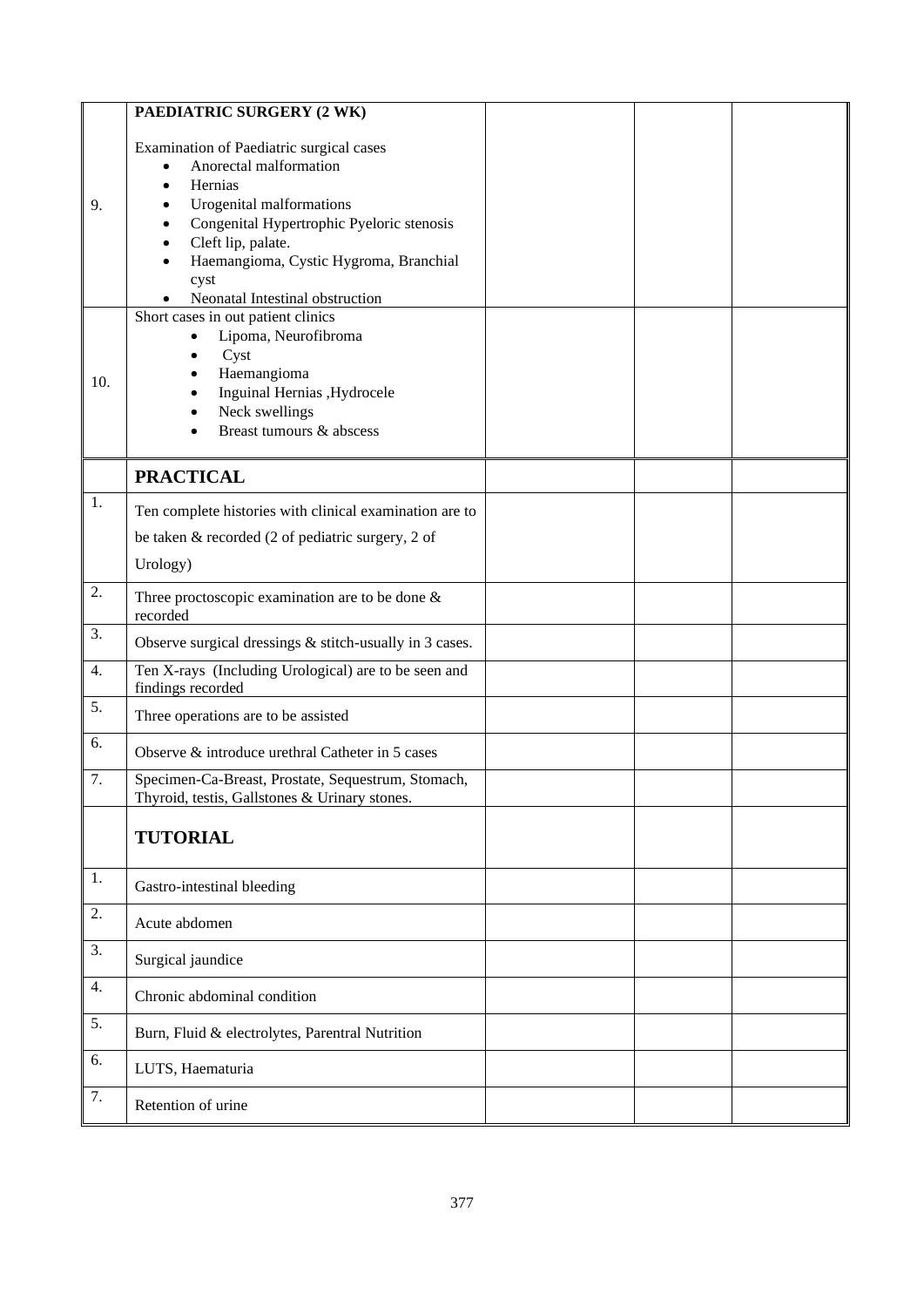| <b>CARD COMPLETION EXAMINATION</b>            |            |           |  |  |  |
|-----------------------------------------------|------------|-----------|--|--|--|
| Attendance                                    | out of     |           |  |  |  |
| Total marks obtained in items                 | Percentage |           |  |  |  |
| Marks obtained in card Completion             | Percentage |           |  |  |  |
| Remarks                                       |            |           |  |  |  |
|                                               |            |           |  |  |  |
|                                               |            |           |  |  |  |
|                                               |            |           |  |  |  |
|                                               |            | Registrar |  |  |  |
| <b>Surgical Unit</b><br>Unit Chief of Surgery |            |           |  |  |  |

| <b>OFFICIAL RECORD</b><br>(To be completed by department of Surgery) |                                    |  |  |  |
|----------------------------------------------------------------------|------------------------------------|--|--|--|
| Date of issue of Card                                                |                                    |  |  |  |
| Date of return of the Card                                           |                                    |  |  |  |
| Date of entry of the Result                                          |                                    |  |  |  |
| Date of issue of next Card                                           |                                    |  |  |  |
| Card No.                                                             |                                    |  |  |  |
| Excellent/Good/ Satisfactory /Unsatisfactory/ to be repeat           |                                    |  |  |  |
| Remarks and Counter signature of<br>Unit Chief of Surgery            | Registrar<br>Department of Surgery |  |  |  |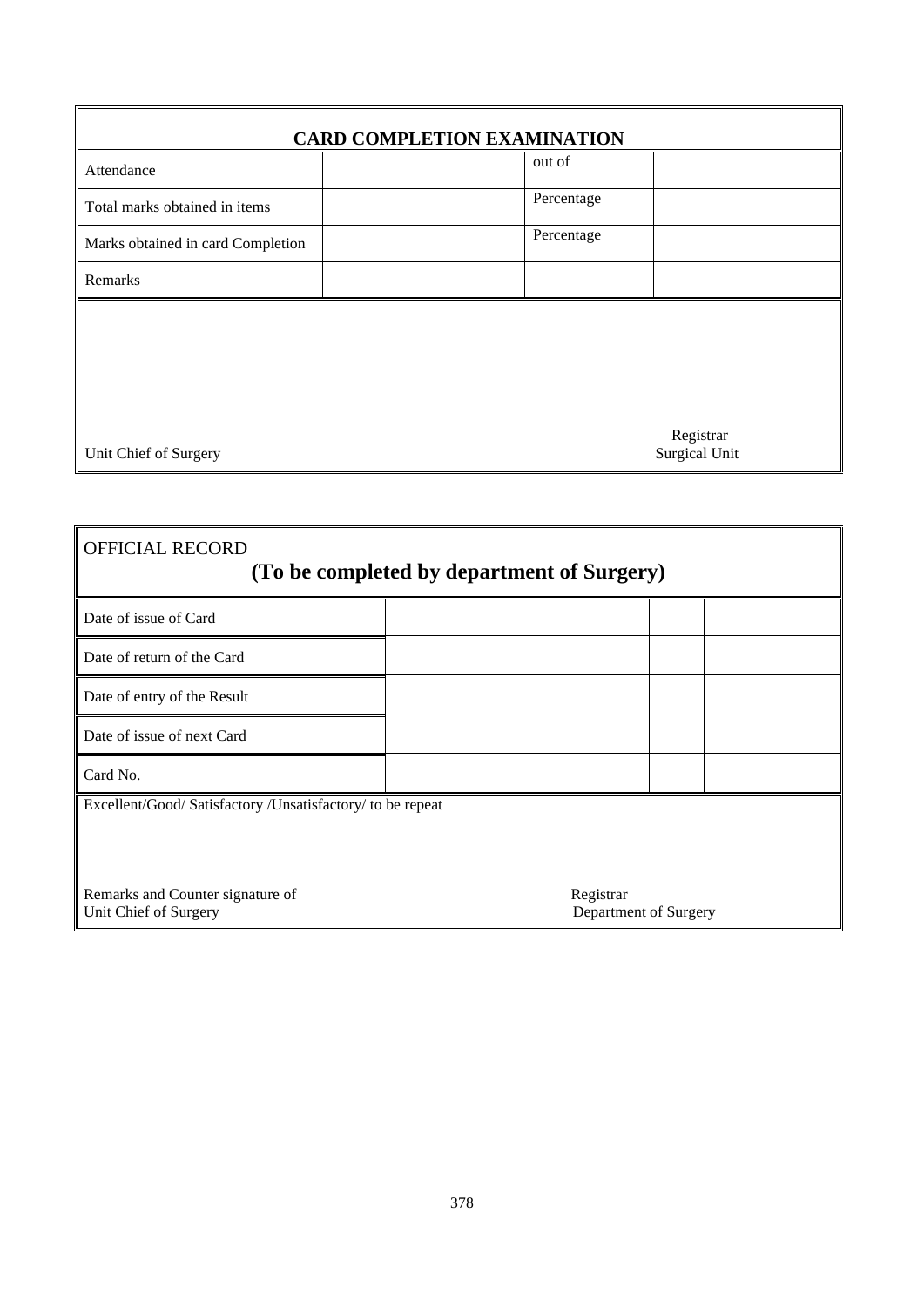## **Ophthalmology**

### **Departmental Objectives**

The objective of this course is to provide need-based education so as to produce a quality doctor who will be able to

- deal with common ocular ailments
- identify, give initial management & refer ocular emergency cases appropriately
- provide leadership in the sphere of primary eye care in the country as well as abroad.

To achieve the above mentioned departmental objectives, the following learning objectives will be required:

#### **List of Competencies to acquire:**

- 1. Measure visual acuity of adult and children, a. unaided b. with pin hole c. with glass;
- 2. Examine color vision & examination of visual field (confrontation method)
- 3. Examine ocular movement and alignment; assessment of pupillary light reflex (direct and consensual)
- 4. Perform direct ophthalmoscopy.
- 5. Perform digital tonometry.
- 6. Perform Regurgitation test of lacrimal sac.
- 7. Perform Fluorescein dye test, irrigation of conjunctival sac & installation of eye drops/ointment.
- 8. Perform eversion of upper lid & removal of conjunctival foreign body.
- 9. Diagnose and give treatment of bacterial conjunctivitis, vitamin A deficiency disease (night blindness, Bittot's spot, xerophthalmia), initiate treatment of minor trauma, correction of simple presbyopia and referral of difficult cases.
- 10. Diagnose and initiate treatment and referral of ocular emergency cases: a. trauma, b. painful red eye. c. corneal ulcer/keratits, d. corneal foreign body, e. acute dacryocystits.
- 11. Diagnose and referral for specialist management: cataract, chalazion, pterygium, leucocoria of children, squint, cases with reduced vision

#### **Fundamentals and principles of ophthalmology**

**Goal:** The students will have the overall understanding of external and internal ocular structures of the normal human eye and will be able to perform the eye examination in normal and disease conditions.

#### **Topic Specific objectives:**

At the end of the teaching of the course the students will be able to:

- describe normal ocular anatomy.
- obtain detail ocular history.
- measure and record visual acuity in adults and children.
- assess pupillary reflexes.
- evaluate ocular motility.
- use the direct ophthalmoscope for gross assessment of red reflex, the optic disc and fundus examination.
- perform and evaluate visual fields by confrontation.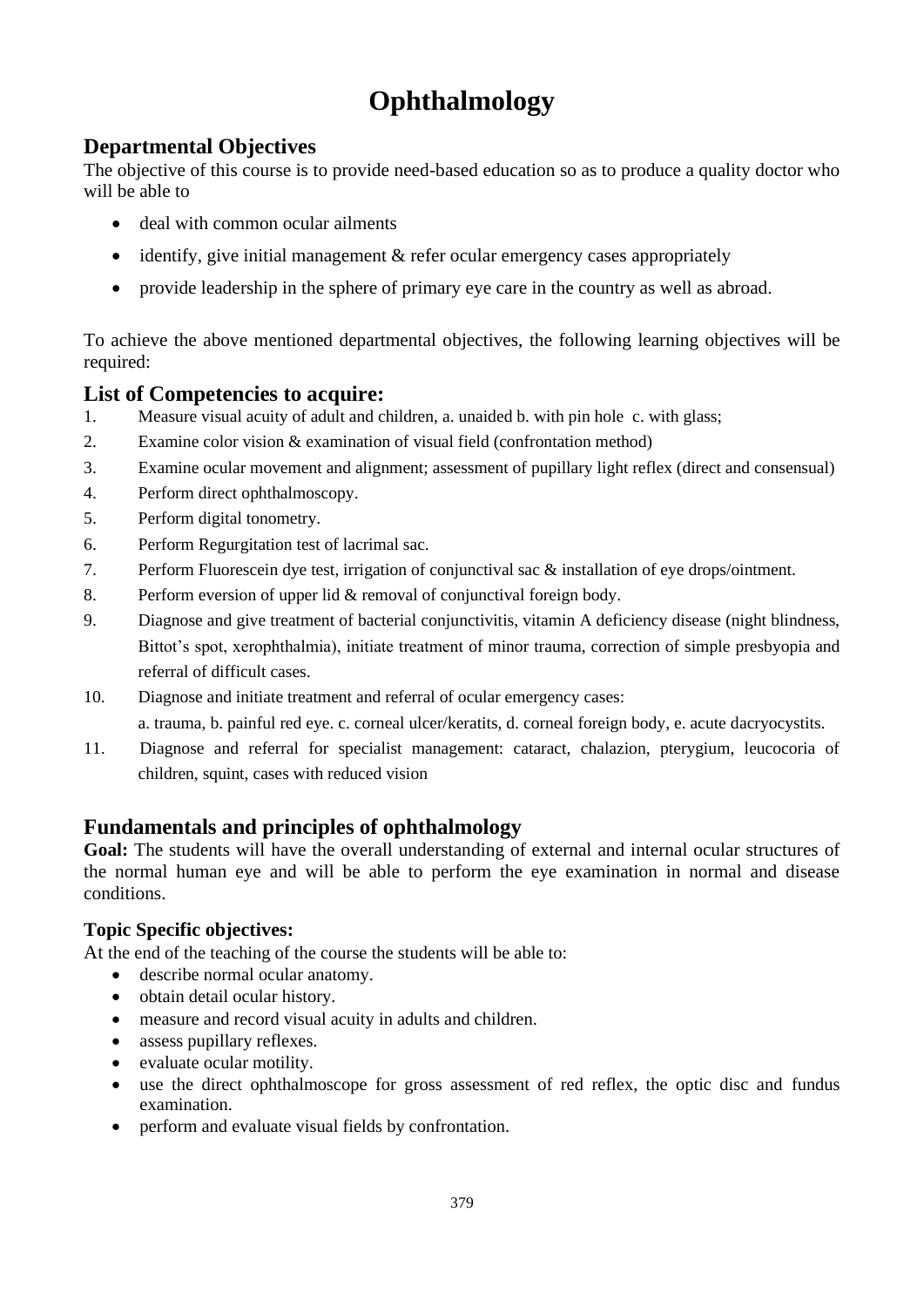#### **Specific contents in this subject will include:**

- A. Ocular Anatomy.
	- Students should be able to define gross anatomy of the eyeball& adnexa
	- 1. Eyelids.
	- 2. Extraocular muscles.
	- 3. Lacrimal apparatus
	- 4. Conjunctiva.
	- 5. Cornea
	- 6. Sclera.
	- 7. Anterior chamber
	- 8. Iris
	- 9. Pupil.
	- 10. Lens
	- 11. Ciliary body
	- 12. Posterior chamber
	- 13. Vitreous cavity.
	- 14. Retina
	- 15. Optic disc.
	- 16. Macula.
	- 17. Choroid.
	- 18. Optic nerve.

## **Learning Objectives**

#### **A. Knowledge components:**

Students will be able to describe:

- 1. basic ocular anatomy
- 2. concept of measuring visual acuity without correction ,with pinhole and with correction
- 3. the importance of assessing ocular motility in the six cardinal positions of gaze and ocular alignment in primary position
- 4. the basic function of ophthalmoscope
- 5. importance of dilatation of pupil for fundus examination
- 6. abnormal fundal appearance in diabetic and hypertensive retinopathy
- 7. the concept of measuring intraocular pressure
- 8. the technique of determining the peripheral visual field by confrontation method
- 9. referral guideline

#### **B. Skill Components:**

At the end of the course, the students will able to demonstrate the skill of:

- 1. examination of each eye individually.
- 2. test V/A each eye individually and with pinhole.
- 3. evaluation of the position of the lids, and inspection of the conjunctiva, sclera, cornea and iris with a penlight.
- 4. examination of the pupil and assessment of the pupillary reaction.
- 5. ocular motility test in six positions and cover test
- 6. manual sac regurgitation test
- 7. assessment of intraocular pressure by digital method
- 8. performing visual field assessment by confrontation method
- 9. eversion of the upper lid and examine for the presence of foreign bodies
- 10. fluorescein dye test and its interpretation.
- 11. performing direct ophthalmoscopy and identify structures eg. optic disc, macula, and major vessels.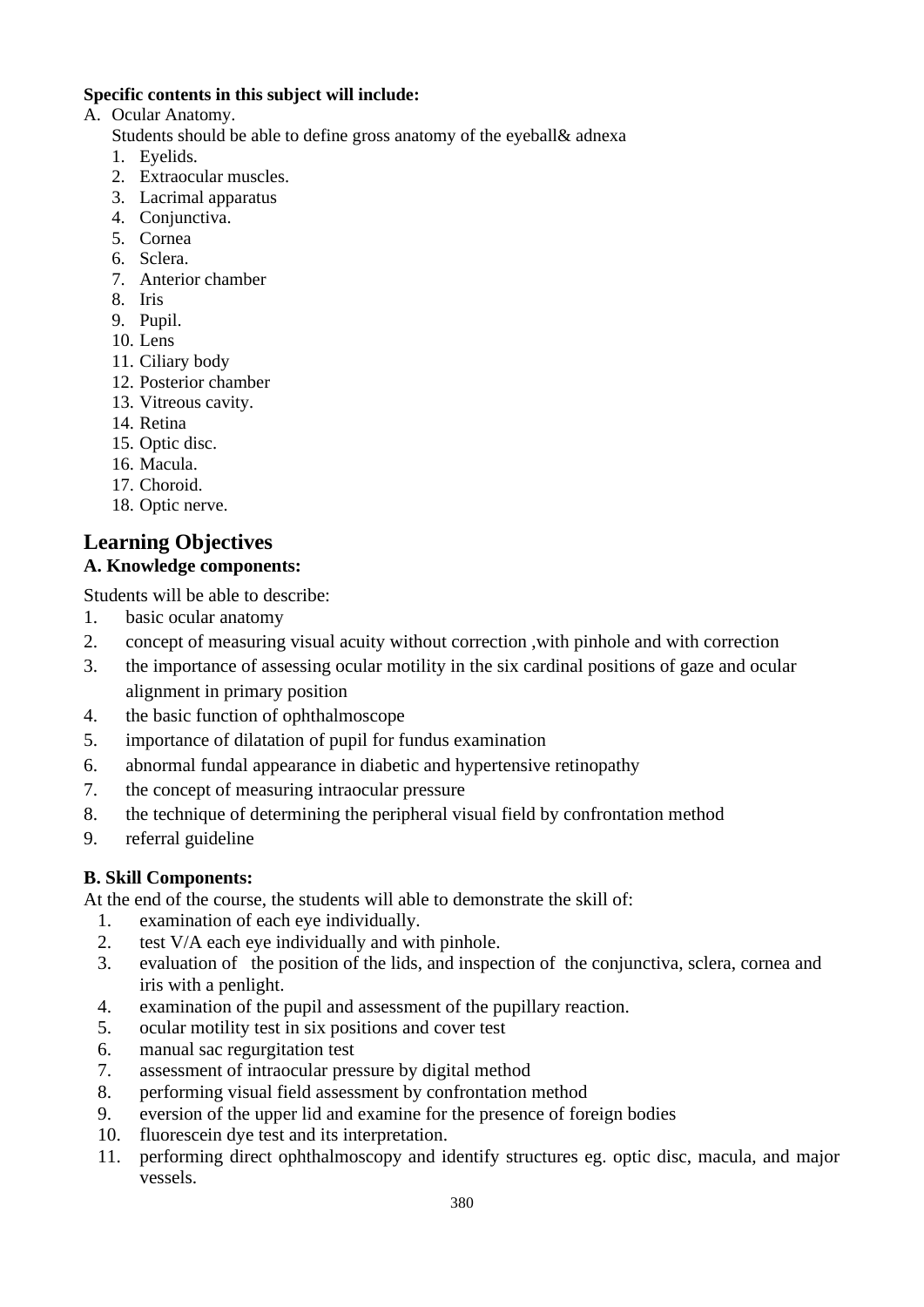#### **C. Attitude component:**

Students will show continuous interest in gaining information in the subject and at the end of the teaching; they will be able to demonstrate the following:

- a. A patient-centered role:
- b. Scientific Integrity:
- c. Ethical medical Professional Behavior:
- d. Dedication to Continuous Learning:

#### **Learning will be facilitated by:**

Active participation in the

- a. Classroom discussion
- b. Completion of assignments
- c. Formal presentations in tutorials.
- d. Self-initiated independent thinking, presentation skill.

#### **Evaluation:**

#### **Students will be evaluated by**

- a. Written examination(Short Essay test and MCQ test)
- b. Formal and informal observations by instructor
- c. Terms examinations
- d. Final assessment together with other topics in the final Professional MBBS examination.
- e. Class and ward attendance

#### **Remediation during training:**

- 1. The course coordinator will review the student's performance and will:
	- i. Identify any specific deficits
	- ii. Document all areas requiring remediation or additional concentration.
	- iii. Provide additional recommendations for remediation of specific lackings.

#### **Method of teaching:**

- a. Didactic lecture
- b. In-class group session
- c. Clinical class in the hospital out-patient, in-patient and Operation Theatre settings
- d. Problem based discussion.

#### **Materials**

Models, power point presentation will be provided and students will get copies of handout whenever available.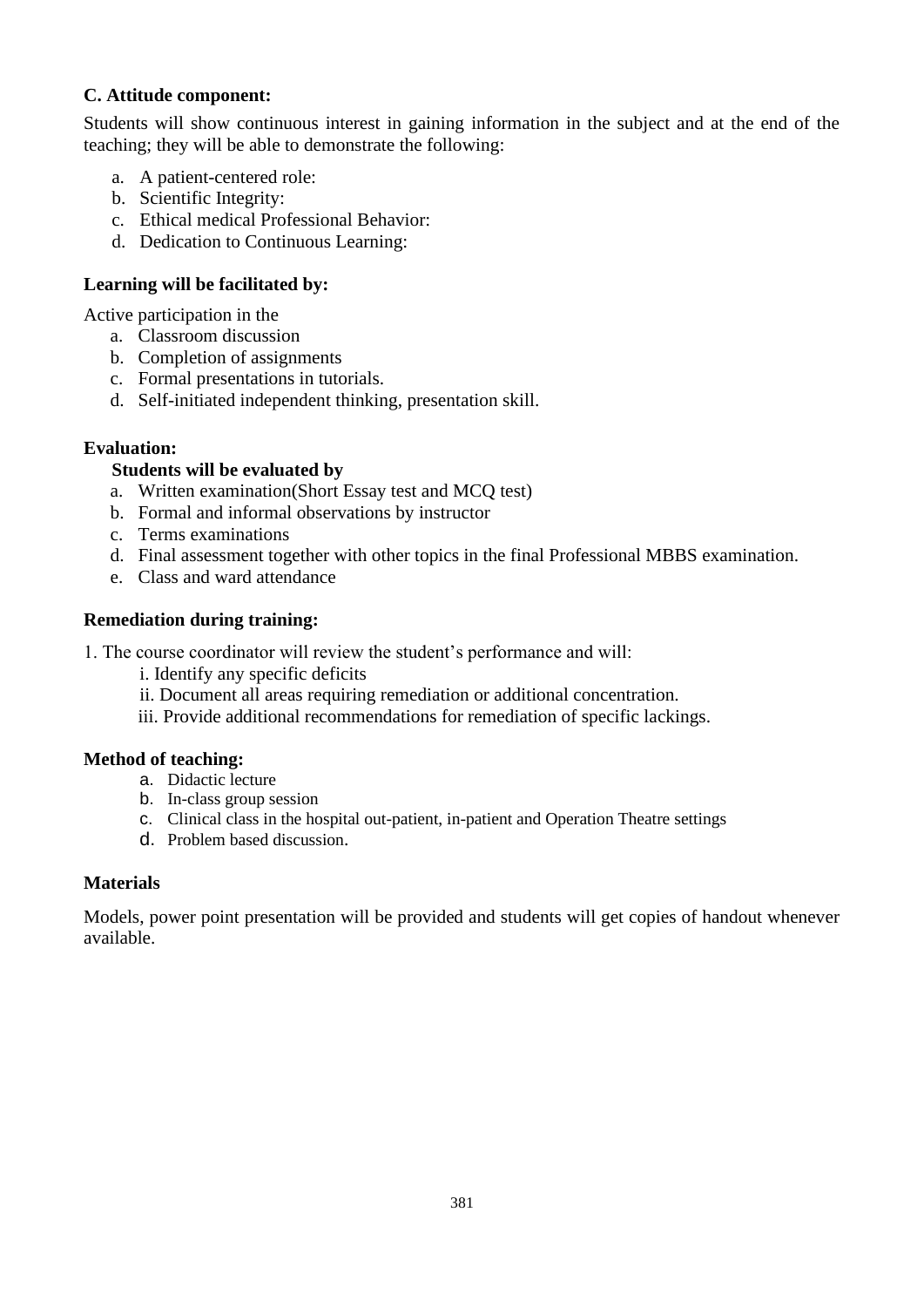## **Learning Objectives and Course Contents in ophthalmology**

| <b>Learning Objectives</b>                                                                                                                                                                                                                                                                                                                                                                                                            | <b>Contents</b>                                                                                                                                                                                                                                                                                                                                                                                                                        | <b>Teaching</b><br><b>Hours</b> |
|---------------------------------------------------------------------------------------------------------------------------------------------------------------------------------------------------------------------------------------------------------------------------------------------------------------------------------------------------------------------------------------------------------------------------------------|----------------------------------------------------------------------------------------------------------------------------------------------------------------------------------------------------------------------------------------------------------------------------------------------------------------------------------------------------------------------------------------------------------------------------------------|---------------------------------|
| Student will be able to:<br>describe the anatomy of orbit and its contents<br>describe gross anatomy of the extra ocular muscles<br>2.<br>diagnose orbital cellulitis, proptosis, squint /deviation and<br>3.<br>asymmetry and refer to specialist care<br>list the conditions for further referral to specialist care                                                                                                                | Orbit:<br>1. Gross Anatomy:<br>a. Bones of the orbit constituting walls, roof and floor<br>b. Contents of the orbit<br>2. Clinical examination of orbital disease:<br>3. Orbital diseases:<br>a. Orbital cellulitis<br>b. Proptosis                                                                                                                                                                                                    | 2 hrs                           |
| Students will be able to<br>describe gross anatomy of the lid<br>describe surgical steps of chalazion operation.<br>demonstrate the skill of step wise clinical examination,<br>3.<br>describe diagnosis and treatment procedure of the<br>4.<br>followings; Stye, chalazion and blepharitis.<br>identify and refer the following: Trichiasis, ptosis,<br>5.<br>ectropion, entropion, chalazion<br>perform eversion of the lid.<br>6. | <b>Eye lids:</b><br>1. Gross Anatomy of the eye lid & its disease<br>2. Clinical Examination procedure<br>a. Corneal light reflex & palpebral fissure height<br>b. Visual inspection of eyelids and periocular area.<br>3. Diseases of Lid<br>a. Malpositions.(definitions)<br>Trichiasis<br>ii. Ptosis<br>iii. Ectropion<br>iv. Entropion.<br>b. Inflamations.<br>Stye<br>ii. Chalazion<br>iii. Blepharitis<br>iv. Internal hordeolum | 2 hrs                           |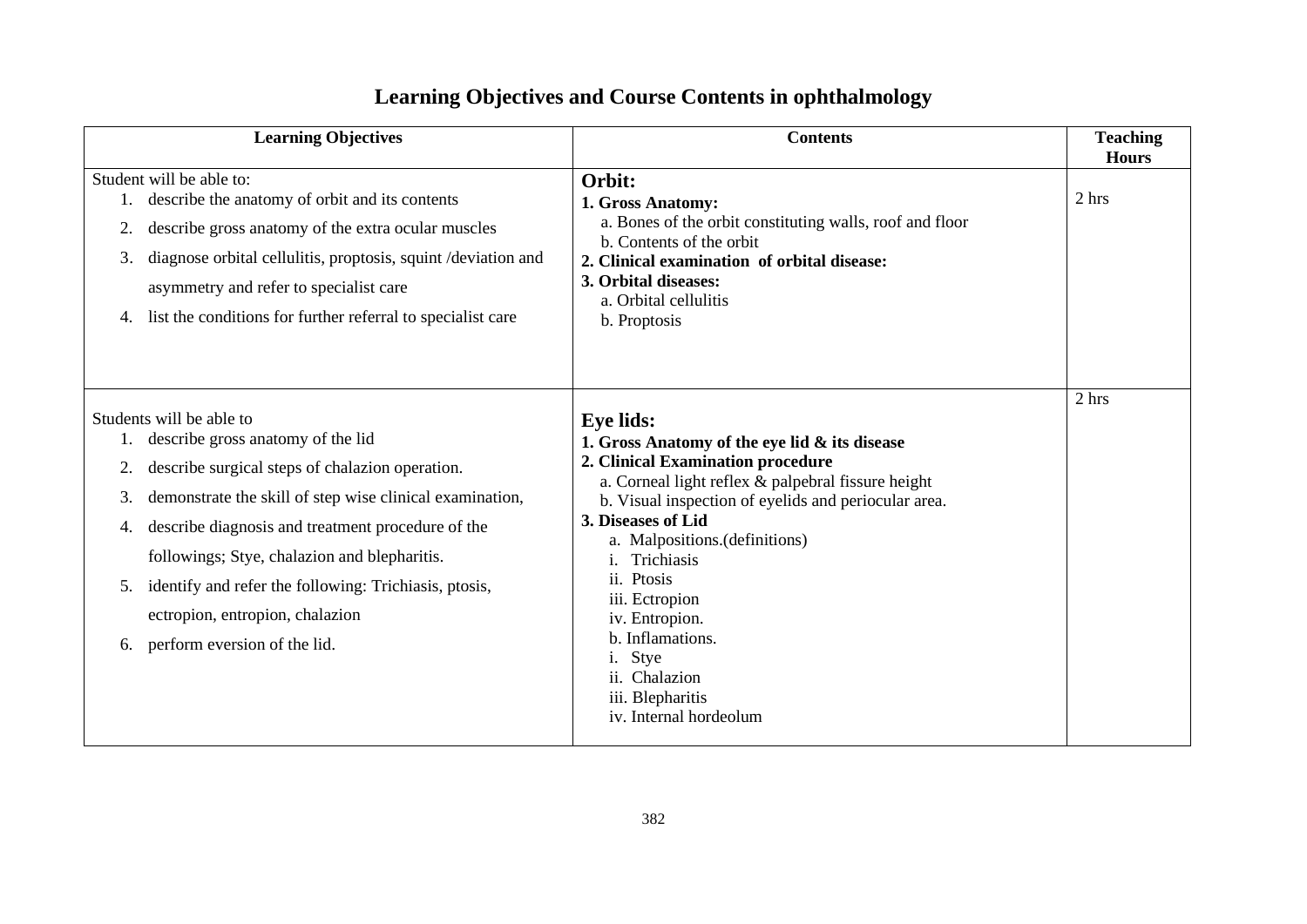| <b>Learning objectives</b>                                                                                                                                                                                                                                                                                                                                                                                                                                                                                                                                                                                                                                                                       | <b>Contents</b>                                                                                                                                                                                                                                                                                                                          | <b>Teaching Hours</b> |
|--------------------------------------------------------------------------------------------------------------------------------------------------------------------------------------------------------------------------------------------------------------------------------------------------------------------------------------------------------------------------------------------------------------------------------------------------------------------------------------------------------------------------------------------------------------------------------------------------------------------------------------------------------------------------------------------------|------------------------------------------------------------------------------------------------------------------------------------------------------------------------------------------------------------------------------------------------------------------------------------------------------------------------------------------|-----------------------|
| Students will be able to:<br>describe gross anatomy of conjunctiva<br>1.<br>2.<br>name diseases of the conjunctiva<br>3.<br>describe surgical steps of pterygium operation.<br>4.<br>examine the conjunctiva<br>5.<br>diagnose and manage of viral, bacterial, allergic conjunctivitis<br>& ophthalmia Neonatorum<br>6.<br>diagnose pterygium and refer for surgical management<br>7.<br>remove superficial conjunctival foreign body                                                                                                                                                                                                                                                            | Conjunctiva:<br>1. Gross Anatomy of the Conjunctiva & its<br>diseases:<br>2. Examination procedure for conjunctiva<br>3. Disease of conjunctiva:<br>a. Conjunctivitis<br>- Bacterial<br>- Viral<br>- Allergic<br>b. Ophthalmia neonatorum<br>c. Trachoma (Gross idea)<br>d. Pterygium<br><b>4. Precautionary measures:</b>               | 2 hrs                 |
| Students will be able to:<br>1.<br>describe the anatomy of lacrimal apparatus<br>describe production, and functions of tear.<br>2.<br>3.<br>describe steps of sac patency test with interpretation<br>describe symptoms, signs of lacrimal sac diseases.<br>4.<br>diagnose and manage lacrimal sac diseases.<br>5.<br>mention indication, contraindication and major complications<br>6.<br>of DCR and DCT<br>perform digital regurgitation test<br>7.<br>8.<br>perform digital massage in congenital nasolacrimal duct<br>obstruction.<br>initiate treatment of acute & chronic dacryocystitis, and<br>9.<br>congenital nasolacrimal duct obstruction, and referred<br>to<br>an ophthalmologist | <b>Lacrimal Apparatus:</b><br>1. Gross Anatomy of the Lacrimal Apparatus & its<br>diseases:<br>2. Physiology:<br>Function of tear.<br><b>3. Examination Technique:</b><br>4. Lacrimal sac disease:<br>a. Actuate dacryocystitis.<br>b. Lacrimal sac abscess<br>c. Chronic dacryocystitis.<br>d. Congenital nasolacrimal duct obstruction | 2 hrs                 |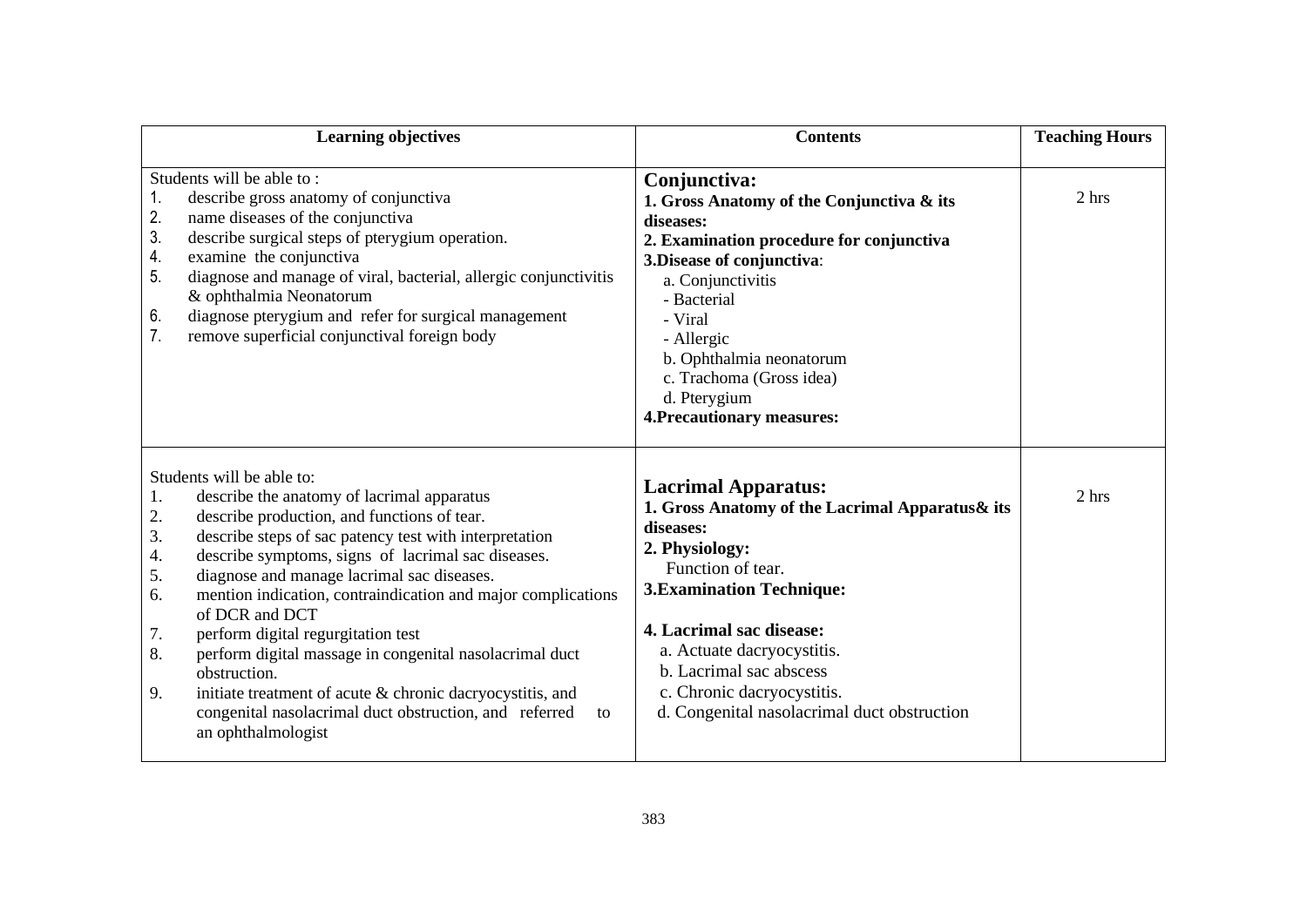| <b>Learning objectives</b>                                                                                                                                                                                                                                                                                                                                                                                                                                                                                                                        | <b>Contents</b>                                                                                                                                                                                                                                                                          | <b>Teaching Hours</b> |
|---------------------------------------------------------------------------------------------------------------------------------------------------------------------------------------------------------------------------------------------------------------------------------------------------------------------------------------------------------------------------------------------------------------------------------------------------------------------------------------------------------------------------------------------------|------------------------------------------------------------------------------------------------------------------------------------------------------------------------------------------------------------------------------------------------------------------------------------------|-----------------------|
| Students will be able to<br>describe gross anatomy of the fibrous coat of the eye<br>1.<br>2.<br>describe supply of nutrition to cornea and maintenance of its<br>transparency<br>describe steps of performing fluorescein dye test.<br>3.<br>describe Keratoplasty<br>4.<br>examine cornea<br>5.<br>perform fluorescein dye test (to detect corneal epithelial<br>6.<br>defect)<br>remove superficial nonimpacted corneal foreign body<br>7.<br>diagnose, and initiating treatment of corneal ulcer, keratitis<br>8.<br>and appropriate referral | <b>Cornea and sclera:</b><br>1. Gross anatomy of cornea and sclera<br>2. Physiology:<br>a. Maintenance of nutrition & transparency of<br>cornea<br>b. Function of cornea<br>c. Tear film<br>3. Diseases of cornea<br>a. corneal ulcer<br>keratitis<br>h.<br>c. Keratoplasty (Gross idea) | 3 hrs                 |
| Student will be able to<br>describe the parts of uveal tract.<br>describe diseases of uveal tract, symptoms, signs and<br>management of acute iritis & endophthalmitis<br>identify circumcorneal / ciliary congestion<br>3.<br>perform pupil examination<br>4.<br>identify ciliary tenderness<br>5.<br>diagnose, initiation of treatment of iritis, endophthalmitis and<br>6.<br>appropriate referral.                                                                                                                                            | <b>Uveal tract</b><br>1. Gross Anatomy<br>2. Diseases of uveal tract<br>a. Anterior uveitis/uveitis<br>b. Endophthalmitis<br>c. Panopthalmitis                                                                                                                                           | 2 hrs                 |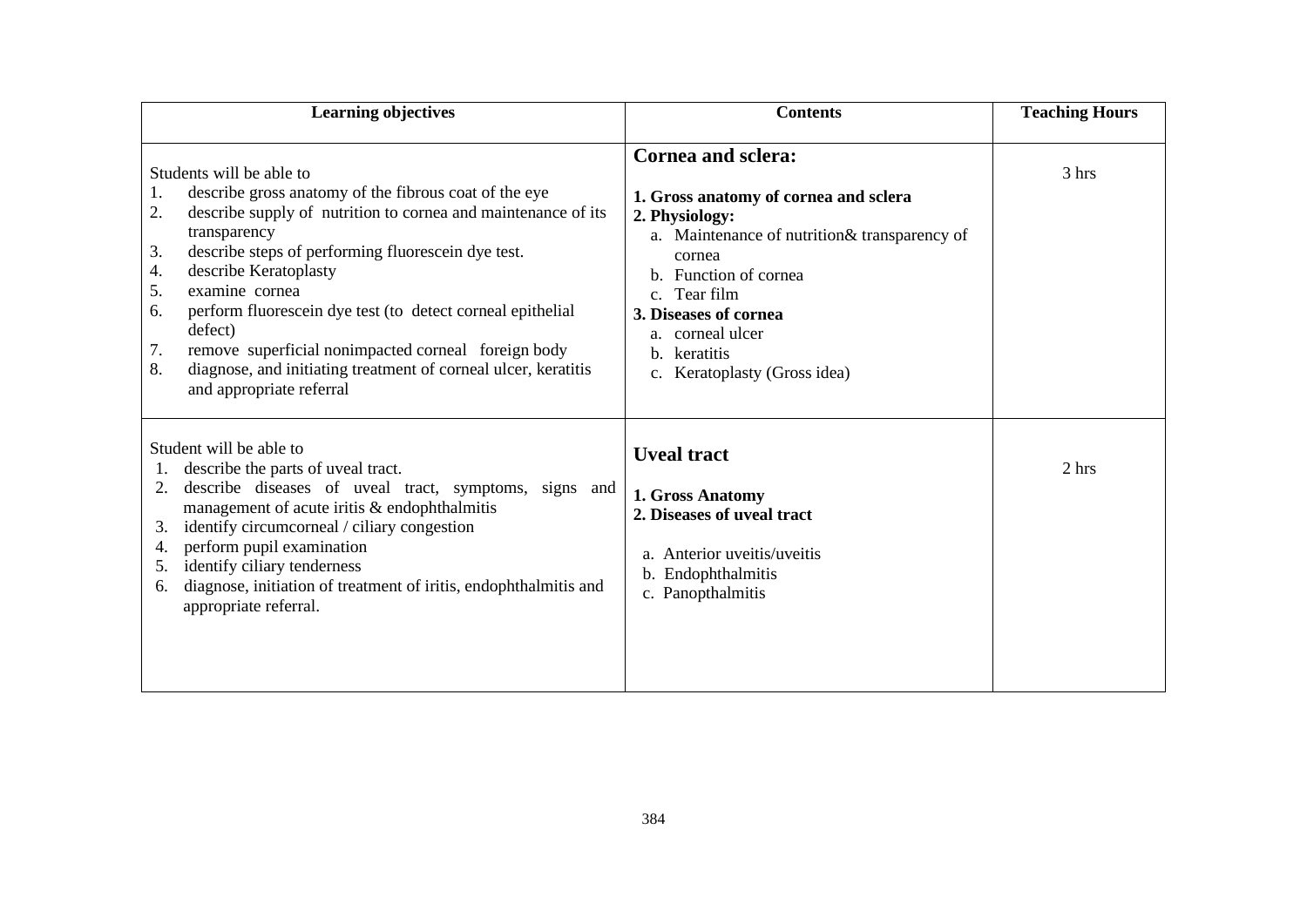| <b>Learning objectives</b>                                                                                                                                                                                                                                                                                                                                                                                                                                                                                                                                                                                                                                                     | <b>Contents</b>                                                                                                                                                                                                                                                                                                                                                                                                                                                                                                                                                                                                                            | <b>Teaching</b><br><b>Hours</b> |
|--------------------------------------------------------------------------------------------------------------------------------------------------------------------------------------------------------------------------------------------------------------------------------------------------------------------------------------------------------------------------------------------------------------------------------------------------------------------------------------------------------------------------------------------------------------------------------------------------------------------------------------------------------------------------------|--------------------------------------------------------------------------------------------------------------------------------------------------------------------------------------------------------------------------------------------------------------------------------------------------------------------------------------------------------------------------------------------------------------------------------------------------------------------------------------------------------------------------------------------------------------------------------------------------------------------------------------------|---------------------------------|
| Students will be able to:<br>1. describe clinical features of age related cataract<br>2. describe stages of senile cataract<br>3. mention indications of cataract surgery<br>4. mention complications of untreated cataract<br>5. perform the preoperative evaluation<br>6. state ECCE, SICS and phaco surgery.<br>7. mention Complications of cataract operation<br>8. state Advantage of IOL implantation over spectacle<br>9. demonstrate the skill of diagnosis of cataract and referral to proper<br>ophthalmologist                                                                                                                                                      | Lens and cataract:<br>1. Gross Anatomy:<br>2. Physiology:<br>Accommodation<br>3. Disease of the lens<br>a. Cataract<br>b. Pseudophakia<br>c. Aphakia<br>4. Management of cataract:<br>a. Cataract surgery<br>(Gross idea)<br>b. Intraocular lens and its advantage (Gross idea)<br>5. Referral criteria of a cataract case                                                                                                                                                                                                                                                                                                                 | 3 hrs                           |
| Student will be able to:<br>1. describe anatomy of the anterior chamber and anterior chamber angle<br>describe production circulation and outflow of the aqueous humor<br>define and classify glaucoma.<br>4. describe Symptoms, signs and management of POAG, PACG and<br>congenital glaucoma<br>5. demonstrate the skill of:<br>a. taking history of glaucoma patients.<br>b. digital tonometry.<br>c. conformation test<br>d. direct ophthalmoscopy<br>6. diagnose and provide initial management of PACG and early referral.<br>7. counseling of all glaucoma patient regarding blinding nature of<br>disease $\&$ necessity of life long regular treatment $\&$ follow up | Glaucoma:<br>1. Gross Anatomy<br>2. Physiology<br>a) Production, circulation and outflow of the<br>aqueous humor.<br>b) Intra ocular pressure and factors<br>influencing IOP.<br>3. Classification of glaucoma.<br>4. Disease.(gross aspect)<br>a) Primary angle closure glaucoma i) Risk<br>factors ii) Symptoms iii) Signs iv)<br>Management<br><b>b</b> ) Primary open angle glaucoma: i) Risk<br>factors ii) Symptoms<br>c) Congenital glaucoma<br>i) Genetics ii) Symptoms iii) Signs<br>d) Secondary Glaucoma: Causes<br>6. Principles of Management:<br>a. Pharmacological treatment. b. Surgical<br>Management: c. Laser treatment | 4 hrs                           |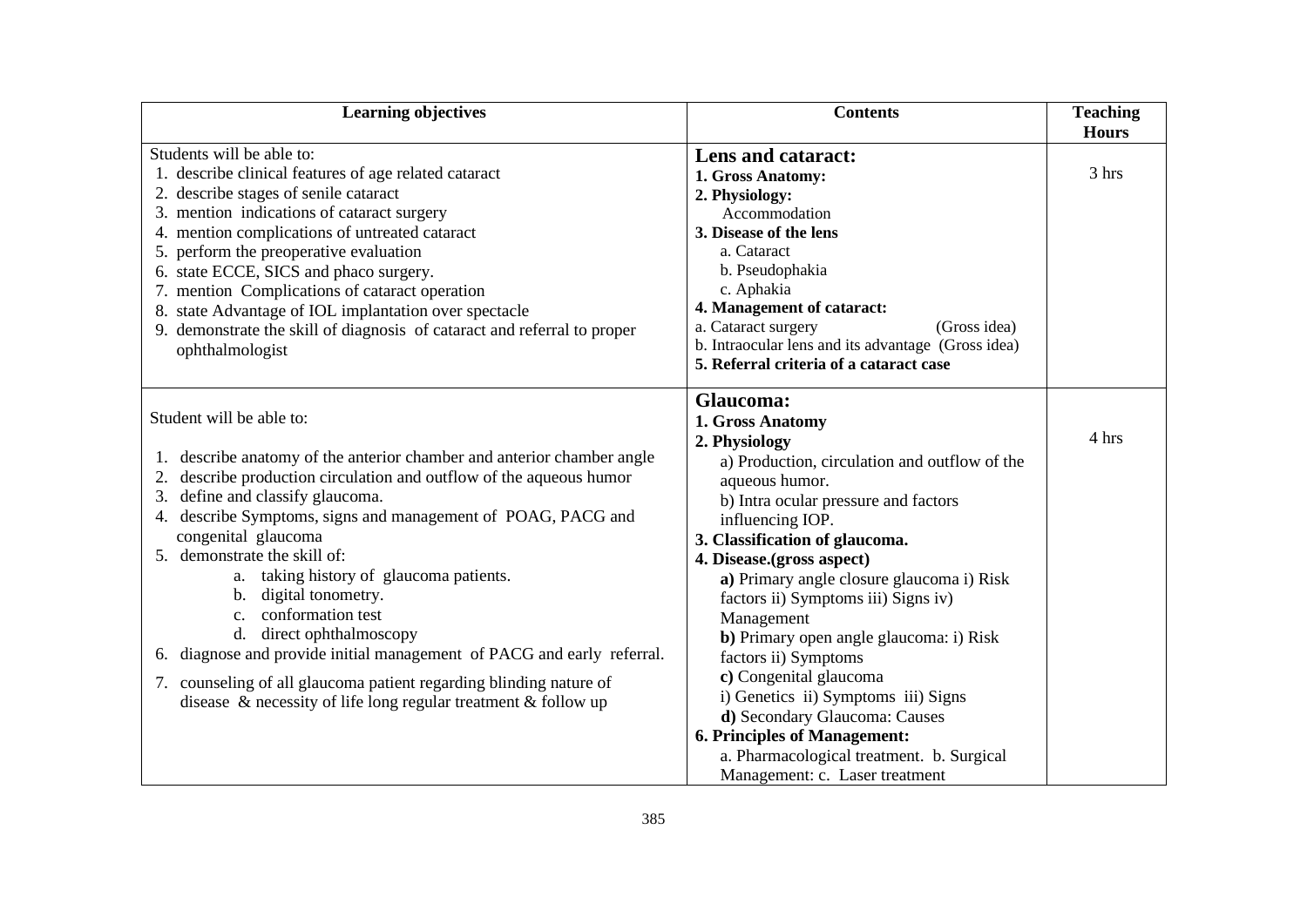| <b>Learning objectives</b>                                                                                                                                                                                                                                                                                                                                                                                                                                                                                                                                                                                                                                                                                               | Contents covered in this topic                                                                                                                                                                                                                                                                                                                                                                                                                                                                                           | <b>Teaching Hours</b> |
|--------------------------------------------------------------------------------------------------------------------------------------------------------------------------------------------------------------------------------------------------------------------------------------------------------------------------------------------------------------------------------------------------------------------------------------------------------------------------------------------------------------------------------------------------------------------------------------------------------------------------------------------------------------------------------------------------------------------------|--------------------------------------------------------------------------------------------------------------------------------------------------------------------------------------------------------------------------------------------------------------------------------------------------------------------------------------------------------------------------------------------------------------------------------------------------------------------------------------------------------------------------|-----------------------|
| Student will be able to:<br>1. describe the gross anatomy of the retina and its function<br>describe the normal fundus.<br>3. describe the fundal features of diabetic, hypertensive<br>retinopathy.<br>4. examine normal eye with use of direct ophthalmoscope<br>5. identify or suspect vitro retinal disorder and refer patient                                                                                                                                                                                                                                                                                                                                                                                       | <b>Retina and vitreous:</b><br><b>Gross Anatomy:</b><br>1.<br><b>Vitreous</b><br>i.<br>ii.<br>Retina<br>2. Function of retina.<br>Normal vision. (acuity of vision)<br>ii.<br>Color vision<br>Symptoms Suggestive of vitro-retinal disorder.<br>3.<br>4. Examination of normal eye with direct<br>ophthalmoscope.<br>5. Fundal features of<br>Diabetic retinopathy.<br>a.<br>b. Hypertensive retinopathy.<br>Referral criteria<br>6.<br>Abnormal red reflex of fundus<br>a.<br>Visual loss or symptoms<br>$\mathbf{b}$ . | 3 hrs                 |
| Student will be able to:<br>1. define the common refractive errors eg. myopia, hypermetropia $\&$<br>astigmatism.<br>define Aphakia and pseudophakia<br>3. define presbyopia and describe the rule of thumb for correction<br>of presbyopia<br>4. demonstrate basic knowledge about contact lens and refractive<br>surgery.<br>5. define low vision and mention importance of low vision aid for<br>rehabilitation.<br>record visual acuity.<br>6.<br>7. do prescription of presbyopic glass as per rule of thumb and<br>referring difficult patients to ophthalmologists.<br>refer all cases for final correction by ophthalmologist<br>detection of cases with low vision and refer to low vision aid<br>9.<br>centers | <b>Refraction, Contact lens, Refractive Surgery</b><br>and Low vision (Gross idea):<br>1. Refractive status& management<br>a. Emetropia.<br>Myopia.<br>b.<br>Hypermetropia.<br>c.<br>Astigmatism.<br>d.<br>Presbyopia<br>e.<br>Aphakia-<br>f.<br>Spectacle correction<br>I.<br>$\Pi$ .<br>Contact lens<br>III. Intraocular lens and pseudophakia<br>IV. Refractive surgery (Basic idea)<br>6. Low vision.<br>Definition of low vision. Refer to low vision aid centre                                                    | 3 hrs                 |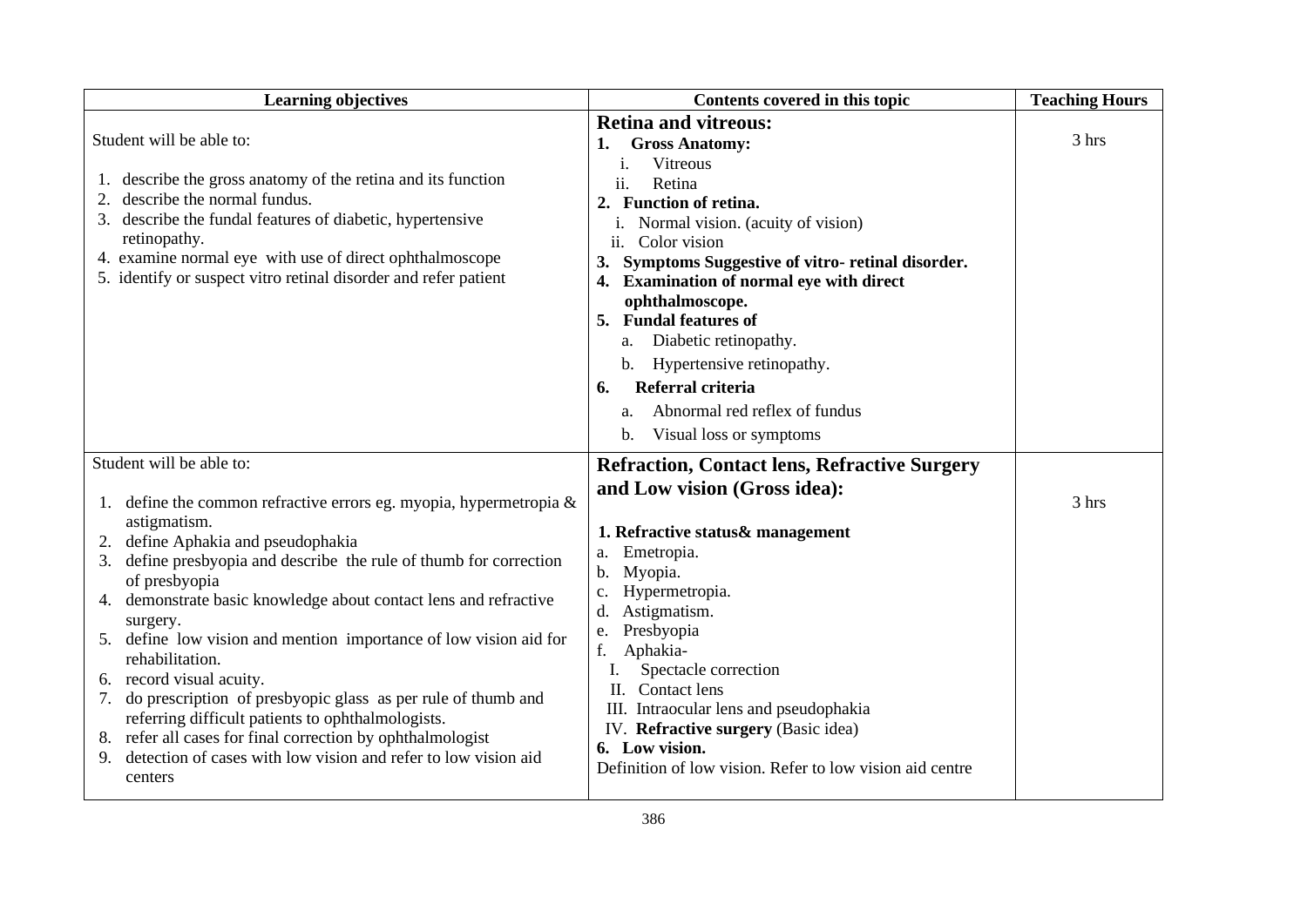| <b>Learning objectives</b>                                                                                                                                                                                                                                                                                                                                                                                                                       | <b>Contents</b>                                                                                                                                                                                                                                                                                          | <b>Teaching</b><br><b>Hours</b> |  |
|--------------------------------------------------------------------------------------------------------------------------------------------------------------------------------------------------------------------------------------------------------------------------------------------------------------------------------------------------------------------------------------------------------------------------------------------------|----------------------------------------------------------------------------------------------------------------------------------------------------------------------------------------------------------------------------------------------------------------------------------------------------------|---------------------------------|--|
| Students will be able to.<br>1. name tumors affecting the eye and adnexa<br>2. name the causes of leucokoria in children.<br>3. describe stages, symptoms, signs and management of retinoblastoma<br>4. diagnosef Leucokoria and mention its importance for early referral                                                                                                                                                                       | Leucocoria in children<br>a. Cataract<br>b. Retinoblastoma<br>c Endophthalmitis<br>d. Persistent fetal vasculature (PVF/PHPV)<br>e. Retinopathy of prematurity                                                                                                                                           | 1 hrs                           |  |
| Student will be able to:<br>describe Strabismus.<br>describe the importance of measuring visual acuity of children of two to five<br>2.<br>years old<br>describe the causes of amblyopia in children<br>3.<br>describe the causes of Leukocoria<br>4<br>demonstrate the skill of:<br>5.<br>a. recording visual acuity in children<br>ocular motility test<br>recognize strabismus, nystagmus and amblyopia for immediate specialist<br>referral. | Ocular motility and paediatric<br>ophthalmology:<br>1. Gross Anatomy.<br>Extra-ocular muscles<br>Amblyopia.- Definition, cause & impact<br>2.<br>Strabismus/squint: Definition, cause,<br>3.<br>diagnosis, effects and management<br>principle<br><b>Nystagmus:</b> Definition $\&$ identification<br>4. | 2 hrs                           |  |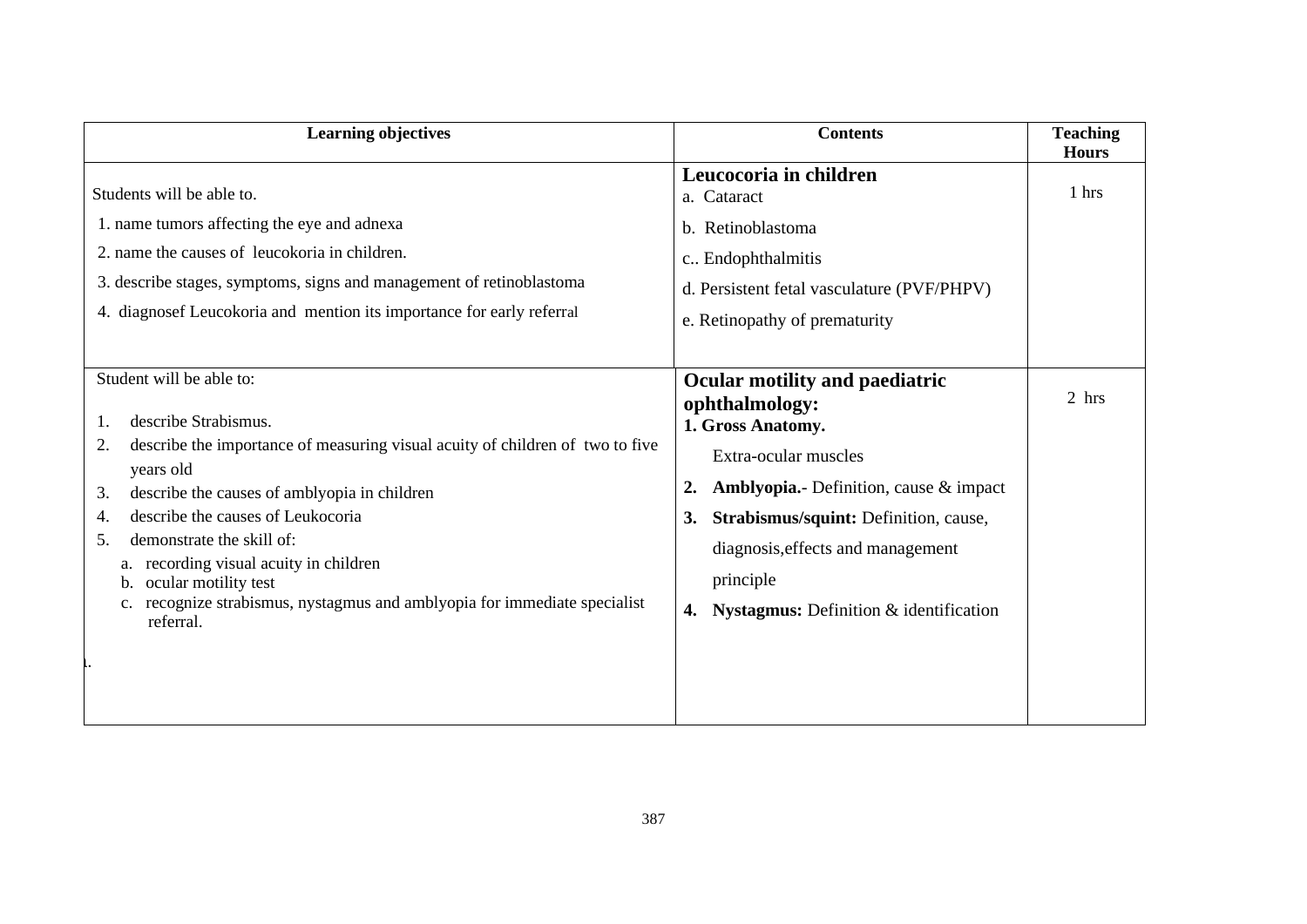| <b>Learning objectives</b>                                                                                                                                                                                                                                                                                                                                                                                                                                                                                                                                                     | <b>Contents</b>                                                                                                                                                                                                                      | <b>Teaching</b><br><b>Hours</b> |
|--------------------------------------------------------------------------------------------------------------------------------------------------------------------------------------------------------------------------------------------------------------------------------------------------------------------------------------------------------------------------------------------------------------------------------------------------------------------------------------------------------------------------------------------------------------------------------|--------------------------------------------------------------------------------------------------------------------------------------------------------------------------------------------------------------------------------------|---------------------------------|
| Student will be able to:                                                                                                                                                                                                                                                                                                                                                                                                                                                                                                                                                       | <b>Optic Nerve and Neuro Ophthalmology:</b>                                                                                                                                                                                          | 2 hrs                           |
| describe visual and pupillary, path ways.<br>describe manifestations of III, IV & VI cranial nerve palsy.<br>2.<br>describe Papilloedema<br>3.<br>4. record visual acuity.<br>perform confrontation visual field testing in four quadrants for<br>5.<br>each eye.<br>examine pupillary light reflex<br>6.<br>recognize and diagnose nystagmus.<br>7.<br>examine the optic disc with the direct ophthalmoscope                                                                                                                                                                  | A. Gross Anatomy<br>Visual path way.<br>Pupillary Pathway<br>2.<br><b>B.</b> Examination procedure:<br>1.<br><b>VA</b><br>2.<br>Visual field testing (confrontation)<br>Pupillary light reflex.<br>3.<br>Direct Ophthalmoscopy<br>4. |                                 |
| Student will be able to:<br>describe types of ocular injury<br>1.<br>explain the effect of different types of ocular trauma<br>2.<br>3.<br>mention criteria for referral of the patients<br>demonstrate skill of:<br>4.<br>examination of the eye to assess the effect of injury<br>a)<br>removal of superficial conjunctival, sub-tarsal and<br>b)<br>superficial corneal foreign body<br>c) performing pad-bandage of the eye<br>providing primary management of ocular trauma<br>d)<br>referring the patient after primary management to<br>e)<br>ophthalmologist /hospital | Ocular trauma:<br>1. Blunt injury (Details)<br>2. Perforating Injury.<br>3. Foreign Body: (Extra and intra ocular)<br>4. Chemical Injury (details)<br>5. Thermal injury (Basic idea)<br>6. Radiation injury (Basic idea)             | 2 hrs                           |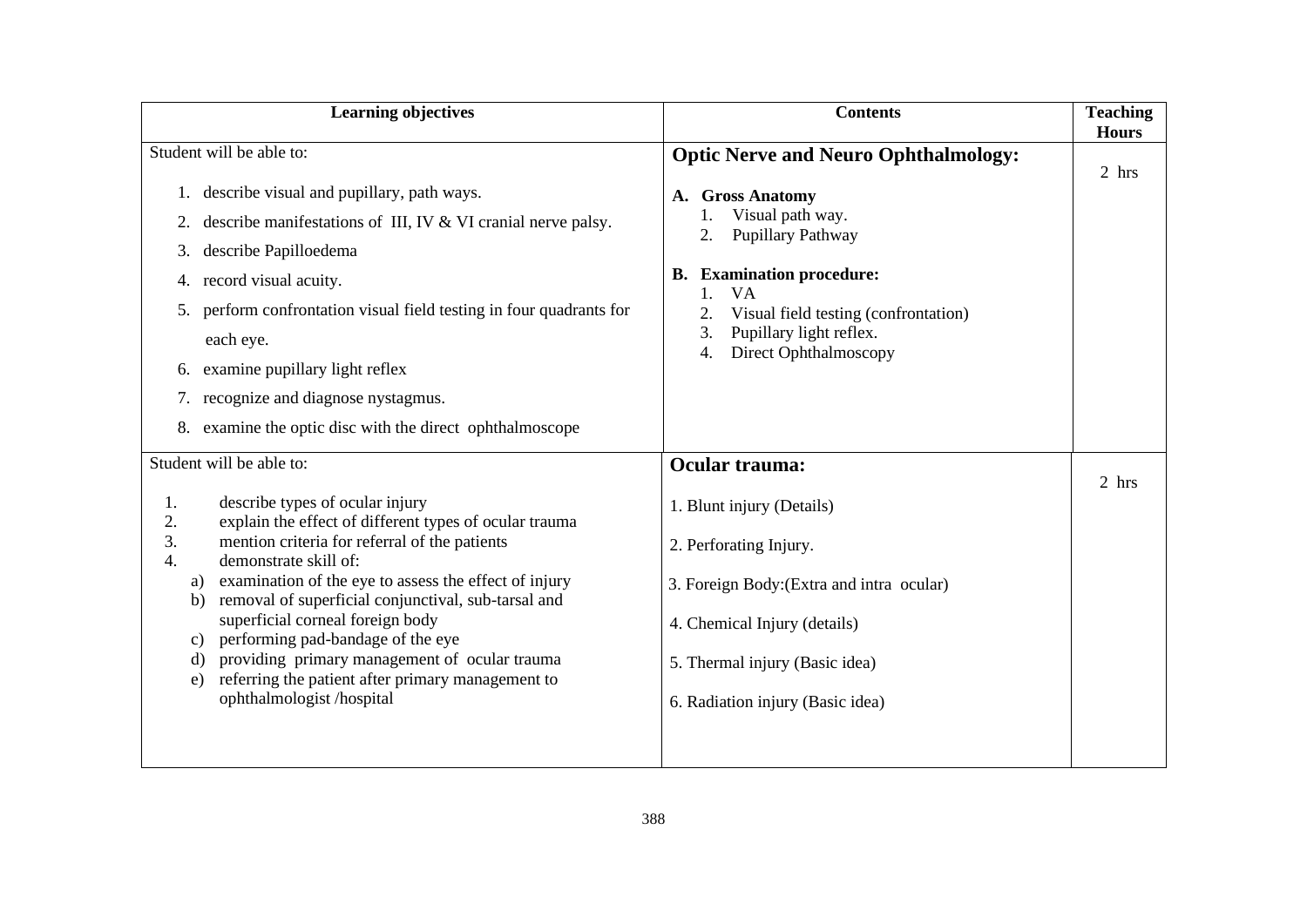| <b>Learning objectives</b><br><b>Contents</b>                                                                                                                                                                                                                                                                                                                                                                                                                                                                                                                                                                                                                  |                                                                                                                                                                                                                                                                                                                                                                                                                                                                                                                                                            | <b>Teaching</b><br><b>Hours</b> |
|----------------------------------------------------------------------------------------------------------------------------------------------------------------------------------------------------------------------------------------------------------------------------------------------------------------------------------------------------------------------------------------------------------------------------------------------------------------------------------------------------------------------------------------------------------------------------------------------------------------------------------------------------------------|------------------------------------------------------------------------------------------------------------------------------------------------------------------------------------------------------------------------------------------------------------------------------------------------------------------------------------------------------------------------------------------------------------------------------------------------------------------------------------------------------------------------------------------------------------|---------------------------------|
| Students will be able to:<br>describe fundal change in hypertension<br>a.<br>describe fundal change in diabetes mellitus.<br>b.<br>describe ocular manifestation of vitamin-A deficiency and management.<br>$\mathbf{c}$ .<br>d. provide health education regarding importance of yearly eye checkup by<br>ophthalmologist for prevention of blindness due to diabetes.<br>e. demonstrate the skill of detecting disc oedema on fundus examination with<br>direct ophthalmoscope<br>f. recognize Bittot's spot, xerophthalmia and Kerotomalacia & referal.                                                                                                     | <b>Ocular Manifestations of</b><br>systemic diseases (Gross idea):<br>1. Diabetes mellitus<br>2. Hypertension<br>3. Vitamin A Deficiency<br>4. Auto-immune diseases (Basic idea)<br>5. Tuberculosis<br>6. AIDS                                                                                                                                                                                                                                                                                                                                             | 2 hrs                           |
| Student will be able to:<br>a. describe etiology, magnitude and impact of blindness.<br>b. demonstrate the concept of 'Primary Eye care'<br>c. describe Ocular hygiene.<br>d. describe diseases and conditions for referral.<br>e. describe concept of school sight test.<br>f. define low vision<br>g. demonstrate gross idea about communicable and preventable eye diseases.<br>h. perform school sight test<br>i. identify cases of low vision and referral.<br>j. implement "Primary Eye Care" concept at the place of work<br>k. develop awareness about eye donation in the community.<br>1. diagnose & initiate initial management of ocular emergency | Miscellaneous & Community eye<br>care:<br>1. Etiology and magnitude of blindness<br>2. School sight test.<br>3. Primary eye care<br>Referral guide line<br>Low vision and rehabilitation<br>6. Outreach activities.<br>7. Eye donation $&$ eye banking.<br>8. Vision 2020, The right to sight<br>(Gross idea)<br>9. Ocular therapeutics<br>10. Ocular emergency<br>11. Sudden loss of vision<br>12. Painful loss of vision<br>13. Painless loss of vision<br>14. Gradual dimness of vision<br>15. Red eye<br>16. Ocular effects of environmental<br>change | 5 hrs                           |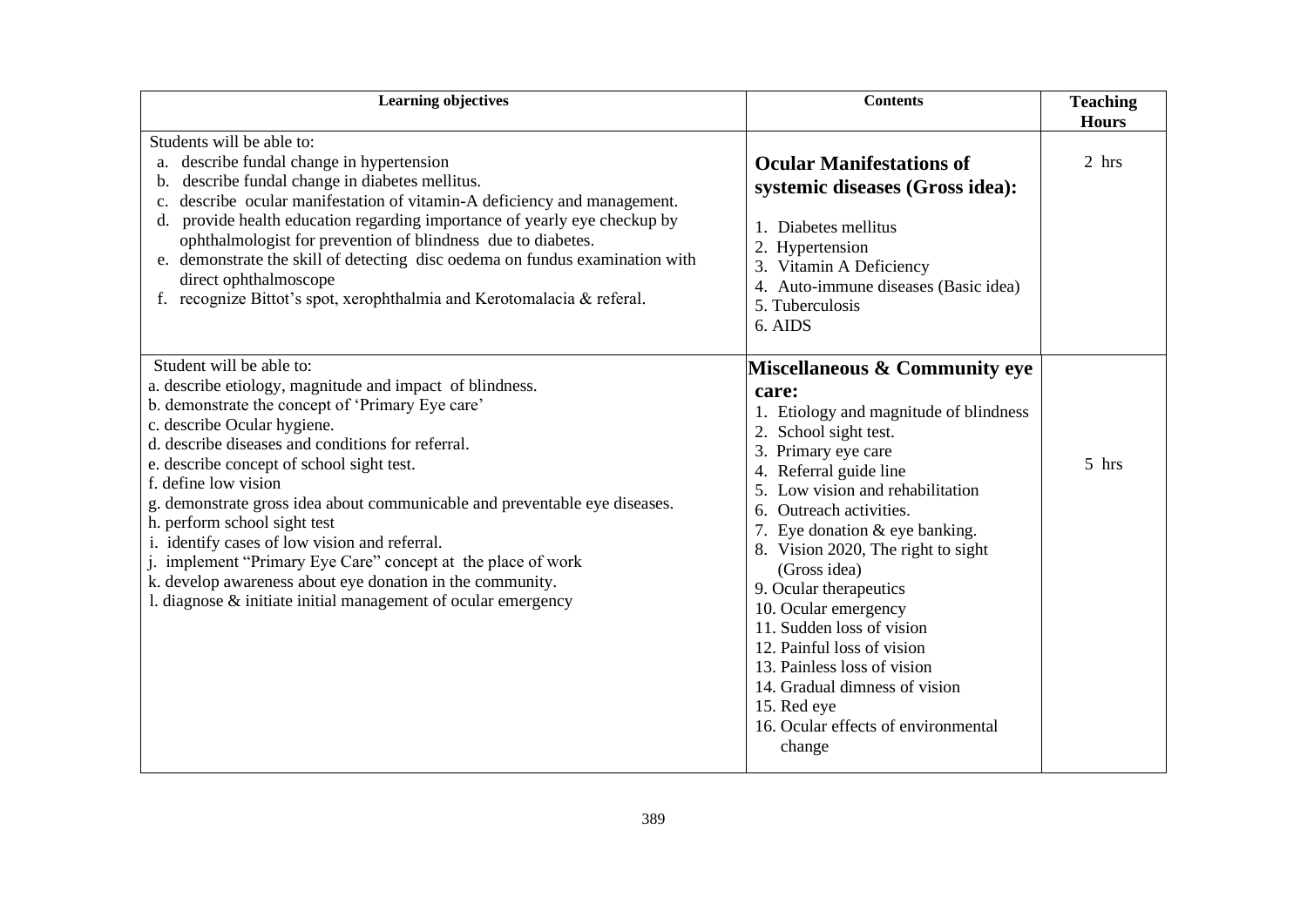| <b>EXAMINATION SKILLS</b>                                                               | <b>Skills-</b>                          |                                          | <b>Assist</b> | <b>Observe</b> |
|-----------------------------------------------------------------------------------------|-----------------------------------------|------------------------------------------|---------------|----------------|
|                                                                                         | Able to<br>perform<br>Independentl<br>y | <b>Able to Perform</b><br>under Guidance |               |                |
| Visual Acuity test and Use of pinhole<br>1.<br>(including light perception, projection) |                                         |                                          |               |                |
| Colour Vision test<br>2.                                                                |                                         | $\checkmark$                             |               |                |
| Visual field by confrontation<br>3.                                                     | $\checkmark$                            |                                          |               |                |
| Examination of ocular movements<br>4.                                                   | ✓                                       |                                          |               |                |
| 5.<br>Flourescien staining to identify<br>corneal abrasion                              |                                         | $\checkmark$                             |               |                |
| Pupillary size and reaction<br>6.                                                       | $\checkmark$                            |                                          |               |                |
| Distant direct ophthalmoscopy on<br>7.<br>dilatedpupils to diagnose lens opacities      |                                         | ✓                                        |               |                |
| Method of Direct ophthalmoscopy<br>8.                                                   |                                         | $\checkmark$                             |               |                |
| 9. Digital tonometry                                                                    | $\checkmark$                            |                                          |               |                |
| 10. Schiotz tonometry                                                                   |                                         |                                          |               | ✓              |
| 11. Regurgitation for NLD Block                                                         | $\checkmark$                            |                                          |               |                |
| 12. Syringing                                                                           |                                         |                                          |               | ✓              |
| 13. Instillation of eye drops/ointment                                                  | $\checkmark$                            |                                          |               |                |
| 14. Irrigation of conjunctiva                                                           | ✓                                       |                                          |               |                |
| 15. Applying of patching                                                                | ✓                                       |                                          |               |                |
| 16. Epilation of cilia                                                                  |                                         | $\checkmark$                             |               |                |
| 17. Eversion of upper eye lid                                                           | $\checkmark$                            |                                          |               |                |
| 18. Removal of corneal foreign body                                                     |                                         |                                          |               |                |
| 19. Cataract surgery                                                                    |                                         |                                          |               |                |
| 20. Glaucoma surgery                                                                    |                                         |                                          |               |                |
| 21. Chalazion/Stye                                                                      |                                         |                                          |               | ✓              |
| 22. Tarsorraphy                                                                         |                                         |                                          | $\checkmark$  |                |
| 23. Assessment of Opacity in the media                                                  | ✓                                       |                                          |               |                |
| 24. Lacrimal Sac Surgery                                                                |                                         |                                          |               |                |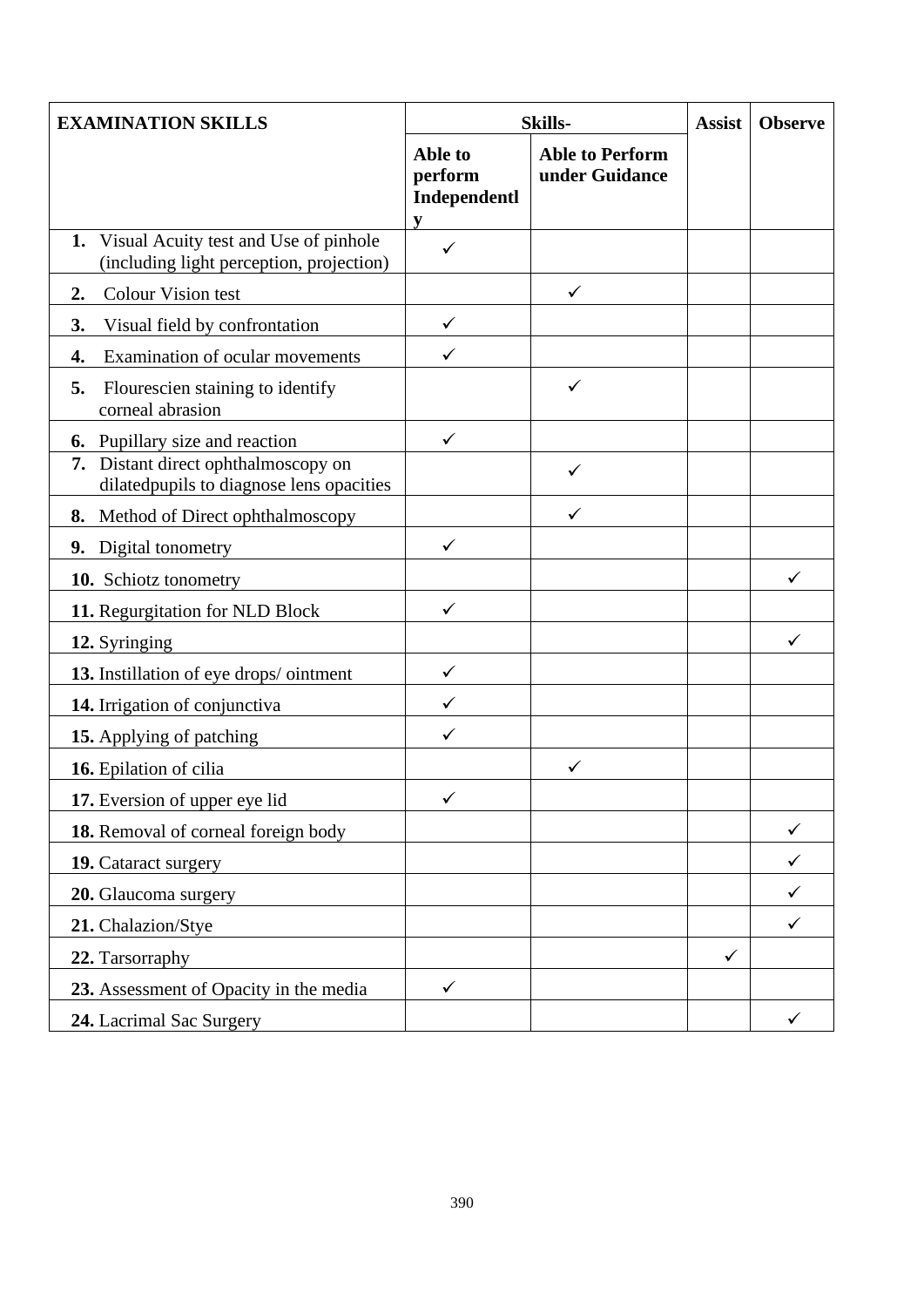#### **DEPARTMENT OF OPHTHALMOLOGY CARD FOR EVALUATION**

First clinical Card (4<sup>th</sup> year) Total Marks = 100

| Name of the student                       |              |  |
|-------------------------------------------|--------------|--|
| <b>Roll No</b>                            | <b>Class</b> |  |
| <b>Session</b>                            | <b>Batch</b> |  |
| <b>Period of placement in Eye 4 weeks</b> |              |  |
| <b>From</b>                               | To           |  |

| No.            | <b>Items</b>                                                                                                                                                                                                                                                      | Day of<br>teaching | <b>Marks</b><br>obtained | Teacher's<br><b>Signature</b> |
|----------------|-------------------------------------------------------------------------------------------------------------------------------------------------------------------------------------------------------------------------------------------------------------------|--------------------|--------------------------|-------------------------------|
| 1.             | History taking                                                                                                                                                                                                                                                    | $1$ day            |                          |                               |
| $\overline{2}$ | Examination of the Eye: Adnexa, Lid, Chalazion,<br>Ext.Hordeolum, Int.Hordeolum Visual Acuity<br>(Adult & children unaided, with pinhole, with<br>present glass), Ant. Segment. Ocular motility,<br>Digital tonometry, Confrontation test. (Visual field<br>test) | 3 days             |                          |                               |
| $\overline{3}$ | Methods of application of ocular drugs: Eye<br>Bandage, removal of sup. Corneal F.B, Irrigation of<br>conj. Sac.                                                                                                                                                  | $1$ day            |                          |                               |
| $\overline{4}$ | 'RED EYES' - case demonstrations. Including<br>fluorescein dye test & cilliary tenderness.                                                                                                                                                                        | $2 \text{ day}$    |                          |                               |
| 5              | Trial box, Snellen's chart                                                                                                                                                                                                                                        | $1$ day            |                          |                               |
| 6              | Regurgitation test, Sac Patency Test and Epiphora<br>3 cases                                                                                                                                                                                                      | 1 day              |                          |                               |
| $\overline{7}$ | Assessment                                                                                                                                                                                                                                                        | $1$ day            |                          |                               |
| 8              | Total                                                                                                                                                                                                                                                             | 10 days            |                          |                               |

| Total No. of attendance              |                                            |
|--------------------------------------|--------------------------------------------|
| <b>Marks obtained</b>                |                                            |
| Comment                              |                                            |
| <b>Signature of the Registrar/RS</b> | <b>Signature of Head of the Department</b> |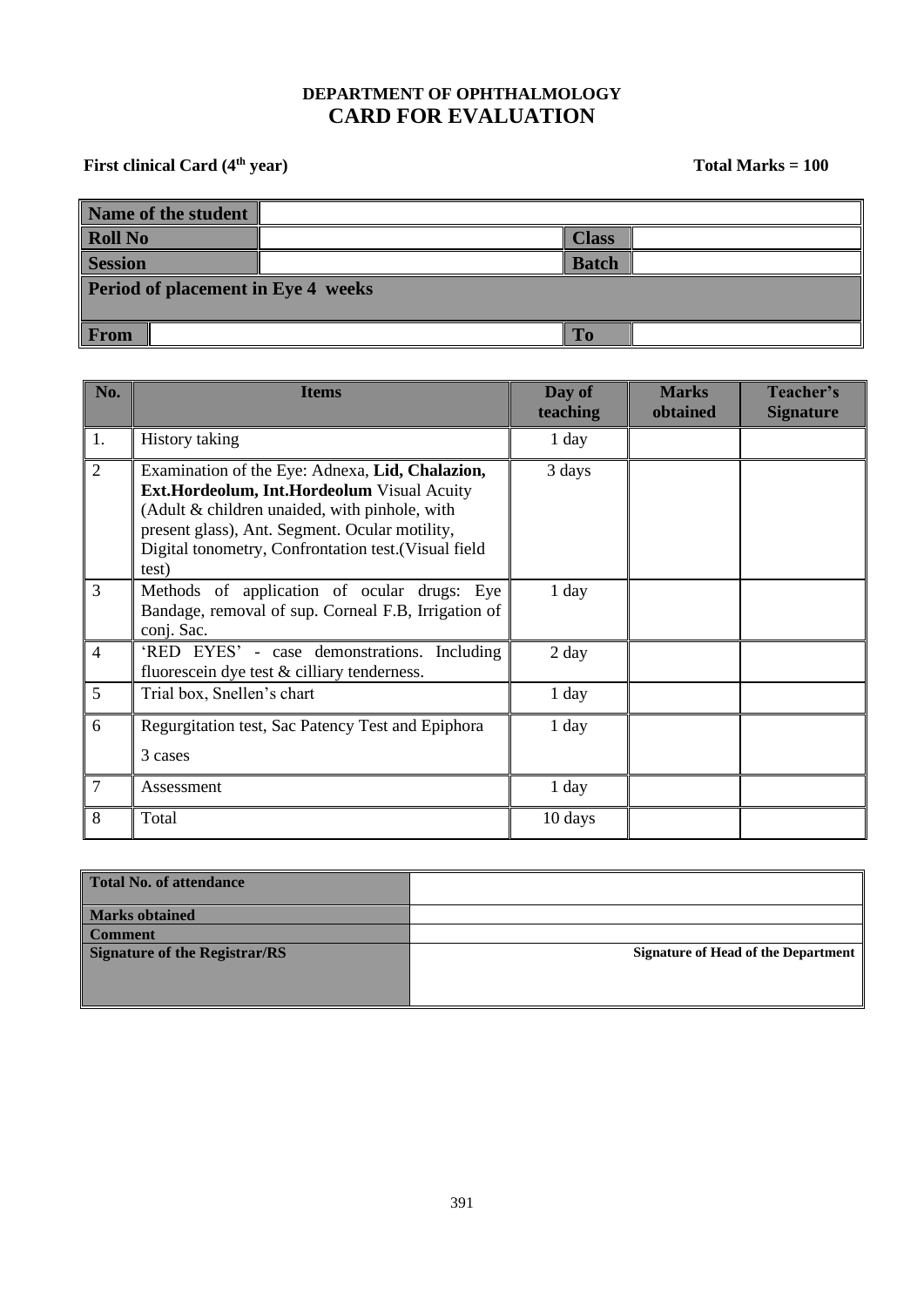#### **DEPARTMENT OF OPHTHALMOLOGY CARD FOR EVALUATION**

| Second clinical Card (5 <sup>th</sup> Year)                        |  |  |              | Total Marks $= 100$ |  |
|--------------------------------------------------------------------|--|--|--------------|---------------------|--|
| Name of the student                                                |  |  |              |                     |  |
| <b>Roll No</b>                                                     |  |  | <b>Class</b> |                     |  |
| <b>Session</b>                                                     |  |  | <b>Batch</b> |                     |  |
| Period of placement in Eye Ward 4 (four) weeks. $($ ward + OPD $)$ |  |  |              |                     |  |
| <b>From</b>                                                        |  |  | <b>To</b>    |                     |  |
|                                                                    |  |  |              |                     |  |
| <b>Total No. of attendance</b>                                     |  |  |              |                     |  |
| Marks obtained                                                     |  |  |              |                     |  |

| <b>Marks obtained</b>         |                    |                                            |
|-------------------------------|--------------------|--------------------------------------------|
| <b>Comment</b>                |                    |                                            |
| Signature of the Registrar/RS |                    |                                            |
|                               |                    | <b>Signature of Head of the Department</b> |
| <b>Feaching Hours</b>         |                    |                                            |
|                               | $M_{\alpha}$ ikada | $T_{\rm tot}$                              |

|                  | <b>Methods</b>                                                                                                  |                    | <b>Total</b>             |                               |
|------------------|-----------------------------------------------------------------------------------------------------------------|--------------------|--------------------------|-------------------------------|
| No.              | <b>Items</b>                                                                                                    | Day of<br>teaching | <b>Marks</b><br>obtained | Teacher's<br><b>Signature</b> |
| 1.               | History & Exam (Colour vision, Field of vision,<br>pupillary light reflex)                                      | 4 days             |                          |                               |
| 2.               | Corneal ulcer, Corneal abrasion: Diagnosis and<br>management.                                                   | 2 days             |                          |                               |
| 3.               | Uveitis: Diagnosis and management.                                                                              | 2 days             |                          |                               |
| $\overline{4}$ . | Cataract diagnosis and management.                                                                              | 3 days             |                          |                               |
| 5.               | OT, surgical demonstration Chalazion, Stye, DCR,<br>Cataract surgery with IOL implantation<br>(SICS/ECCE/Phaco) | 2 days             |                          |                               |
| 6.               | Glaucoma.                                                                                                       | 3 days             |                          |                               |
| 7.               | Ocular Injury, Conjunctival irrigation, Eversion of<br>lid, Epilation                                           | 2 days             |                          |                               |
| 8.               | Tonometry,<br>Ophthalmoscopy,<br>of<br>Assessment<br>opacity in media                                           | 2 days             |                          |                               |
| 9.               | Dacryocystitis: Diagnosis & management.                                                                         | 2 days             |                          |                               |
| 10.              | Xerophathalmia, paediatric cases.                                                                               | 2 days             |                          |                               |
| 11.              | Assessment                                                                                                      | 2 days             |                          |                               |
|                  | <b>Total</b>                                                                                                    | 26 days            |                          |                               |
|                  | Lectures                                                                                                        |                    | 40 hours                 |                               |
|                  | <b>Ward Teaching</b>                                                                                            |                    | 8 weeks                  |                               |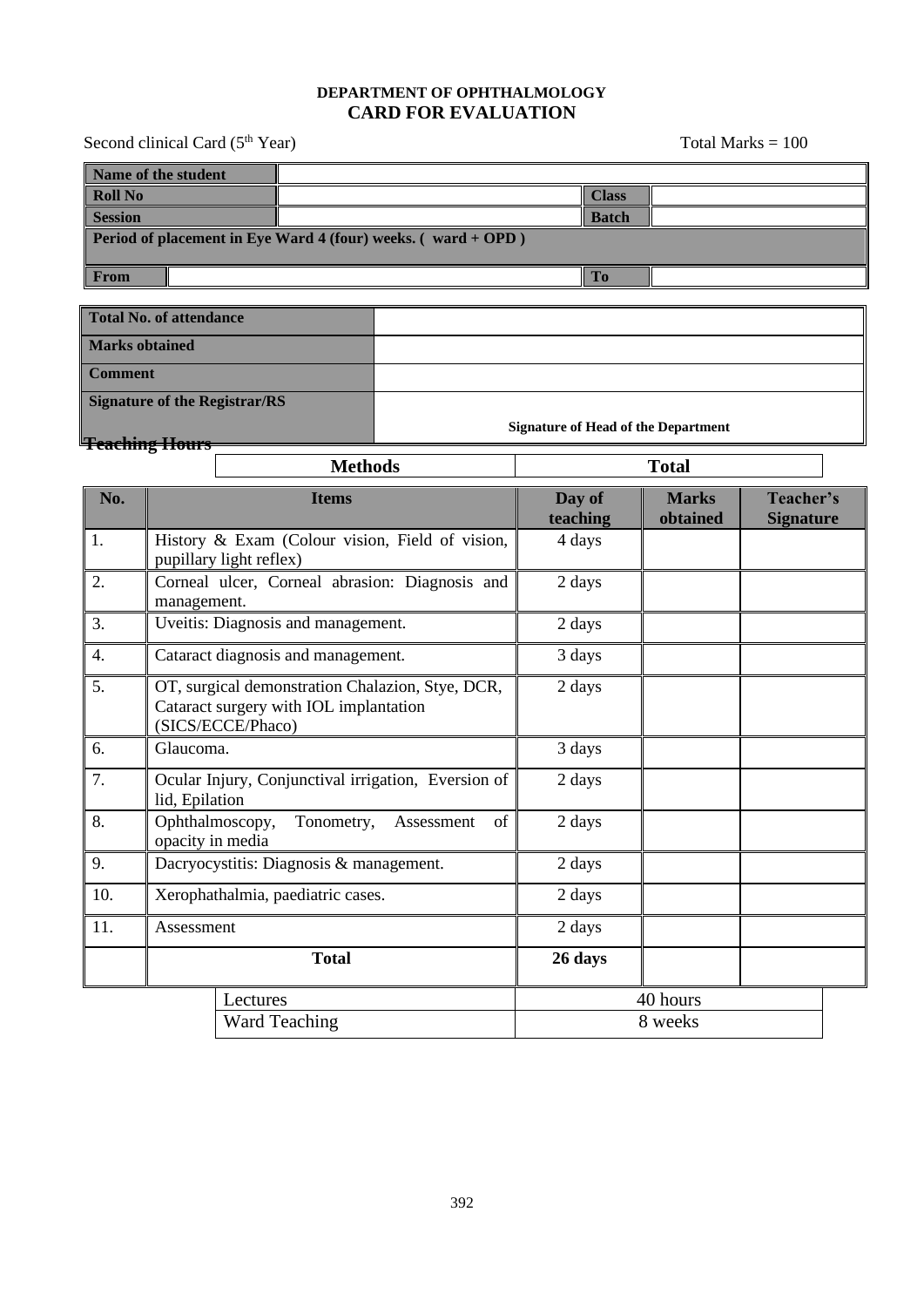## **Otorhinolaryngology & Head-Neck Surgery**

#### **Departmental Objectives**

The aim is to teach undergraduate medical students so as to produce need based community oriented doctors who will be capable of :

- 1. diagnosing and managing common ENT & Head-Neck disorders.
- 2. referring complicated ENT and head-neck disorders to appropriate centres if and when necessary
- 3. managing common emergencies in ENT & head-neck disease
- 4. giving preventive advice on certain aspects of ENT & head-neck diseases

### **To achieve above mentioned departmental objectives the following learning objectives should be achieved:**

- 1. The art of appropriate history taking
- 2. Should perform primary ENT & head-neck examination procedure
- 3. Should use the aural speculum, nasal speculum, tongue depressor, laryngeal mirror, tuning fork and head mirror/light, otoscope & other instruments as listed in the enclosure
- 4. Should be able to describe the clinical application of basic anatomy & physiology of Ear, Nose and Throat
- 5. Should be able to describe the pathology of common ENT disorders & disorders of the Head-Neck region
- 6. Should list commonly used drugs and describe their adverse effects
- 7. Should recommend common investigative procedures and special investigation (CT, MRI, and sonography, etc)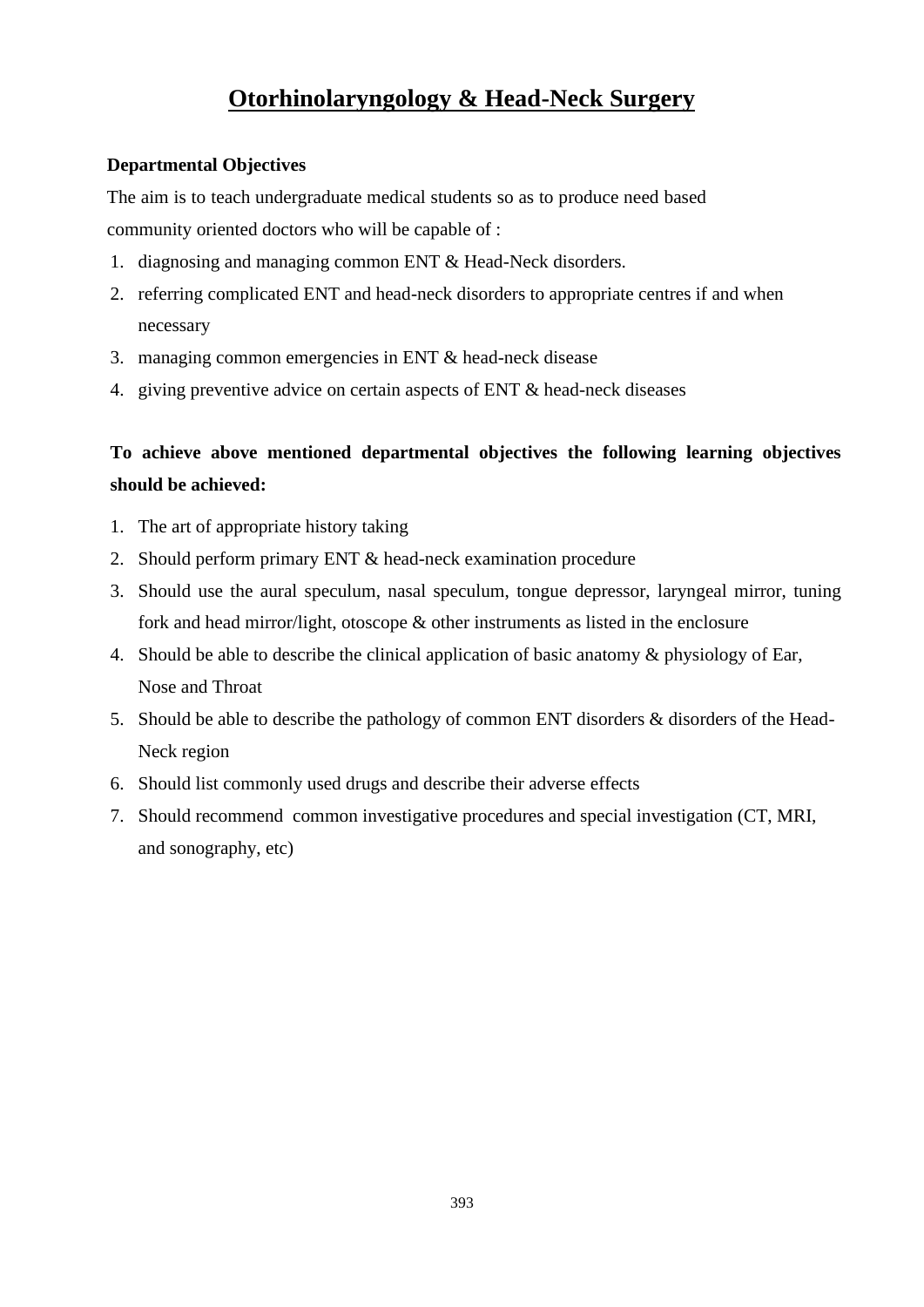## **Learning Objectives and Course Contents in Otorhinolaryngology & Head-Neck Surgery**

| <b>Learning Objectives</b>                                                                                                                                                                                                                                                                                                                                                                                                                                                                                                                                                                                                                                                                                                                                                    | <b>Contents</b>                                                                                                                                                                                                                                                                                                                                                                                                                                                                                                                                                                                                                                                                                                                                                                                                                                   | <b>Teaching</b> |
|-------------------------------------------------------------------------------------------------------------------------------------------------------------------------------------------------------------------------------------------------------------------------------------------------------------------------------------------------------------------------------------------------------------------------------------------------------------------------------------------------------------------------------------------------------------------------------------------------------------------------------------------------------------------------------------------------------------------------------------------------------------------------------|---------------------------------------------------------------------------------------------------------------------------------------------------------------------------------------------------------------------------------------------------------------------------------------------------------------------------------------------------------------------------------------------------------------------------------------------------------------------------------------------------------------------------------------------------------------------------------------------------------------------------------------------------------------------------------------------------------------------------------------------------------------------------------------------------------------------------------------------------|-----------------|
| Students will be able to:<br>1. demonstrate the applied Anatomy of ear.<br>2. demonstrate the applied Physiology of ear.<br>3. take History of ear diseases<br>4. conduct clinical hearing test and value the significance<br>of audiometry and caloric test.<br>5. diagnose various ear diseases by clinical examination<br>(FB, Otitis Exerna, Traumatic Tympanic membrane<br>perforation, ASOM, CSOM, Otosclerosis.<br>6. remove impacted wax, foreign body, Aural toileting<br>7. diagnose ear diseases and Its complications and refer to<br>appropriate hospital when needed.<br>e.g.- perichondritis<br>otosclerosis<br>extra and intracranial<br>complications of middle ear diseases<br>8. make D/D of earache<br>9. differentiate safe from unsafe variety of CSOM. | EAR<br><b>CORE</b><br>applied Anatomy of ear<br>applied Physiology of ear:- hearing, Balance<br>congenital diseases of ear-Preauricular sinus<br>3.<br>causes of earache<br>4.<br>causes of deafness<br>5.<br>diseases of ext. ear-Furuncle, Otitis externa , Otomycosis, Foreign<br>6.<br>body, Trauma, Perichondritis of pinna<br>diseases of middle ear-ASOM, CSOM, OME, Otosclerosis.<br>7.<br>diseases of internal Ear-Meniere's disease, Labyrinthitis.<br>8.<br>Tuning fork test, Audio metry, Caloric test<br>9.<br>10. micro ear surgery-Myringotomy Myingoplasty & different types<br>of mastoidectomies.<br>11. neurootological complications:<br>Lateral sinus thrombosis, general idea about intra cranial<br>complications of ASOM & CSOM.<br><b>Additional:</b><br>12. causes of Vertigo & Tinnitus<br>13. management of deafness. | <b>Hours</b>    |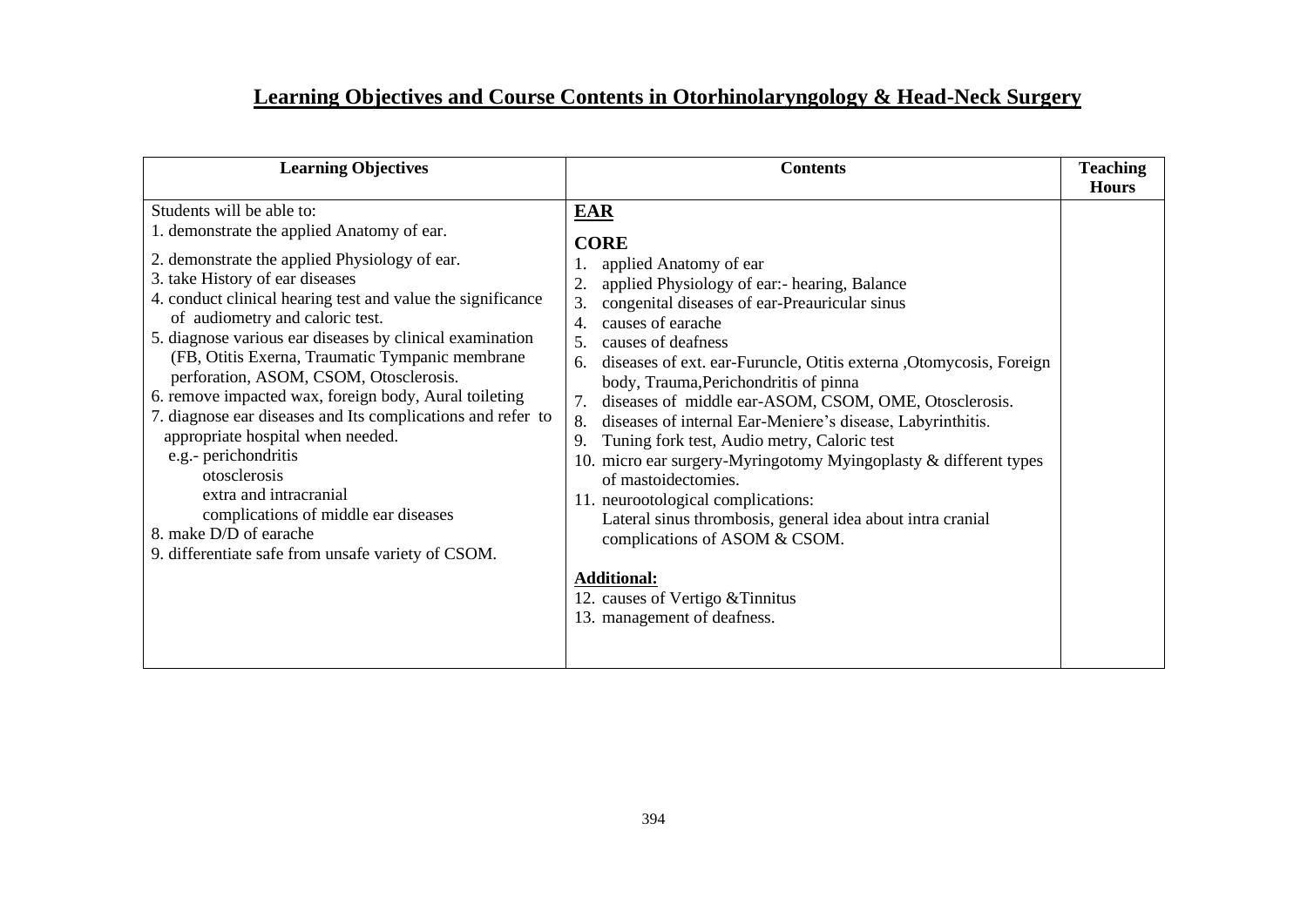|                                                                                                                                                                                                                                                                                                                                         |                                                                                                                                                                                                                                                                                                                                                                                                                                                                                                                                                                       | <b>Teaching Hours</b> |
|-----------------------------------------------------------------------------------------------------------------------------------------------------------------------------------------------------------------------------------------------------------------------------------------------------------------------------------------|-----------------------------------------------------------------------------------------------------------------------------------------------------------------------------------------------------------------------------------------------------------------------------------------------------------------------------------------------------------------------------------------------------------------------------------------------------------------------------------------------------------------------------------------------------------------------|-----------------------|
| <b>Learning Objectives</b>                                                                                                                                                                                                                                                                                                              | <b>Contents</b>                                                                                                                                                                                                                                                                                                                                                                                                                                                                                                                                                       |                       |
| Student will be able to:                                                                                                                                                                                                                                                                                                                | <b>NOSE</b><br><b>CORE:</b>                                                                                                                                                                                                                                                                                                                                                                                                                                                                                                                                           |                       |
|                                                                                                                                                                                                                                                                                                                                         | Anatomy of nose                                                                                                                                                                                                                                                                                                                                                                                                                                                                                                                                                       |                       |
| 1. describe applied anatomy and applied physiology of<br>nose.<br>manage epistaxis<br>2.<br>remove FB and reduction of Fracture nasal bone.<br>3.<br>diagnose nasal diseases by clinical examinations<br>4.<br>refer the patient to specialized ENT centre<br>5.<br>apply ANS Pack.<br>6.<br>history taking of disease of Nose and PNS. | Physiology of nose<br>Epistaxis.<br>3.<br>FB nose, Fracture nasal bone<br>Nasal allergy<br>5.<br>Nasal polyp<br>6.<br>Rhinitis, Sinustitis<br>DNS, septal perforation, septal abscess, septal<br>8.<br>haematoma<br>Nasal papilloma, rhinosporidiosis.<br>9.<br>10. Atrophic rhinitis<br>11. Nasopharyngeal angiofibroma and naso-pharyngeal<br>carcinoma.<br>12. Sino-nasal malignancy<br><b>Additional</b><br>Headache<br>Tumours of nose and PNS<br>Common nasal and sinus Operation:-<br>Polypectomy<br>SMR, Septoplasty<br>Caldwell Luc operation<br><b>BAWO</b> |                       |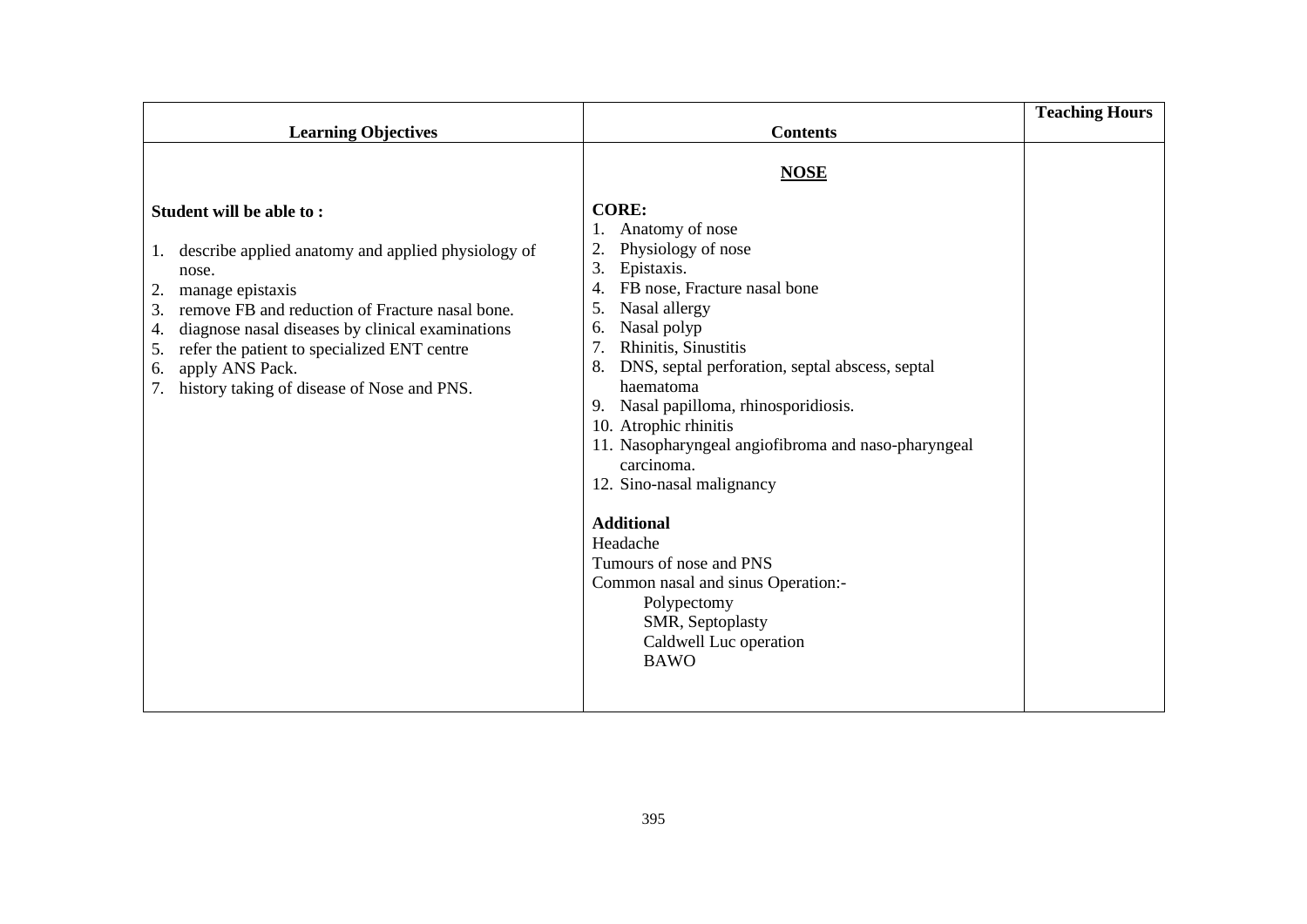|                                                                                                                                                                                                                                                                                                                                                                                                                                                                      |                                                                                                                                                                                                                                                                                                                                                                                                                                                  | <b>Teaching Hours</b> |
|----------------------------------------------------------------------------------------------------------------------------------------------------------------------------------------------------------------------------------------------------------------------------------------------------------------------------------------------------------------------------------------------------------------------------------------------------------------------|--------------------------------------------------------------------------------------------------------------------------------------------------------------------------------------------------------------------------------------------------------------------------------------------------------------------------------------------------------------------------------------------------------------------------------------------------|-----------------------|
|                                                                                                                                                                                                                                                                                                                                                                                                                                                                      |                                                                                                                                                                                                                                                                                                                                                                                                                                                  |                       |
| <b>Learning Objectives</b><br>Student will be able to:<br>Describe anatomy of oral cavity, pharynx, larynx and<br>1.<br>oesophagus.<br>Describe Physiology of deglutition.<br>Make D/D of white patches, ulcers in oral cavity,<br>3.<br>Leukoplakia and Sorethroat.<br>Diagnose Diphtheria and refer it to appropriate hospital<br>4.<br>Diagnose acute & recurrent tonsillitis, adenoids,<br>5.<br>Describe indications of adenotonsillectomy and principles<br>6. | <b>Contents</b><br>Mouth cavity, pharynx, larynx and<br>esophagus<br><b>CORE</b><br>1. Anatomy of oral cavity, pharynx, larynx and<br>Oesophagus<br>Physiology of salivation, deglutition and functions of<br>2.<br>larynx, pharynx.<br>Diseases of oral cavity Congenital anomalies like Hare<br>3.<br>lip, cleft palate White patch-oral cavity, oral<br>ulceration, Leukoplakia and neoplasm.                                                 |                       |
| of post operative management and contraindications.<br>Diagnose complications of adenotonsillectomy and its<br>7.<br>management<br>List D/D of dysphagia.<br>8.<br>List D/D of hoarseness of Voice.<br>9.<br>10. List D/D of Stridor<br>11. Describe indications of trachestomy & its steps,<br>postoperative management and complications.                                                                                                                          | Acute & recurrent tonsillitis faucial diphtheria.<br>4.<br>5.<br>Adenoids<br>Tonsillectomy and adenoidectomy<br>6.<br>Peritonsillar abscess, retro pharyngeal abscess,<br>parapharyngeal abscess.<br>Larynx<br>Acute Epiglottitis, Acute Laryngo tracheo bronchitis<br>Acute & chronic laryngitis<br>Papillomalarynx<br>Stridor<br>Causes of hoarseness of voice<br>Tracheostomy<br>Carcinoma-larynx.<br>Foreign Body larynx, trachea, bronchus. |                       |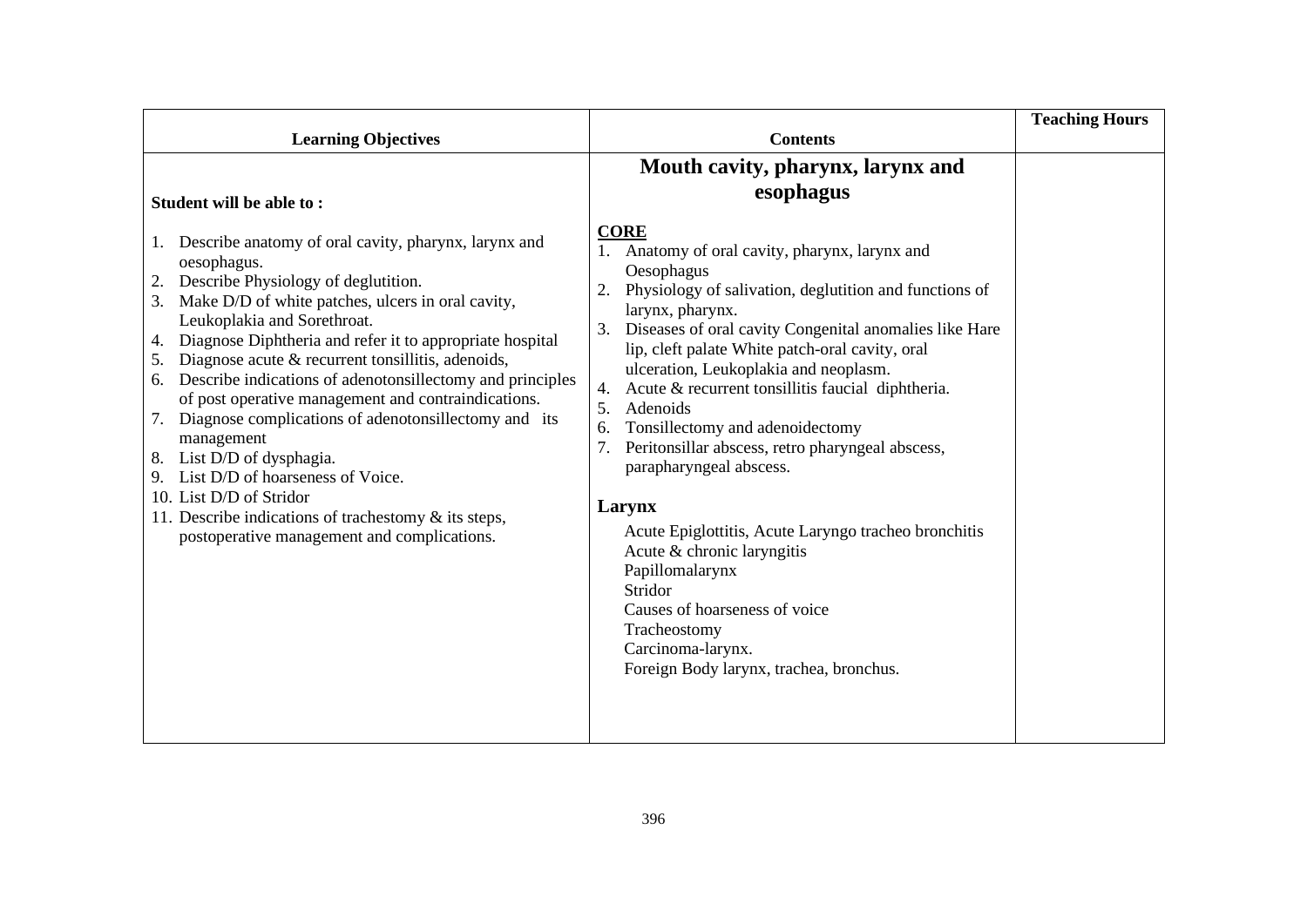| <b>Learning Objectives</b> | <b>Contents</b>                                                                                                                                                                                                                                                                                                                                                                                                                                                                                                                                                                                            | <b>Teaching</b><br><b>Hours</b> |
|----------------------------|------------------------------------------------------------------------------------------------------------------------------------------------------------------------------------------------------------------------------------------------------------------------------------------------------------------------------------------------------------------------------------------------------------------------------------------------------------------------------------------------------------------------------------------------------------------------------------------------------------|---------------------------------|
|                            | <b>Pharynx</b><br>FB<br>Malignancy of Pharynx<br><b>Oesophagus</b><br>PV syndrome<br>Dysphagia<br>Foreign Body<br>Benign & malignant lesion of Oesophagus<br>(strictures, rupture)<br><b>Head-Neck</b><br>1. Applied anatomy of salivary glands, Thyroid &<br>Parathyroid glands<br>2. Physiology of salivary glands, Thyroid & Parathyroid<br>glands<br>Salivary gland diseases<br>3.<br>Thyroid and parathyroid diseases<br>4.<br>Neck mass<br>5.<br>6. Congenital sinus & cyst of head neck<br>(Thyroglossal cyst, Branchial cyst, Branchial sinus)<br><b>General Idea about head neck malignancies</b> |                                 |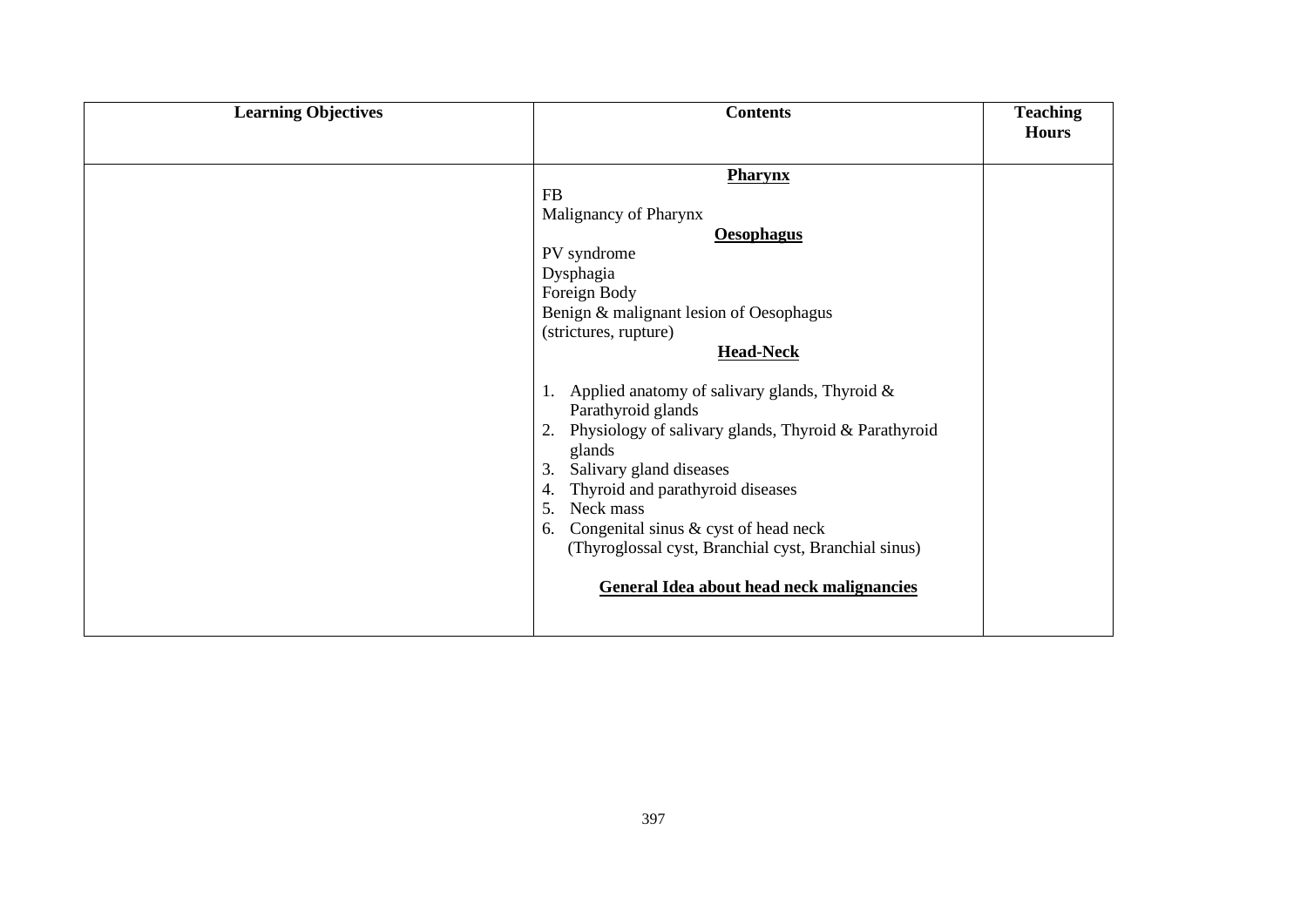| <b>Learning Objective</b>                                                                                                    | <b>Teaching Aids</b>                                                                    | <b>Assessment</b>                                            | <b>Department</b>                                     |
|------------------------------------------------------------------------------------------------------------------------------|-----------------------------------------------------------------------------------------|--------------------------------------------------------------|-------------------------------------------------------|
| Student will be able to:<br>state the causes of extra-cranial & intra-cranial                                                | Video cassette film of<br>C.T. Scan, X-ray,                                             | Performance,<br>Interpretation,                              | <b>ENT &amp; Neuro</b><br>Surgery                     |
| describe the symptoms $\&$ signs of acute mastoiditis,<br>$\bullet$<br>facial palsy, labyrinthitis lateral sinus thrombosis. | Otoscope,<br>Hammer, Cotton, Pin                                                        | Short Question,                                              |                                                       |
| $\bullet$<br>treat different complications (gross idea)<br>٠                                                                 | Tongue depressor,<br>PNS mirror,                                                        | Question,                                                    |                                                       |
| State common causes of maxillary swelling/carcinoma of<br>Maxilla.                                                           | Nasal speculum.                                                                         |                                                              | ENT & Eye                                             |
|                                                                                                                              | fundoscopy)<br>Ophthalmoscope                                                           | <b>OSCE</b>                                                  |                                                       |
|                                                                                                                              |                                                                                         |                                                              |                                                       |
|                                                                                                                              |                                                                                         |                                                              |                                                       |
|                                                                                                                              | complications of ASOM and CSOM<br>Investigate & interpret the results of investigation. | Diagram,<br>& Patients.<br>laryngeal mirror<br>(Nice to know | Modified short<br><b>MCQ</b><br><b>Practical Exam</b> |

### **Integrated Teaching**

## **Teaching Methods:**

- Lecture/ Mini Lecture
- Tutorial/ Demonstration Video
- Case presentation- Subject Operation- Programe side Teaching Theatres
- Discussion, Visit to RHC / Specialised Centre (If available)

#### **Teaching Hours for Otorhinolaryngology & Head-Neck Surgery**

| . .<br><b>Methods</b> | <b>Total</b> |
|-----------------------|--------------|
| Lectures              | 38 hours     |
| Ward Teaching         | 8 weeks      |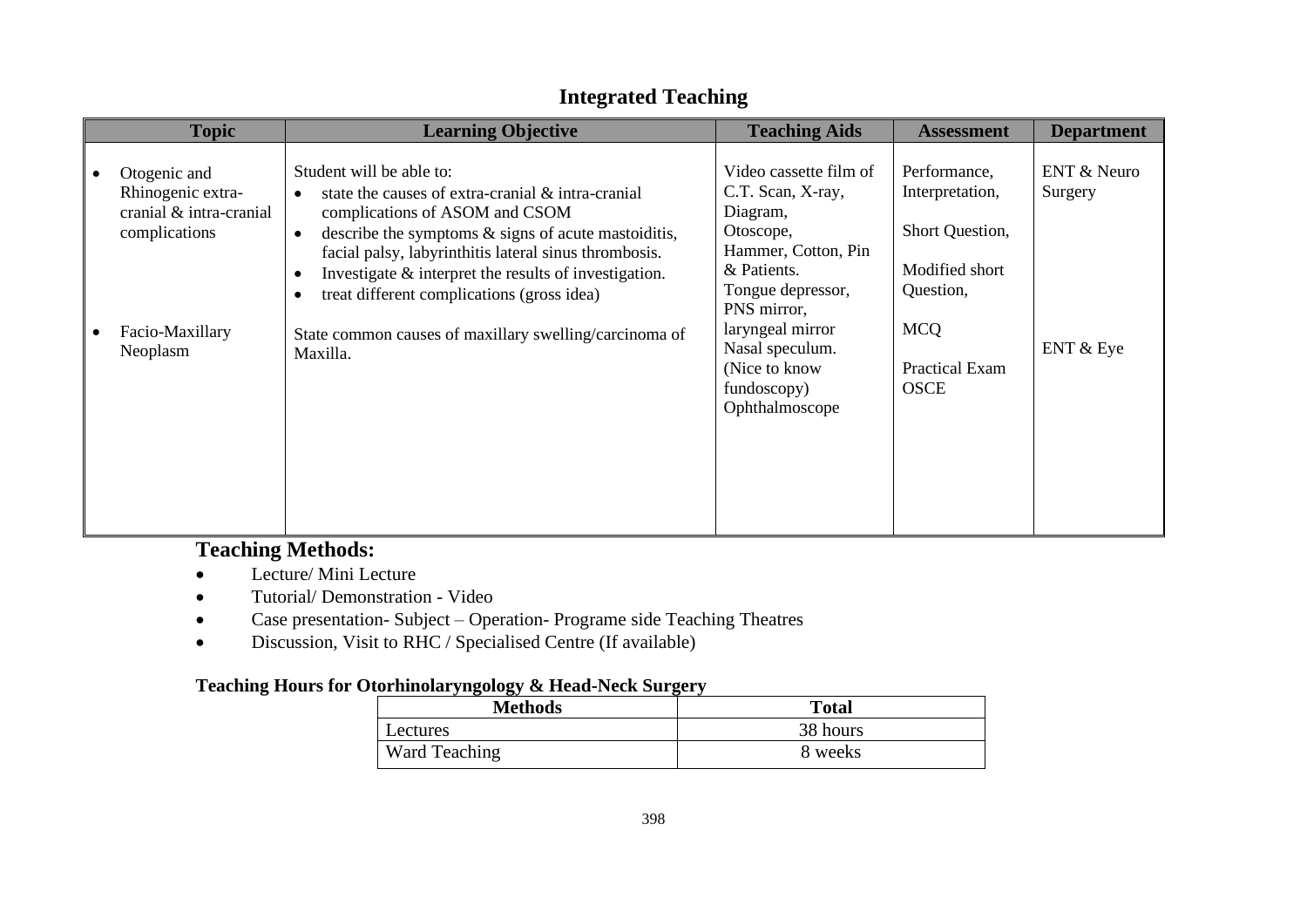#### **CARD SYSTEM FOR WARD & OUTDOOR DUTIES**

Clinical Card in Otorhinolaryngology & Head-Neck Surgery

(4 weeks in  $3<sup>rd</sup>$  phase and 4 weeks in  $4<sup>th</sup>$  phase - Total marks = 100)

| Name of the student                      |              |  |  |  |
|------------------------------------------|--------------|--|--|--|
| <b>Roll No</b>                           | <b>Class</b> |  |  |  |
| <b>Session</b>                           | <b>Batch</b> |  |  |  |
| Period of placement in ENT Outdoor /Ward |              |  |  |  |
|                                          |              |  |  |  |
| <b>From</b>                              | To           |  |  |  |

#### **3 rd Phase**

| No.              | <b>Item</b>                                                                                            | Date of<br>teaching $\&$<br><b>learning</b> | <b>Marks</b><br>obtained | Signature of<br>teacher |
|------------------|--------------------------------------------------------------------------------------------------------|---------------------------------------------|--------------------------|-------------------------|
| 1.               | History taking, examination $\&$ investigations of<br>ear diseases                                     |                                             |                          |                         |
| 2.               | History taking, examination $\&$ investigations of<br>diseases of nose & Paranasal Sinuses.            |                                             |                          |                         |
| 3.               | History taking, examination and investigation<br>of diseases of pharynx, larynx & Oesophagus           |                                             |                          |                         |
| $\overline{4}$ . | Examination of Head-Neck & differential<br>diagnosis of neck swellings.                                |                                             |                          |                         |
| 5.               | Observe 10 cases of discharging ears and<br>establish diagnosis                                        |                                             |                          |                         |
| 6.               | Observe 10 cases of deafness and establish<br>diagnosis                                                |                                             |                          |                         |
| 7.               | Observe 10 cases of nasal obstruction $\&$<br>establish diagnosis. Learn all about septal<br>deviation |                                             |                          |                         |
| 8.               | Observe 5 cases of nose bleeding and learn<br>nasal packing                                            |                                             |                          |                         |
| 9.               | Observe 5 cases of wax in ears and learn<br>toileting                                                  |                                             |                          |                         |
| 10.              | Observe 10 cases of neck swellings and establish<br>diagnosis                                          |                                             |                          |                         |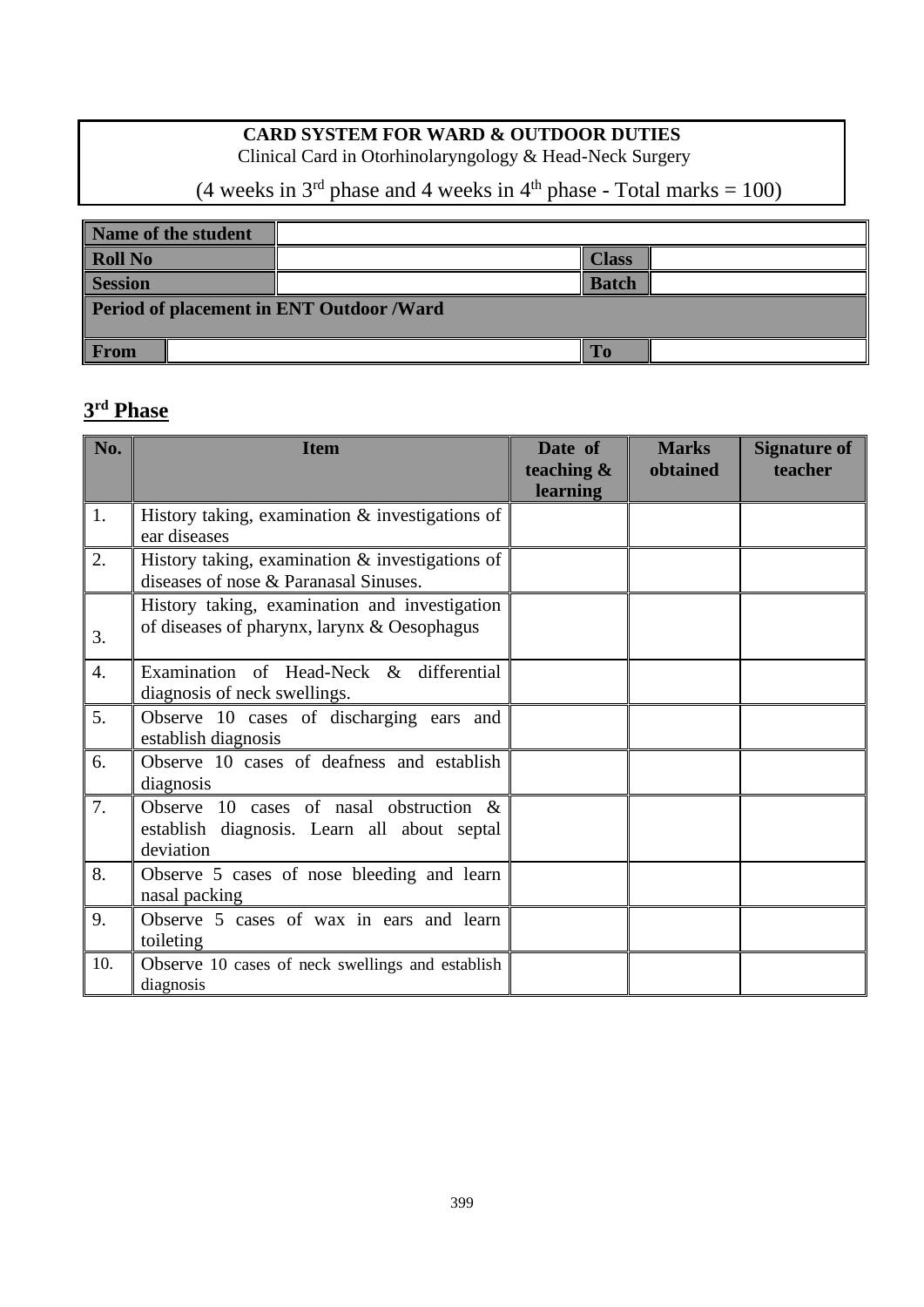#### **4 th - phase**

| No.              | <b>Items</b>                                                                                                                                  | Date of<br>teaching & | <b>Marks</b><br>obtained | <b>Signature</b><br>of teacher |
|------------------|-----------------------------------------------------------------------------------------------------------------------------------------------|-----------------------|--------------------------|--------------------------------|
|                  |                                                                                                                                               | learning              |                          |                                |
| 1.               | Observe<br>of<br>tonsillitis<br>Recurrent<br>5<br>cases<br>also learn pre & postoperative<br>tonsillectomy,<br>management.                    |                       |                          |                                |
| 2.               | <b>Observe</b><br>Peritonsillar<br>of<br>abscess/<br>cases<br>retropharyngeal abscess. Establish diagnosis. Learn<br>principles of management |                       |                          |                                |
| 3.               | Observe 10 cases of hoarseness of voice. Establish<br>diagnosis $\&$ learn principles of treatment                                            |                       |                          |                                |
| $\overline{4}$ . | Observe<br>instruments<br>for<br>laryngoscopy,<br>oesophagoscopy & bronchoscopy. Learn procedures<br>of each                                  |                       |                          |                                |
| 5.               | Observe 5 cases of tracheostomy. Learn technique of<br>pre & post-operative management                                                        |                       |                          |                                |
| 6.               | Observe 2 antral washout operation. Learn<br>instruments & principles of operation. See 3 cases of<br>FB Nose. Learn technique of removal.    |                       |                          |                                |
| 7.               | Observe 5 cases of dysphagia. Learn management.<br>Learn all about nasogastric feeding                                                        |                       |                          |                                |
| 8.               | Observe 10 cases of Head & Neck swellings<br>Establish diagnosis.                                                                             |                       |                          |                                |
| 9.               | Observe ENT X-rays. Interpret common findings                                                                                                 |                       |                          |                                |

| Total Number of attendance                          |       | <b>Out of</b> |  |
|-----------------------------------------------------|-------|---------------|--|
| <b>Punctuality</b>                                  |       |               |  |
| <b>Attitude to learning</b>                         |       |               |  |
| Relationship with staff & patients                  |       |               |  |
| <b>Percentage of marks obtained in items</b>        |       |               |  |
| examination                                         |       |               |  |
|                                                     |       |               |  |
|                                                     | Date: |               |  |
| <b>Signature of Professor / Associate Professor</b> |       |               |  |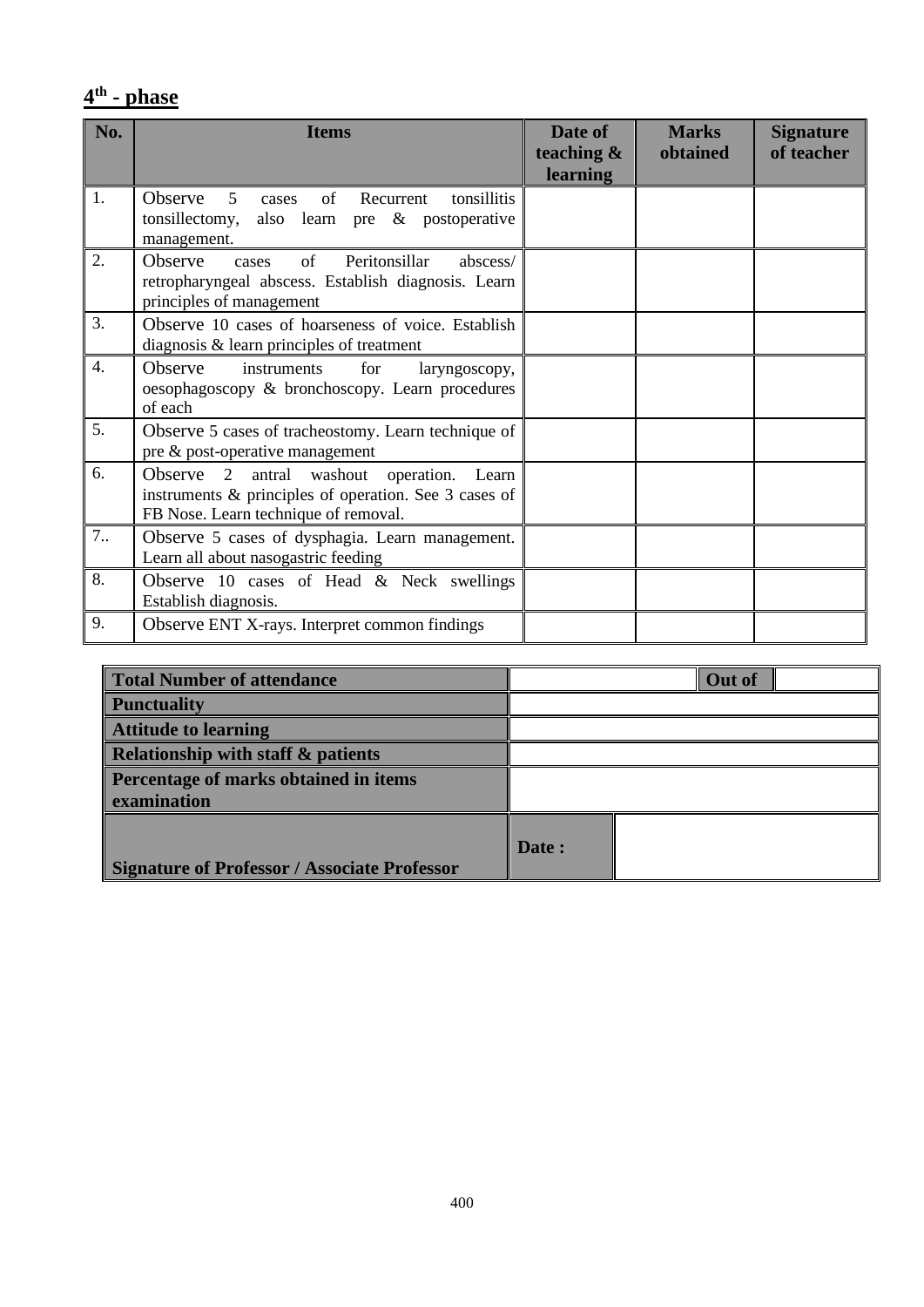#### **Instruments**

- 1. Ear speculum
- 2. Otoscpe
- 3. Nasal speculum (Thudicum)
- 4. Antrum puncture trocar and cannula (Lichwitz)
- 5. Tongue depressor (Luc's)
- 6. PNS mirror
- 7. Laryngeal mirror
- 8. Boyle Davis mouth gag
- 9. Adenoid curette with / without cage (St Clare Thomson)
- 10. Tracheostomy tube-metallic/PVC
- 11. Laryngoscope
- 12. Oesophagoscope
- 13. Bronchoscope
- 14. Head light/mirror
- 15. Tuning Fork

#### **Operative Procedures**

- a. Tonsillectomy
- b. Adenoidectomy
- c. Septoplasy/SMR
- d. Caldwell-Luc operation
- e. Myringoplasty
- f. Mastoidectomy
- g. Thyroidectomy
- h. Salivary gland excision
- i. Biopsy for diagnosis of carcinoma of tongue, oral lesions etc
- j. Direct larygnoscopy
- k. Neck node biopsy
- l. Antral washout

#### **X-ray**

- m. X-ray paranasal sinus (occipito-mental view)
- n. X-ray nasopharynx lateral view
- o. X-ray mastoid
	- Towne's view
- p. X-ray neck
	- Lateral view
		- Ba swallow x-ray of esophagous
- Nice to know
	- CT scan /MRI

FOL – Fibre Optic Laryngoscopy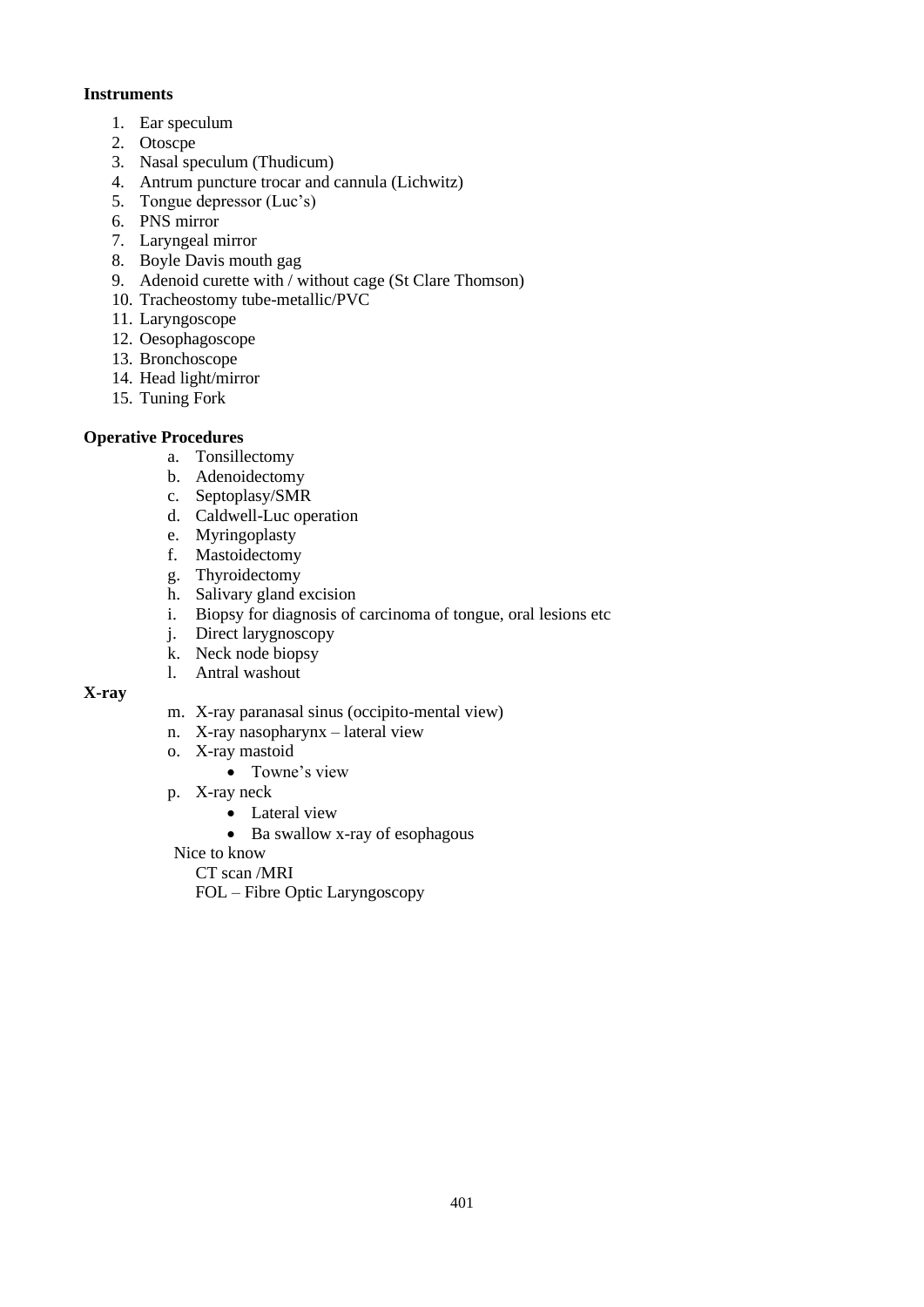| <b>WEEKS</b>                                   | PHASE II 20 WEEKS                                     |                                    | <b>WEEKS</b>        | PHASE III 14 WEEKS                     |              | <b>WEEKS</b>     |                                                           | <b>PHASE IV 12+12 + 04 WEEKS</b> |
|------------------------------------------------|-------------------------------------------------------|------------------------------------|---------------------|----------------------------------------|--------------|------------------|-----------------------------------------------------------|----------------------------------|
| $01-15$                                        | <b>Surgery indoor</b><br><b>Surgery OPD</b>           |                                    | $01 - 04$           | <b>Orthopaedics &amp; traumatology</b> |              |                  | $1st$ term                                                |                                  |
| $16-17$                                        | <b>Orthopaedic surgery</b>                            |                                    | $05-08$             | Ophthalmology                          |              | $01 - 04$        | <b>Orthopedics</b>                                        |                                  |
| 18                                             | <b>Radiology</b>                                      |                                    | $09-12$             | <b>ENT</b>                             |              | $05 - 08$        |                                                           | Ophthalmology                    |
| $\overline{19}$                                | <b>Transfusion medicine</b>                           |                                    | 13                  | Radiotherapy                           |              | $09-12$          | <b>ENT</b>                                                |                                  |
| 20                                             | Anaesthesia                                           |                                    | 14                  | <b>Neurosurgery</b>                    |              |                  | $2nd$ & final term                                        |                                  |
| 21                                             | <b>Dentistry</b>                                      |                                    | 15                  | <b>General Surgery</b>                 |              |                  |                                                           |                                  |
|                                                |                                                       |                                    |                     |                                        |              | $01 - 07$        | <b>Surgery</b>                                            |                                  |
|                                                |                                                       |                                    |                     |                                        |              | 08-09            | <b>Urology</b>                                            |                                  |
|                                                |                                                       |                                    |                     |                                        |              | $10 - 11$        |                                                           | <b>Paediatric Surgery</b>        |
|                                                |                                                       |                                    |                     |                                        |              | $\overline{12}$  |                                                           | <b>Emergency &amp; Casualty</b>  |
| Term exam at 41 <sup>st</sup> week             | Card completion exam at the end of rotation &         |                                    |                     | Term exam at 41 <sup>st</sup> week     |              | 04 weeks         | <b>Burn &amp; Plastic Surgery</b><br><b>BLOCK POSTING</b> |                                  |
|                                                |                                                       |                                    |                     |                                        |              |                  | <b>Final assessment</b>                                   |                                  |
| Time schedule for the lecture classes (number) |                                                       |                                    |                     |                                        | <b>TOTAL</b> |                  |                                                           |                                  |
|                                                | <b>DICIPLINE</b>                                      | 2ND PHASE                          |                     | 3RD<br><b>PHASE</b>                    |              | <b>4TH PHASE</b> |                                                           |                                  |
| Gen Surgery                                    |                                                       |                                    | 35                  | 30                                     |              | 60               |                                                           | 125                              |
| Orthosurgery                                   |                                                       |                                    | $\boldsymbol{0}$    | 15                                     |              | 45               |                                                           | 60                               |
| Radiology                                      |                                                       |                                    | $\overline{0}$      | $\boldsymbol{0}$                       | 5            |                  |                                                           | 5                                |
| Radiotherapy                                   |                                                       |                                    | $\boldsymbol{0}$    | $\boldsymbol{0}$                       | $8\,$        |                  |                                                           | $\,8\,$                          |
| <b>Transfusion Medicines</b>                   |                                                       | $\Omega$                           | 3<br>$\overline{0}$ |                                        |              | 3                |                                                           |                                  |
| Anaesthesia                                    |                                                       |                                    | $\boldsymbol{0}$    | 10                                     |              | $\boldsymbol{0}$ |                                                           | 10                               |
|                                                | Neurosurgery                                          | $\overline{0}$<br>$\boldsymbol{0}$ |                     | 5                                      |              | 5                |                                                           |                                  |
|                                                | Paediactric Surgery<br>$\boldsymbol{0}$<br>$\sqrt{5}$ |                                    | 10                  |                                        | 15           |                  |                                                           |                                  |
|                                                | Urology                                               |                                    | $\boldsymbol{0}$    | 5                                      |              | 10               |                                                           | 15                               |
|                                                | <b>Burn Plastic Surgery</b>                           |                                    | $\boldsymbol{0}$    | $\boldsymbol{0}$                       | 5            |                  |                                                           | 5                                |
|                                                |                                                       |                                    | $\overline{35}$     | 68                                     |              | 148              |                                                           | 251                              |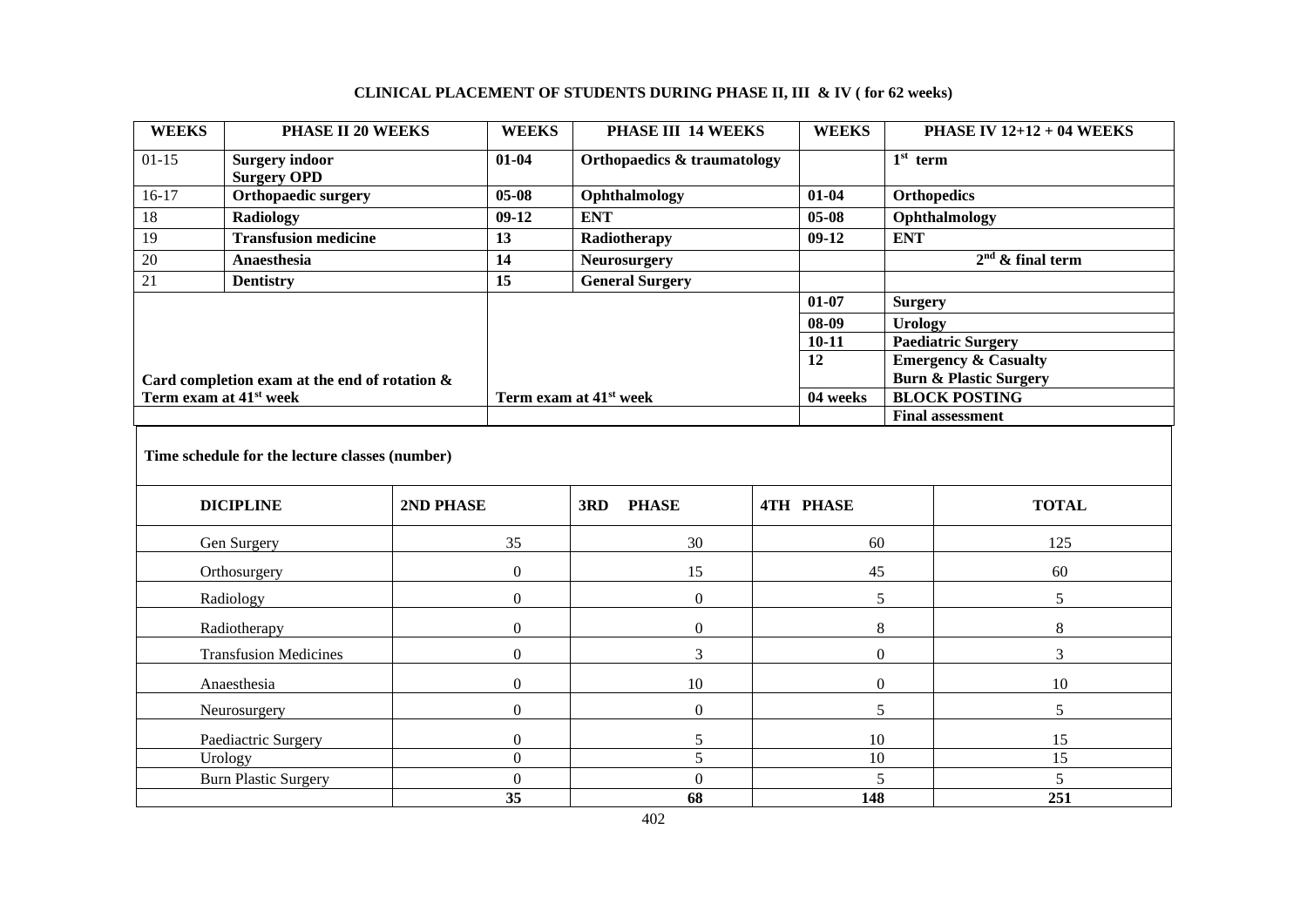#### **Large Group Teaching**

.

All lectures should be interactive one. It should be directed to develop analytical and problem solving attitude. Student should be encouraged to adopt self-directed learning.

#### **Clinical Teaching and tutorials**

- Students are to attend the wards as per placements twice in a day in morning and evening sessions as fixed by the respective college authority.
- They must be well dressed along with apron & nameplate. Shirts, Pants (full length) Shoes only and Winter apparels are allowed in ward settings. Three quarter pant, T-shirt, Sandals are not allowed and teacher may disallow those students to continue the class.
- They will carry stethoscope, percussion hammer, pencil torch and measuring tape and other necessary clinical examination tools.
- During their ward visit, they will examine patients and try to make working diagnosis and write the history as per prescribed format.
- They will go through hospital documents and look what necessary measures and decision has been taken to follow the management of the patient in the ward.
- They will observe and practice techniques of IV & IM injection, infusion, dressing of the wounds. Student will also attend the operation theater and observe the instruments and equipments used in the operation theater.
- They will observe the techniques of different anaesthesia and the drugs used, techniques of hand scrubbing, gowning gloving, scrubbing and draping of operation field, making incisions, haemostasis, saturating technique and wound repair.
- Students performance will be assessed by item examinations, ward and term examinations.

#### **Assessment-**

- **1. Internal assessment: (Marks for formative assessment)**
	- a. Items & Card completion examination ,
		- b. Year final assessment at the end of Phase-II & III (written)
		- c. MCQ in Integrated teaching.
		- d. Final assessment examination (similar to final professional examination) at the end of block posting. (Medicine, Surgery, Obs & Gynae)
	- **2. Final professional MBBS Examination:**
		- a. **Written:** (MCQ- 20 (10 SBA and 10 MTF) ; SAQ & SEQ=70) each paper Time allocation: MCQ- 30 minutes; SAQ+SEQ – 02hrs 30minutes.
			- i. Paper I SAQ  $&$  SEQ consists of 4 groups.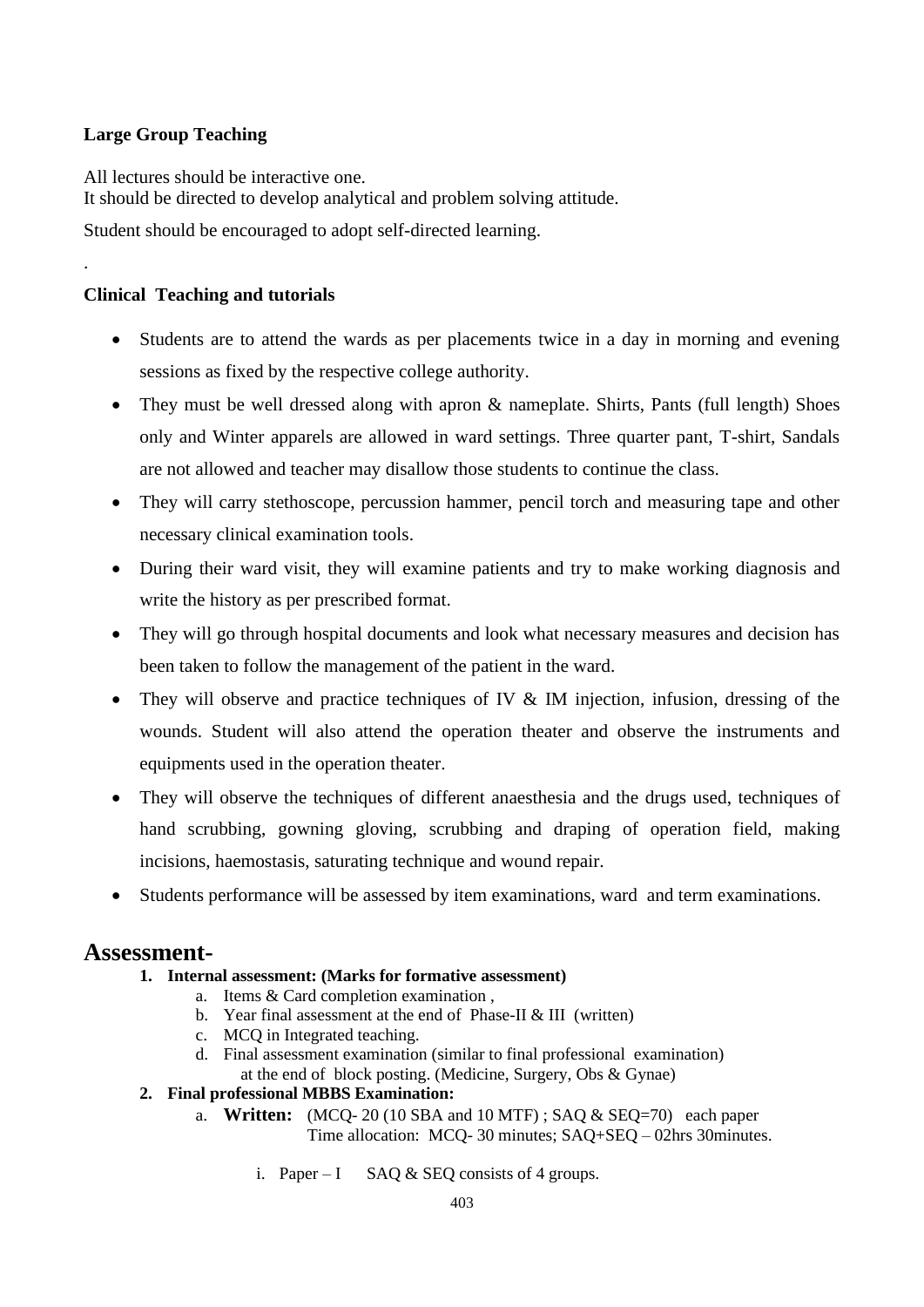Group -1:- Principles of surgery, Vascular Diseases, Anaesthesia, Radiology, Radiotherapy, Blood Transfusion. Group -2:- GIT, Paediatric surgery, Operative Surgery, Chest disease Group -3:- HBS & Pancreas, Urology, Breast, Endocrine. Group -4 :- Orthopaedics & Traumatology, Neurosurgery, There will be 05 questions in each group and out of those 04 are to be answered carrying 3.5 marks each. At least two Structured Essay Question (SEQ) will be in each paper.

ii. Paper –II:

Ophthalmology-- MCQ-10 (5 SBA, 5 MTF) & SAQ & SEQ -35; ENT-- MCQ-10 (5 SBA, 5 MTF) & SAQ & SEQ -35 Group-1and Group  $2 =$  Ophthalmology Group-3 and Group  $4 = \text{ENT}$ At least two Structured Essay Question (SEQ) will be in each paper.

iii Preferably questions will be of recall type- 30%, understanding or data interpretation type- 30% and problem solving type- 40%

iv Question should cover the whole curriculum .

90% of the questions should preferably be from core content and 10% from additional content of course.

- **v. Scripts distribution:** Group-1 will be assessed by General surgeon, Group -2 will be assessed by General surgeon, Group-3 will be assessed by a General surgeon/allied subject expert and Group -4 will be assessed by an Orthopedic surgeon.
- **b. OSPE –**
	- i. Stations will be constructed centrally by two experience examiners nominated and supervised by chairman of the examination committee of the respective university.
	- ii. Each station will of 5 minutes time and marks will be allocated according to rules mentioned in the subject concerned.
	- iii. All the examinee under each university will appear in OSCE/OSPE exam in their designated centers on a same date and before 9 am scheduled by University for a particular subject. Failure to arrive at examination center before 9 am is an offense and examiner may dis qualify the candidate.
	- iv. OSPE examination of Surgery, Ophthalmology and ENT will be in two different days.
	- v. Answer scripts of OSPE will be divided among the examiners for evaluation and the marks are to be submitted prior to final day of the oral examination scheduled in the respective centre.
	- vi. Every examination center should be prepared for testing competencies including different procedure stations, data analysis, counseling, displaying x-ray, specimens and instruments. Original materials should be placed at each station.
	- vii. Station setup
		- 1. Total 20 stations will be made comprising 10 from Surgery,
		- 2. Five (5) Ophthalmology and
		- 3. Five (5) ENT stations.

Out of those, at least two stations from surgery, one from Ophthalmology and one from ENT will be procedural station.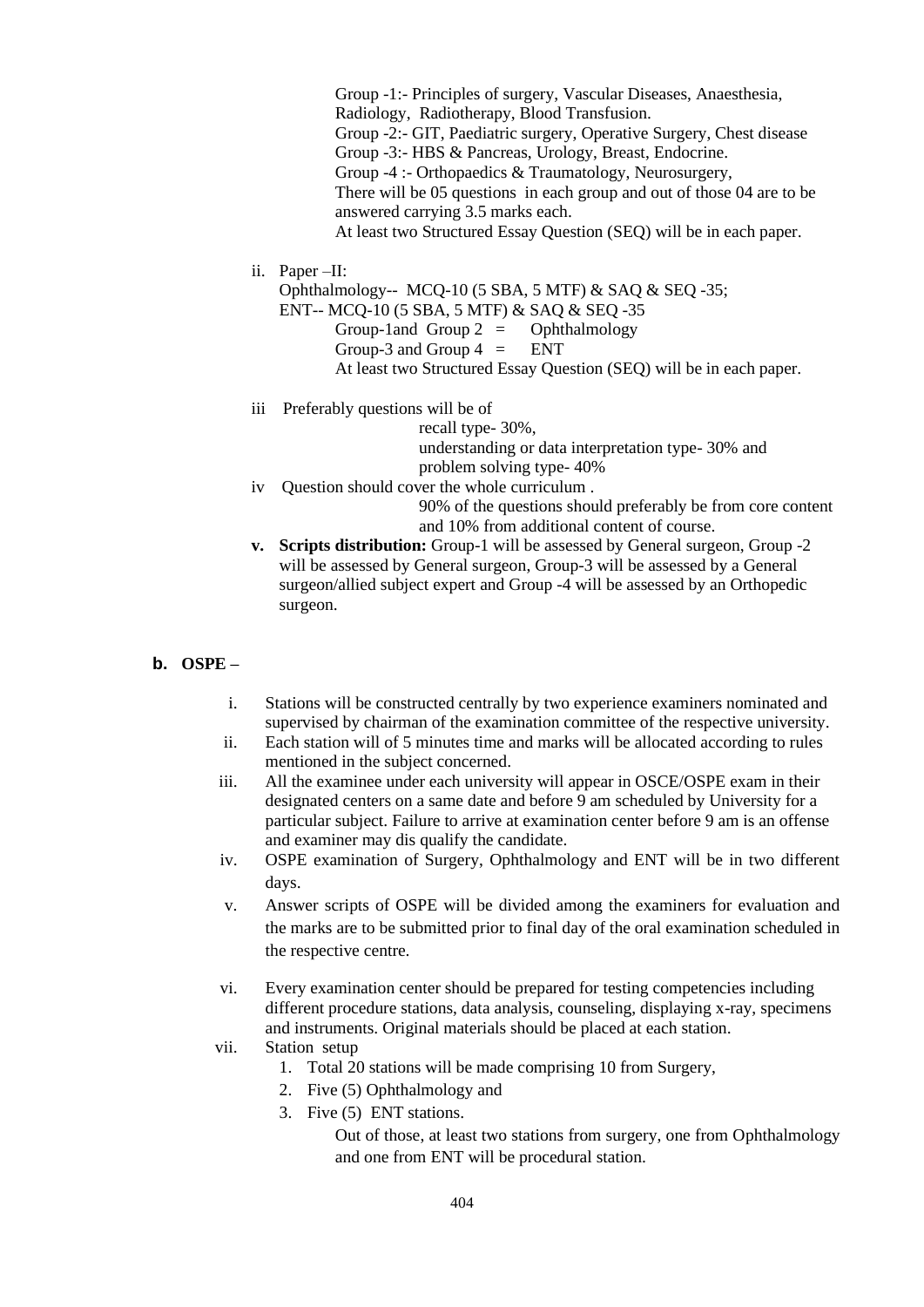ix Marks allocation

Surgical stations are-  $(10 \times 6 = 60 \text{ marks})$ 

|    | a.                      | Plain x-ray                                               |                        | -1   |  |
|----|-------------------------|-----------------------------------------------------------|------------------------|------|--|
|    | b.                      | Contrast x-ray                                            |                        | $-1$ |  |
|    | Orthopaedic X-ray<br>c. |                                                           |                        |      |  |
|    | Specimen<br>d.          |                                                           |                        |      |  |
|    | $e_{-}$                 | Instrument/s                                              |                        | $-1$ |  |
|    | f.                      | Appliances (Catheter, tubes, stoma or reservoir bags etc) |                        | $-1$ |  |
|    | g.                      | Data interpretation                                       |                        | $-1$ |  |
|    | h.                      | Procedure stations                                        |                        | $-2$ |  |
|    | 1.                      | Splint/bandage                                            |                        | $-1$ |  |
| 4. |                         | Ophthalmology -5 and ENT-5 stations are-                  | $(5+5)$ x4 = 40 marks) |      |  |
|    |                         |                                                           | No.                    |      |  |
|    | a.                      | Instrument station                                        | $=1$                   |      |  |
|    | b.                      | X-ray station/Specimen                                    | $=1$                   |      |  |
|    | $\mathbf{c}$ .          | Clinical photograph/tracing                               | $=1$                   |      |  |
|    | d.                      | Procedure                                                 | $=1$                   |      |  |

**No.**

#### **c. Structured Oral Examination. (SOE)**

NB: Oral & Practical Examination Boards of **Surgery & Allied Subjects**: Eight (8) Examiners in 4 boards in two days.

#### **Day -1:**

Board- A- 1 examiner from General Surgery & 1 examiner from Allied subjects

Board-B-1 examiner from General Surgery & 1 examiner from Orthopaedics

#### **Day-2:**

Board-A-1 examiner from Ophthalmology & 1 examiner from Ophthalmology

Board-B- 1 examiner from ENT & 1 examiner from ENT

**NB:** In case of unavailability of any concerned examiner of any board the convener of the examiner in consultation with concerned dean of the faculty of medicine will select the examiner from General surgery or sub specialty or any allied subject

| <b>Paper-1</b> (General surgery and allied subjects) | Marks- $30X2=60$ |
|------------------------------------------------------|------------------|
|------------------------------------------------------|------------------|

- a. Two separate boards comprising one internal and one external examiner will assess written scripts, oral, practical and clinical examination.
- b. There are two other reserve examiners in each internal and external pool. One of the reserve examiner should be from allied subject like urology, pediatric surgery, plastic surgery or neurosurgery.
- c. Out of four examiners two will be from general surgery, one will be an orthopedician & another one will be from allied subjects of surgery.
- d. There will be four boxes covering questions on surgery and allied specialties assigned for each examiner.
- e. Each box will contain at least 20 sets of questions.
- f. A set of question will contain 3 small questions of three-difficulty level (Must Know, Better to Know & Nice to Know)
- g. Content of the box-
	- 1. Box-1:- Principles of surgery, Vascular Diseases, Anaesthesia, Radiology, Radiotherapy, Blood Transfusion.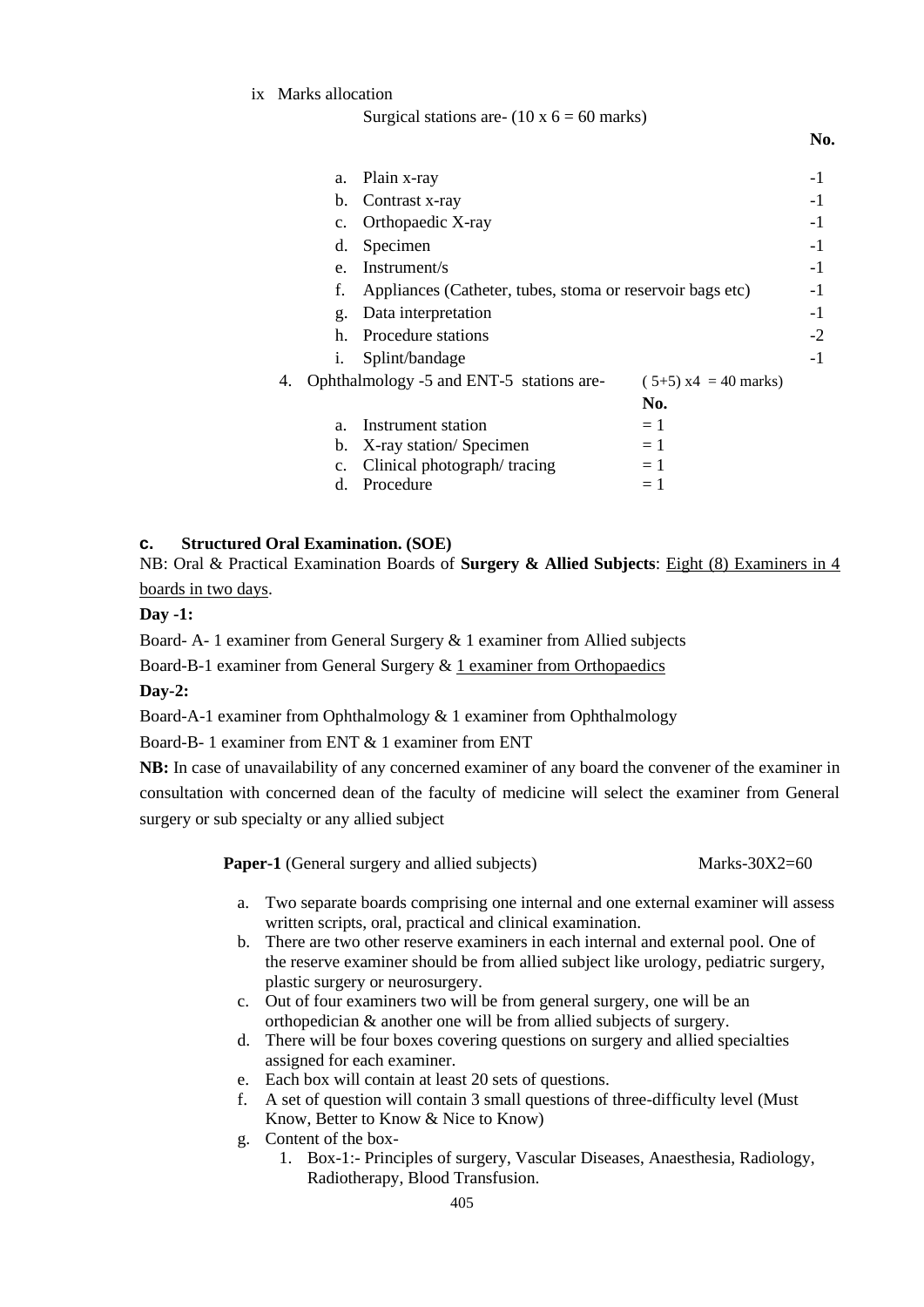- 2. Box-2:- GIT, Paediatric surgery, Operative Surgery, Chest disease
- 3. Box-3:- HBS & Pancreas, Urology, Breast, Endocrine.
- 4. Box-4 :- Orthopaedics & Traumatology, Neurosurgery.

#### **Paper –II** (Ophthalmology and ENT) Marks 20X 2= 40

- i. Two separate boards for each specialty comprising one internal and one external examiners will assess written scripts, oral, practical and clinical examination.
- ii. There will be one reserve examiner in each specialty.
- iii. Instruments and x-rays will not be examined in viva board.
- iv. Each student will be allocated 15 minutes
- v. Problem solving skills / Judgment of knowledge should be examined
- vi. The question and answer will be constructed by the examiners in advance
- vii. Question is typed in a card and put in box of defined domain
- viii. A number of questions from each topic should be constructed covering the content area.
	- ix. Content will be changed on alternate days
	- x. The candidate randomly selects one card from each box and answer.
	- xi. The candidate should answer selected number of question in the board
- xii. The examiner read the question, repeat it if necessary or the candidate reads the question if allowed.
- xiii. When candidate answers the questions, the examiner will put a tick in appropriate site on a prepared rating scale

#### **d. Clinical examination of surgery**

- a. Surgery -60
	- 1. Short cases  $3 \times 10 = 30$
	- 2. One Long case- 30.
- b. Ophthalmology cases -2 x 10=20
- c. ENT cases-  $2 \times 10=20$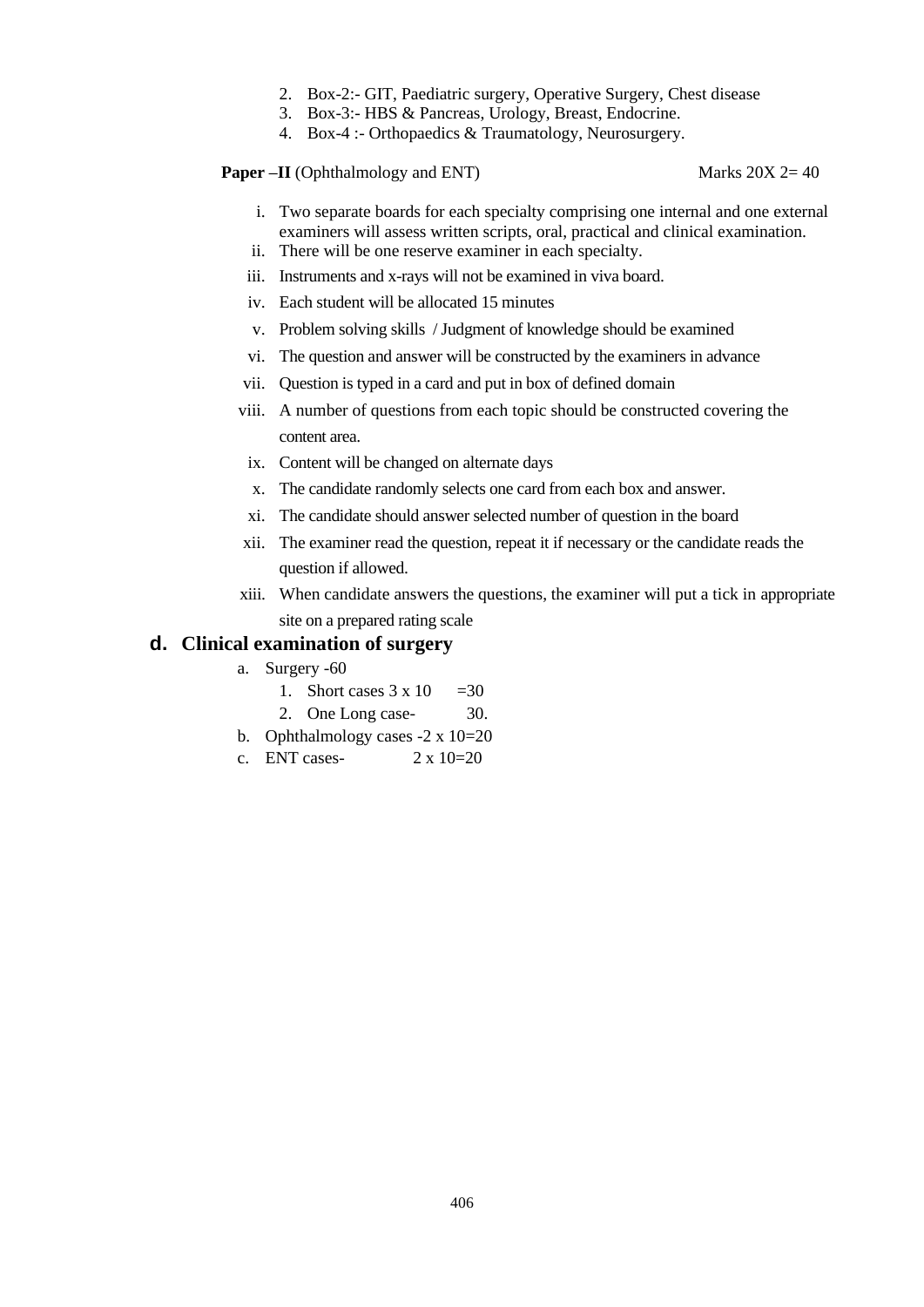#### **Mark distribution of oral, clinical and practical examination in surgery in final professional examination**

| <b>Subject</b> | Oral      | <b>Practical/OSPE</b> | <b>Clinical</b> | <b>Total</b> |
|----------------|-----------|-----------------------|-----------------|--------------|
|                |           |                       |                 |              |
| Surgery $+$    | $30 + 30$ | 60                    | $30 + 30$       | 180          |
| Allied $\&$    |           |                       |                 |              |
| Orthopaedics   |           |                       |                 |              |
| Ophthalmology  | 20        | 20                    | 20              | 60           |
| <b>ENT</b>     | 20        | 20                    | 20              | 60           |
| Total          | 100       | 100                   | 100             | 300          |

There will be separate Answer Script for MCQ (SBA & MTF) and written SAQ &SEQ assessment.

❑ Pass marks is 60 % in EACH of Written, oral, practical and clinical components.

❑ Practical Examination will be in 2 days, one day Surgery, One day Eye-ENT

ssss

 $\Box$  Oral+Clinical will be in 2 days, One day- Surgery, another day- Ophthalmology + ENT.

❑ Marks and Written examination scripts must be returned before last day of oral-clinical examination at respective examination center. Otherwise convener of the center will return the whole scripts to Dean office for final decision.

❑ For declaration of results in earliest possible time after compilation of marks quick disposal of marks to competent authority is desirable.